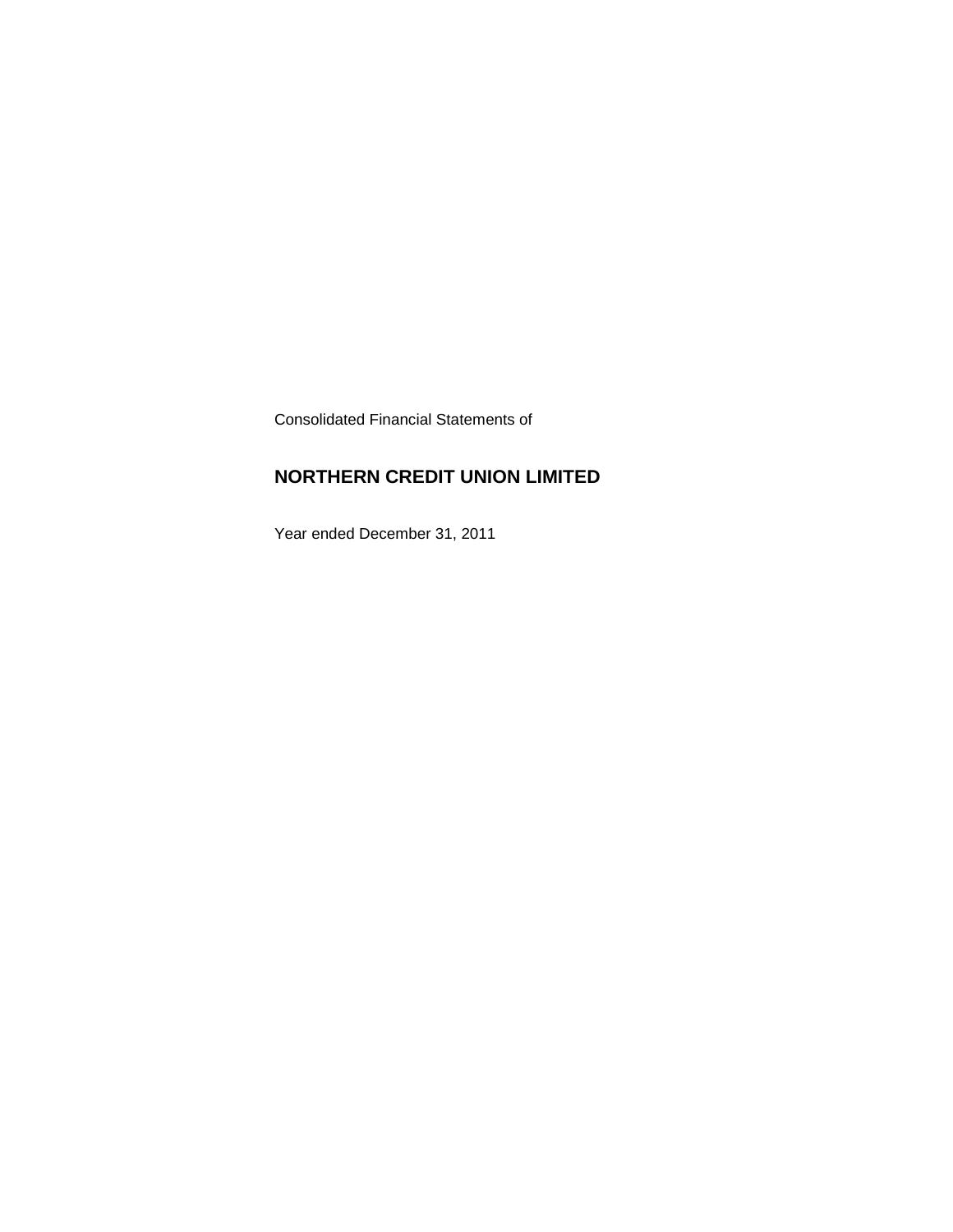

**KPMG LLP** 111 Elgin Street at Queen Suite 200 **PO Box 578** Sault Ste Marie ON P6A 5M6

Telephone (705) 949-5811 Fax (705) 949-0911 Internet www.kpmg.ca

#### **INDEPENDENT AUDITORS' REPORT**

To the Members of Northern Credit Union Limited

We have audited the accompanying consolidated financial statements of Northern Credit Union Limited, which comprise the consolidated statements of financial position as at December 31, 2011, December 31, 2010 and January 1, 2010 and the consolidated statement of income, the consolidated statements of comprehensive income and changes in members' equity, and the consolidated statement of cash flows for the years ended December 31, 2011 and December 31, 2010, and notes, comprising a summary of significant accounting policies and other explanatory information.

#### Management's Responsibility for the Consolidated Financial Statements

Management is responsible for the preparation and fair presentation of these consolidated financial statements in accordance with International Financial Reporting Standards, and for such internal control as management determines is necessary to enable the preparation of consolidated financial statements that are free from material misstatement, whether due to fraud or error.

#### **Auditor's Responsibility**

Our responsibility is to express an opinion on these consolidated financial statements based on our audit. We conducted our audit in accordance with Canadian generally accepted auditing standards. Those standards require that we comply with ethical requirements and plan and perform the audit to obtain reasonable assurance about whether the consolidated financial statements are free from material misstatement.

An audit involves performing procedures to obtain audit evidence about the amounts and disclosures in the consolidated financial statements. The procedures selected depend on our judgment, including the assessment of the risks of material misstatement of the consolidated financial statements, whether due to fraud or error. In making those risk assessments, we consider internal control relevant to the entity's preparation and fair presentation of the consolidated financial statements in order to design audit procedures that are appropriate in the circumstances, but not for the purpose of expressing an opinion on the effectiveness of the entity's internal control. An audit also includes evaluating the appropriateness of accounting policies used and the reasonableness of accounting estimates made by management, as well as evaluating the overall presentation of the consolidated financial statements.

We believe that the audit evidence we have obtained is sufficient and appropriate to provide a basis for our audit opinion.

#### Opinion

In our opinion, the consolidated financial statements present fairly, in all material respects, the consolidated financial position of Northern Credit Union Limited as at December 31, 2011, December 31, 2010 and January 1, 2010 and its consolidated financial performance and its consolidated cash flows for the years ended December 31, 2011 and December 31, 2010 in accordance with International Financial Reporting Standards.

 $kPm6$  11P

Chartered Accountants, Licensed Public Accountants February 23, 2012 Sault Ste. Marie, Canada

KPMG LLP is a Canadian limited liability partnership and a member firm of the KPMG network of independent member firms affiliated with KPMG International Cooperative ("KPMG International"), a Swiss entity.<br>("KPMG International"), a Swiss entity.<br>KPMG Canada provides services to KPMG LLP.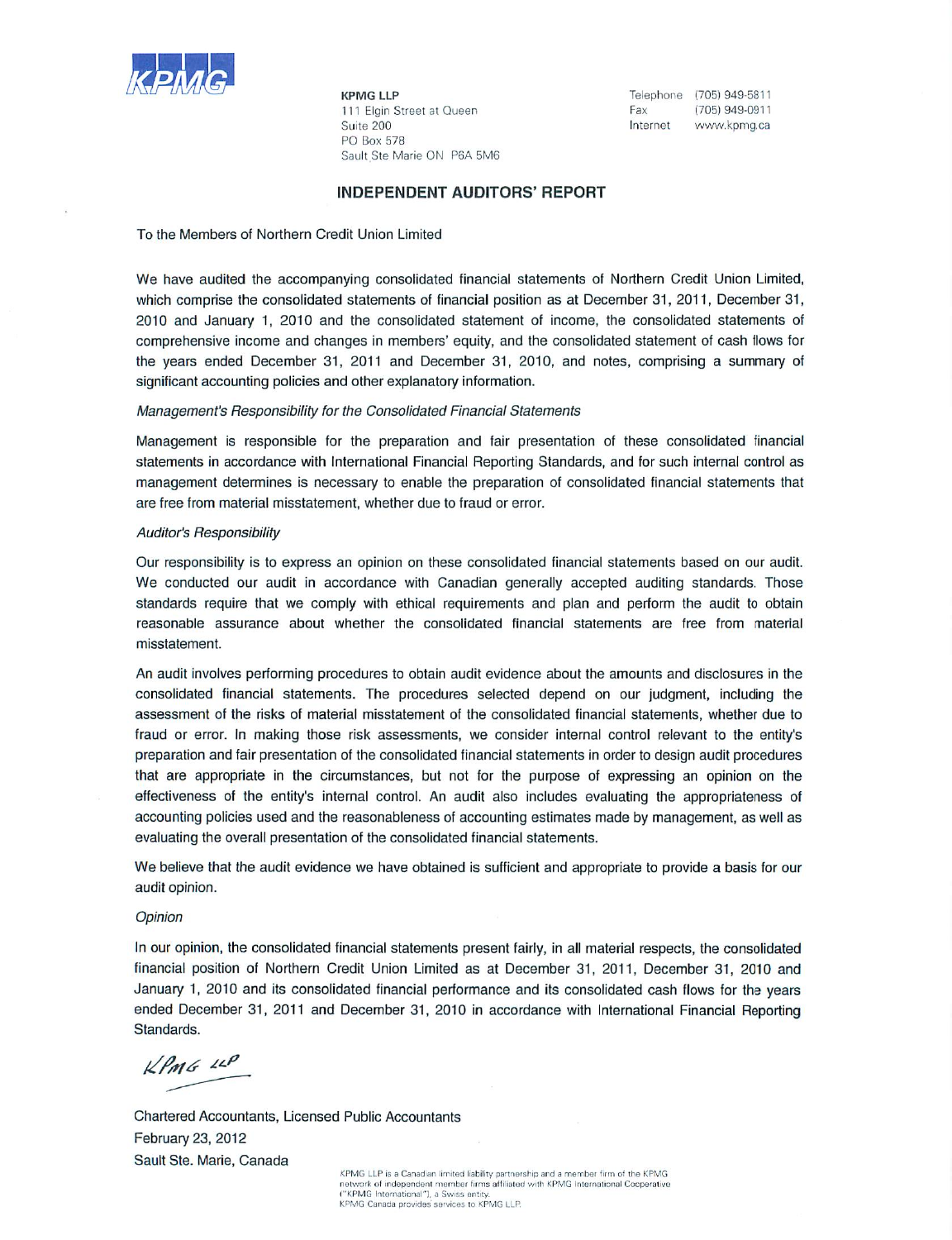Consolidated Statement of Financial Position

Year ended December 31, 2011, with comparative figures for December 31, 2010 and January 1, 2010

|                                                                                                                                                                                                                           | December 31,<br>2011 |                                                                                            |    | December 31,<br>2010                                                                       |     | January 1,<br>2010                                                                           |
|---------------------------------------------------------------------------------------------------------------------------------------------------------------------------------------------------------------------------|----------------------|--------------------------------------------------------------------------------------------|----|--------------------------------------------------------------------------------------------|-----|----------------------------------------------------------------------------------------------|
| <b>Assets</b>                                                                                                                                                                                                             |                      |                                                                                            |    |                                                                                            |     |                                                                                              |
| \$<br>Cash and cash equivalents<br>Investments (note 8)<br>Other assets (note 9)<br>Loans to members (note 5 and 6)<br>Deferred income taxes (note 16)<br>Property and equipment (note 10)<br>Intangible assets (note 10) |                      | 25,253,794<br>76,508,134<br>1,100,165<br>561,749,965<br>964,469<br>17,171,799<br>2,147,435 | \$ | 30,063,394<br>79,044,595<br>1,005,072<br>533,116,344<br>494,627<br>17,024,278<br>1,479,141 | \$. | 25,759,857<br>53,058,186<br>1,135,312<br>530,036,336<br>1,151,398<br>12,245,974<br>1,315,061 |
| \$<br><b>Total assets</b>                                                                                                                                                                                                 |                      | 684,895,761                                                                                | \$ | 662,227,451                                                                                | \$  | 624,702,124                                                                                  |
| <b>Liabilities and Members' Equity</b>                                                                                                                                                                                    |                      |                                                                                            |    |                                                                                            |     |                                                                                              |
| Members' deposits (note 11)<br>\$<br>Accounts payable and accrued liabilities<br>Short term borrowings<br>Liabilities qualifying as regulatory capital:<br>Share capital (note 13)                                        |                      | 634,290,723<br>5,131,003<br>10,008,977                                                     | \$ | 612,636,566<br>5,075,197<br>9,929,156                                                      | \$  | 566,881,567<br>6,374,263<br>10,000,000<br>9,877,477                                          |
| <b>Total liabilities</b>                                                                                                                                                                                                  |                      | 649,430,703                                                                                |    | 627,640,919                                                                                |     | 593,133,307                                                                                  |
| Members' equity:<br>Contributed surplus<br>Retained earnings<br>Accumulated other comprehensive income                                                                                                                    |                      | 8,243,485<br>27,102,724<br>118,849                                                         |    | 8,243,485<br>26,124,461<br>218,586                                                         |     | 8,243,485<br>23,241,911<br>83,421                                                            |
| Total members' equity                                                                                                                                                                                                     |                      | 35,465,058                                                                                 |    | 34,586,532                                                                                 |     | 31,568,817                                                                                   |
| Commitments and contingencies (note 15)                                                                                                                                                                                   |                      |                                                                                            |    |                                                                                            |     |                                                                                              |
| \$<br>Total liabilities and members' equity                                                                                                                                                                               |                      | 684,895,761                                                                                | \$ | 662,227,451                                                                                | \$  | 624,702,124                                                                                  |

See accompanying notes to consolidated financial statements.

On behalf of the Board:

 $\underbrace{\bigcup_{\text{Q}}\underbrace{\bigcup_{\text{Q}}\bigcup_{\text{Q}}\bigcup_{\text{Q}}\bigcup_{\text{D}}\underbrace{\bigcup_{\text{D}}\text{C}}}_{\text{D}}\underbrace{\bigcap_{\text{D}}\text{C}}$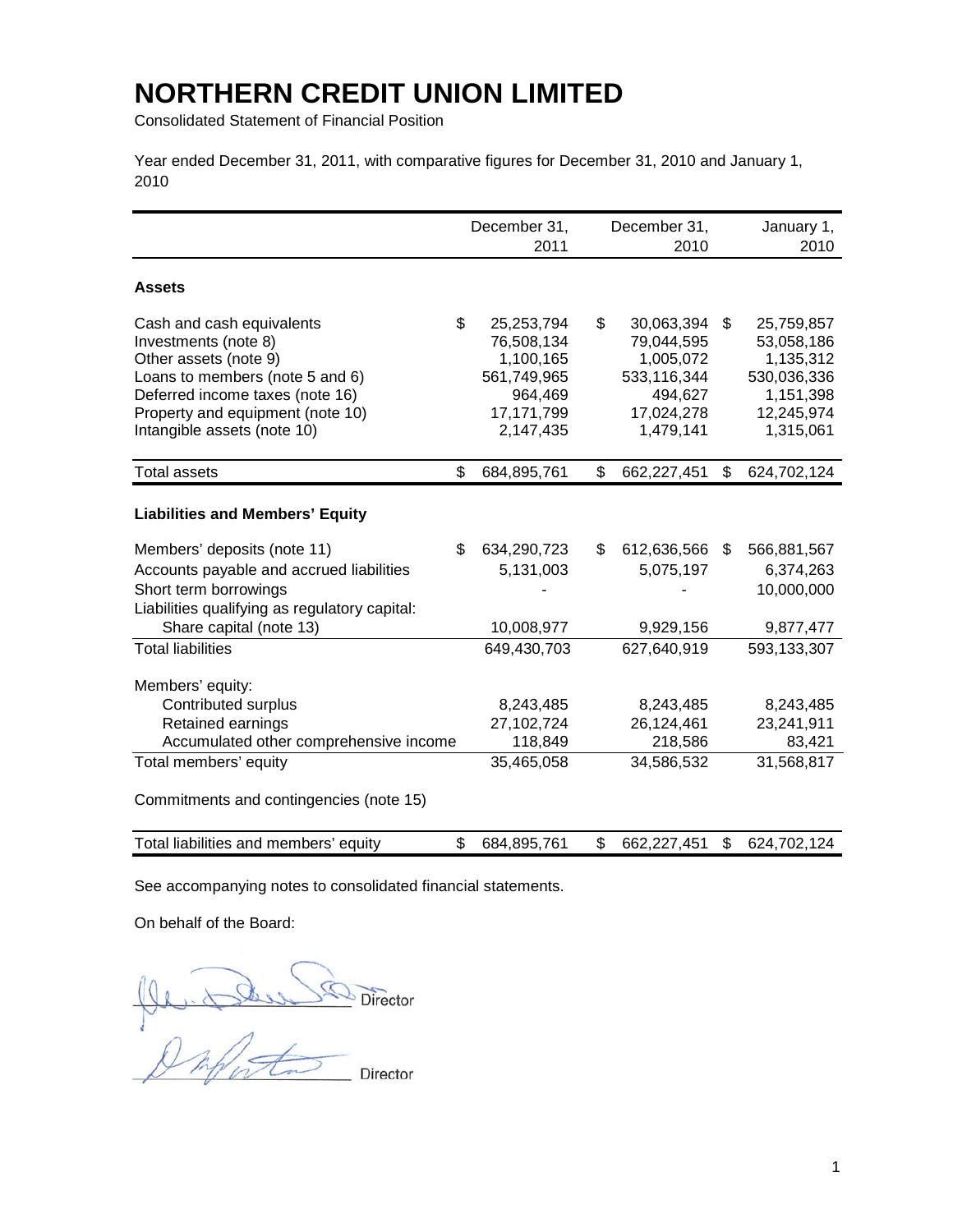Consolidated Statement of Income

Year ended December 31, 2011, with comparative figures for 2010

|                                                        | 2011             | 2010             |
|--------------------------------------------------------|------------------|------------------|
| Revenue:                                               |                  |                  |
| Interest - residential mortgage loans                  | 17,263,694<br>\$ | 18,038,363<br>\$ |
| - personal loans                                       | 5,802,343        | 5,955,460        |
| - commercial loans                                     | 6,010,130        | 5,591,549        |
| Investment income                                      | 1,313,425        | 1,849,553        |
|                                                        | 30,389,592       | 31,434,925       |
| Cost of financing:                                     |                  |                  |
| Interest - demand deposits                             | 888,338          | 668,503          |
| - term deposits                                        | 4,081,782        | 4,275,396        |
| - registered savings plans                             | 3,436,446        | 3,274,030        |
| Distribution to members                                | 234,568          | 233,638          |
| Interest on external borrowings                        | 1,795            | 54,765           |
|                                                        | 8,642,929        | 8,506,332        |
| Net interest income                                    | 21,746,663       | 22,928,593       |
| Net impairment (gain) loss on loans (note 6)           | (160, 051)       | 2,323,049        |
| Net interest income after provision for impaired loans | 21,906,714       | 20,605,544       |
| Non-interest revenue                                   | 9,431,963        | 8,630,414        |
|                                                        | 31,338,677       | 29,235,958       |
| Operating expenses:                                    |                  |                  |
| Salaries, wages and benefits                           | 15,075,766       | 13,356,979       |
| Board, delegate and committee                          | 446,565          | 468,372          |
| Data processing and clearing                           | 1,141,700        | 1,474,079        |
| General and administration                             | 8,030,051        | 6,578,822        |
| Insurance                                              | 1,032,553        | 932,646          |
| Occupancy                                              | 2,027,653        | 1,880,167        |
| Amortization and depreciation                          | 1,519,399        | 1,255,440        |
|                                                        | 29,273,687       | 25,946,505       |
| Operating income                                       | 2,064,990        | 3,289,453        |
|                                                        |                  |                  |
| Unrealized gains:                                      |                  |                  |
| Unrealized gain on interest rate swaps                 | 217,091          | 63,329           |
| Income before income taxes                             | 2,282,081        | 3,352,782        |
| Income taxes (note 16):                                |                  |                  |
| Current                                                | 456,215          | 446,531          |
| Deferred                                               | (44, 687)        | 466,871          |
|                                                        |                  |                  |
|                                                        | 411,528          | 913,402          |
| Net income                                             | \$<br>1,870,553  | \$<br>2,439,380  |

See accompanying notes to consolidated financial statements.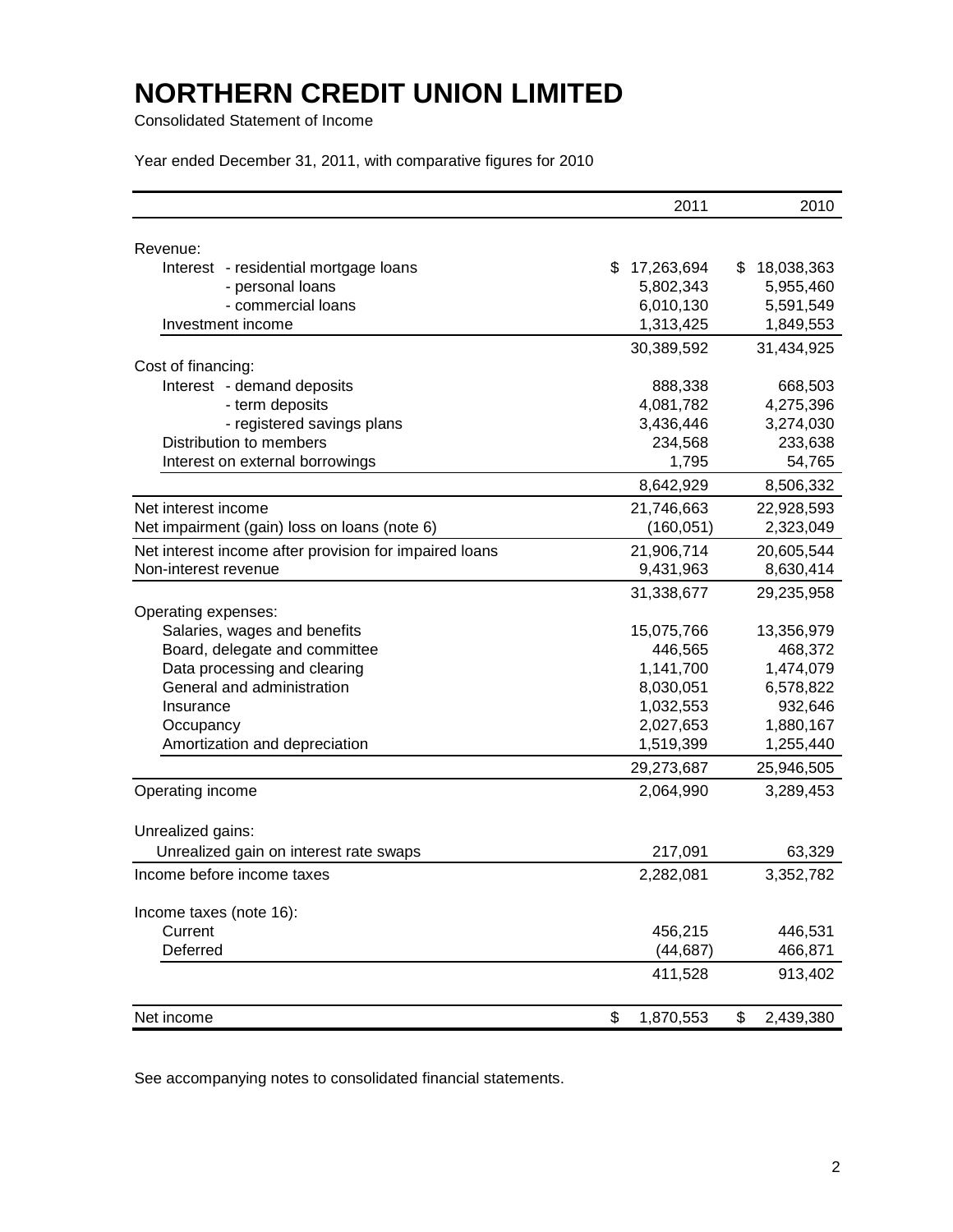Consolidated Statements of Comprehensive Income and Changes in Members' Equity

#### Year ended December 31, 2011, with comparative figures for 2010

### Consolidated Statement of Comprehensive Income

|                                                                                                                                        | 2011            |     | 2010      |
|----------------------------------------------------------------------------------------------------------------------------------------|-----------------|-----|-----------|
| Net income                                                                                                                             | \$<br>1,870,553 | \$  | 2,439,380 |
| Other comprehensive income, net of<br>income taxes:<br>Net change in fair value of available-for-<br>sale financial assets, net of tax |                 |     |           |
| of \$42,745 (2010 - \$57,928)<br>Defined benefit plan actuarial gain<br>(losses) net of income                                         | (99, 737)       |     | 135,165   |
| tax of \$382,410 (2010 - \$(189,900))                                                                                                  | (892, 290)      |     | 443.170   |
| <b>Comprehensive income</b>                                                                                                            | \$<br>878,526   | \$. | 3.017.715 |

Consolidated Statement of Changes in Members' Equity

|                                                           |     | 2011       | 2010             |
|-----------------------------------------------------------|-----|------------|------------------|
|                                                           |     |            |                  |
| Contributed surplus:                                      |     |            |                  |
| Balance, beginning and end of year                        | \$  | 8,243,485  | 8,243,485<br>S.  |
| Retained earnings:                                        |     |            |                  |
| Balance, beginning of year                                |     | 26,124,461 | 23,241,911       |
| Net earnings                                              |     | 1,870,553  | 2,439,380        |
| Defined benefit plan actuarial gains (losses), net of tax |     | (892,290)  | 443,170          |
| Balance, end of year                                      |     | 27,102,724 | 26,124,461       |
| Accumulated other comprehensive income:                   |     |            |                  |
| Representing the fair value reserve                       |     |            |                  |
| Balance, beginning of year                                |     | 218,586    | 83,421           |
| Net change in fair value of available-for-                |     |            |                  |
| sale financial assets, net of tax                         |     | (99, 737)  | 135,165          |
| Balance, end of year                                      |     | 118,849    | 218,586          |
|                                                           |     |            |                  |
| Members' equity, end of year                              | \$. | 35,465,058 | 34,586,532<br>S. |

See accompanying notes to consolidated financial statements.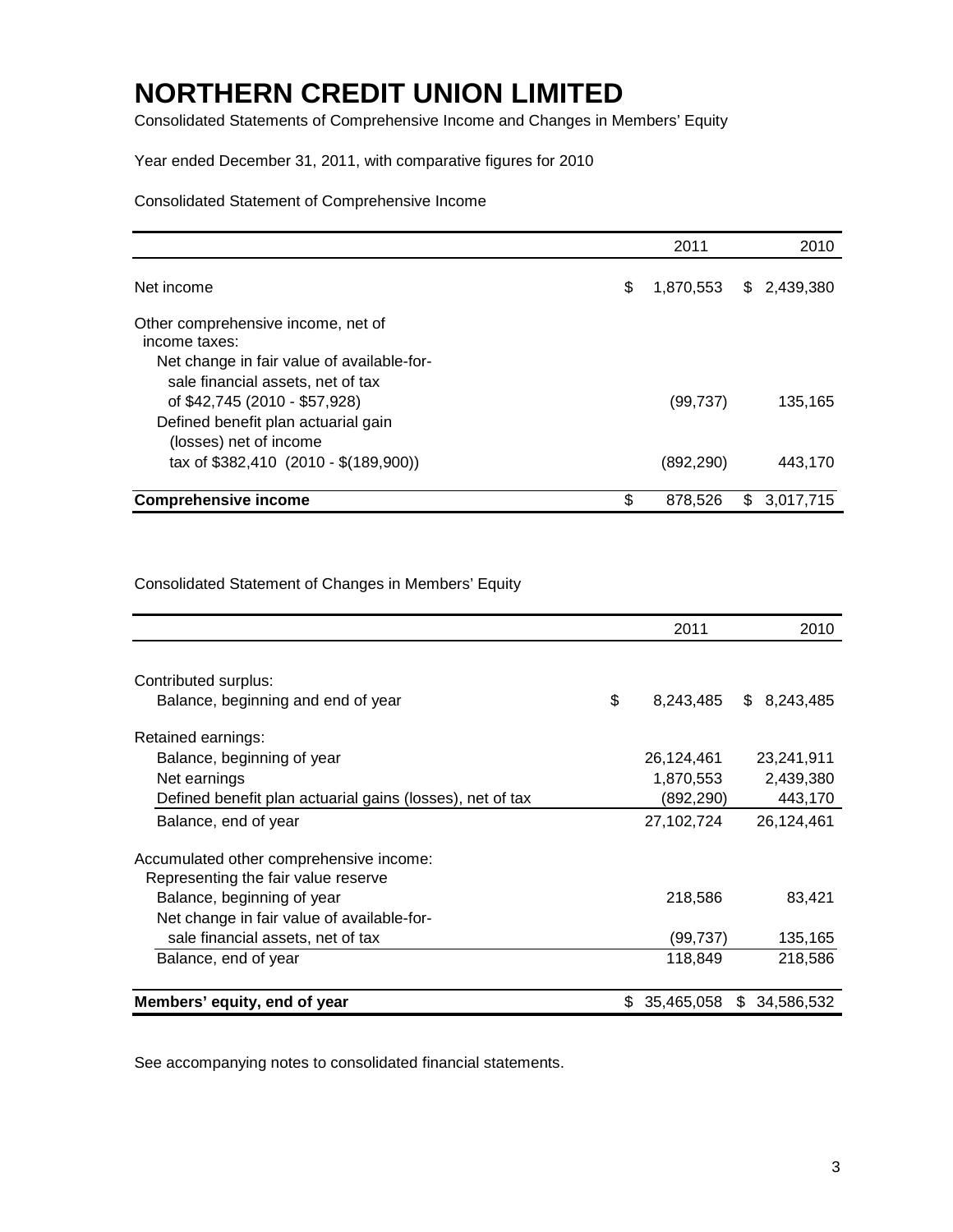Consolidated Statement of Cash Flows

Year ended December 31, 2011, with comparative figures for 2010

|                                                             | 2011            | 2010           |
|-------------------------------------------------------------|-----------------|----------------|
|                                                             |                 |                |
| Cash flows from operating activities:<br>Net income         | \$<br>1,870,553 | 2,439,380      |
| Adjustments for:                                            |                 | \$             |
| Change in non-cash items:                                   |                 |                |
| Net interest income                                         | (21, 746, 663)  | (22, 928, 593) |
| Provision for impaired loans                                | (160, 051)      | 2,323,049      |
| Provision for income tax                                    | 411,528         | 913,402        |
| Depreciation and amortization                               | 1,519,399       | 1,255,440      |
| Net change in derivative financial instruments              | (217,091)       | (63, 329)      |
| Gain on disposition of property and equipment               |                 | (143, 597)     |
|                                                             | (18, 322, 325)  | (16, 204, 248) |
| Changes in other assets:                                    |                 |                |
| Changes in other assets                                     | (95,093)        | 130,240        |
| Changes in accounts payable and accrued liabilities         | (1,863,111)     | 226,412        |
|                                                             | (1,958,204)     | 356,652        |
| Changes in member activities (net):                         |                 |                |
| Changes in member loans                                     | (28, 359, 270)  | (5,447,628)    |
| Changes in member deposits                                  | 20,991,808      | 46,160,517     |
|                                                             | (7, 367, 462)   | 40,712,889     |
| Cash flows related to interest, dividends and income taxes: |                 |                |
| Interest received on member loans                           | 28,961,867      | 29,629,943     |
| Interest received on investments                            | 1,064,095       | 2,079,443      |
| Interest paid on member deposits                            | (8,063,118)     | (8,857,085)    |
| Interest paid on external borrowings                        | (1,795)         | (54, 765)      |
| Income taxes paid (recovered)                               | 60,602          | (1,350,948)    |
|                                                             | 22,021,651      | 21,446,588     |
|                                                             | (5,626,340)     | 46,311,881     |
| Cash flows from financing activities:                       |                 |                |
| Issuance (redemption) of membership shares                  | (7, 263)        | 7,051          |
| Redemption of Class A patronage shares                      | (84, 439)       | (79, 157)      |
| <b>Issuance of Class B investment shares</b>                | 171,523         | 123,785        |
| Repayment of Central 1 Credit Union Ioan                    |                 | (10,000,000)   |
|                                                             | 79,821          | (9,948,321)    |
| Cash flows from investing activities:                       |                 |                |
| Proceeds from disposal of property and equipment            |                 | 575,285        |
| Proceeds from sale of investments                           | 3,072,133       |                |
| Purchase of investments                                     |                 | (26,017,805)   |
| Additions to intangible assets                              | (723, 357)      | (164,080)      |
| Additions to property and equipment                         | (1,611,857)     | (6,453,423)    |
|                                                             | 736,919         | (32,060,023)   |
| Net increase (decrease) in cash and cash equivalents        | (4,809,600)     | 4,303,537      |
| Cash and cash equivalents, beginning of year                | 30,063,394      | 25,759,857     |
|                                                             |                 |                |
| Cash and cash equivalents, end of year                      | \$25,253,794    | \$30,063,394   |

See accompanying notes to consolidated financial statements.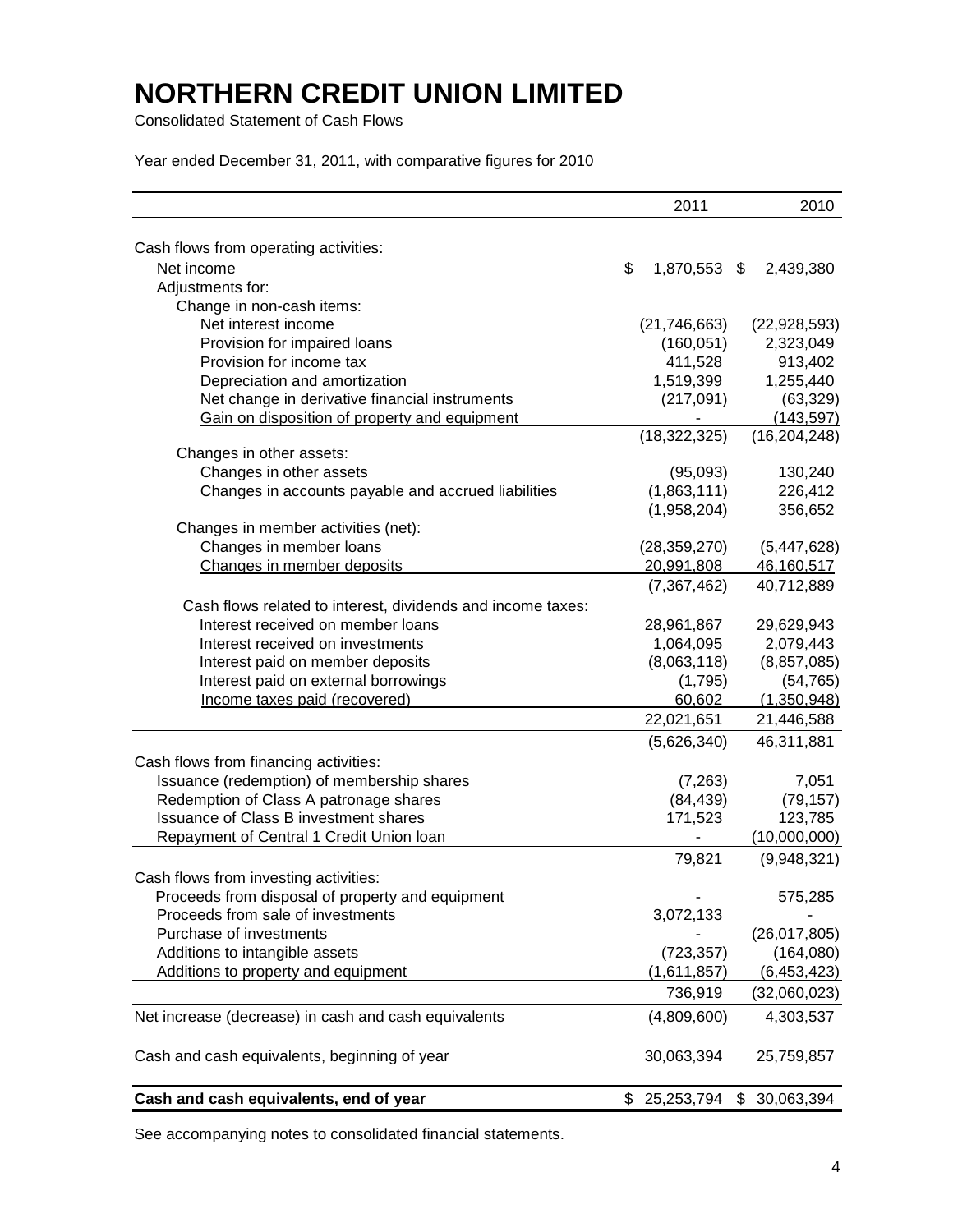Notes to Consolidated Financial Statements

Year ended December 31, 2011

#### **1. Reporting entity:**

Northern Credit Union Limited (the "Credit Union"), was incorporated under the laws of Ontario and operates in compliance with the Credit Union Caisse Populaires Act of Ontario (the "Act"). The Credit Union is a member of the Deposit Insurance Corporation of Ontario ("DICO") and of the Central 1 Credit Union. The Credit Union is domiciled in Canada. The address of the Credit Union's registered office is 280 McNabb Street, Sault Ste. Marie, Ontario. The Credit Union is primarily involved in corporate and retail banking.

#### **2. Basis of preparation:**

(a) Statement of compliance:

These consolidated financial statements have been prepared in accordance with International Financial Reporting Standards (IFRS) as issued by the International Accounting Standards Board (the IASB). This is the first time that the Credit Union has prepared its consolidated financial statements in accordance with IFRS, having previously prepared its consolidated financial statements in accordance with pre-changeover Canadian Generally Accepted Accounting Principles (pre-changeover Canadian GAAP). An explanation on how the transition from pre-changeover Canadian GAAP to IFRS has affected the financial position, financial performance and cash flows are disclosed in Note 22.

These consolidated financial statements have been authorized for issue by the Board of Directors on February 23, 2012.

(b) Basis of measurement:

The consolidated financial statements have been prepared on the historical cost basis except for the following:

- derivative financial instruments are measured at fair value
- non-derivative financial instruments at fair value through profit or loss are measured at fair value
- available for sale financial assets are measured at fair value
- the liability for defined benefit obligation is recognized as the present value of the defined benefit obligations less the total of the plan assets, plus unrecognized actuarial gains, less unrecognized past service cost and unrecognized actuarial losses.
- (c) Functional and presentation currency:

The Credit Union's functional and presentation currency is the Canadian dollar. The financial statements are presented in Canadian dollars.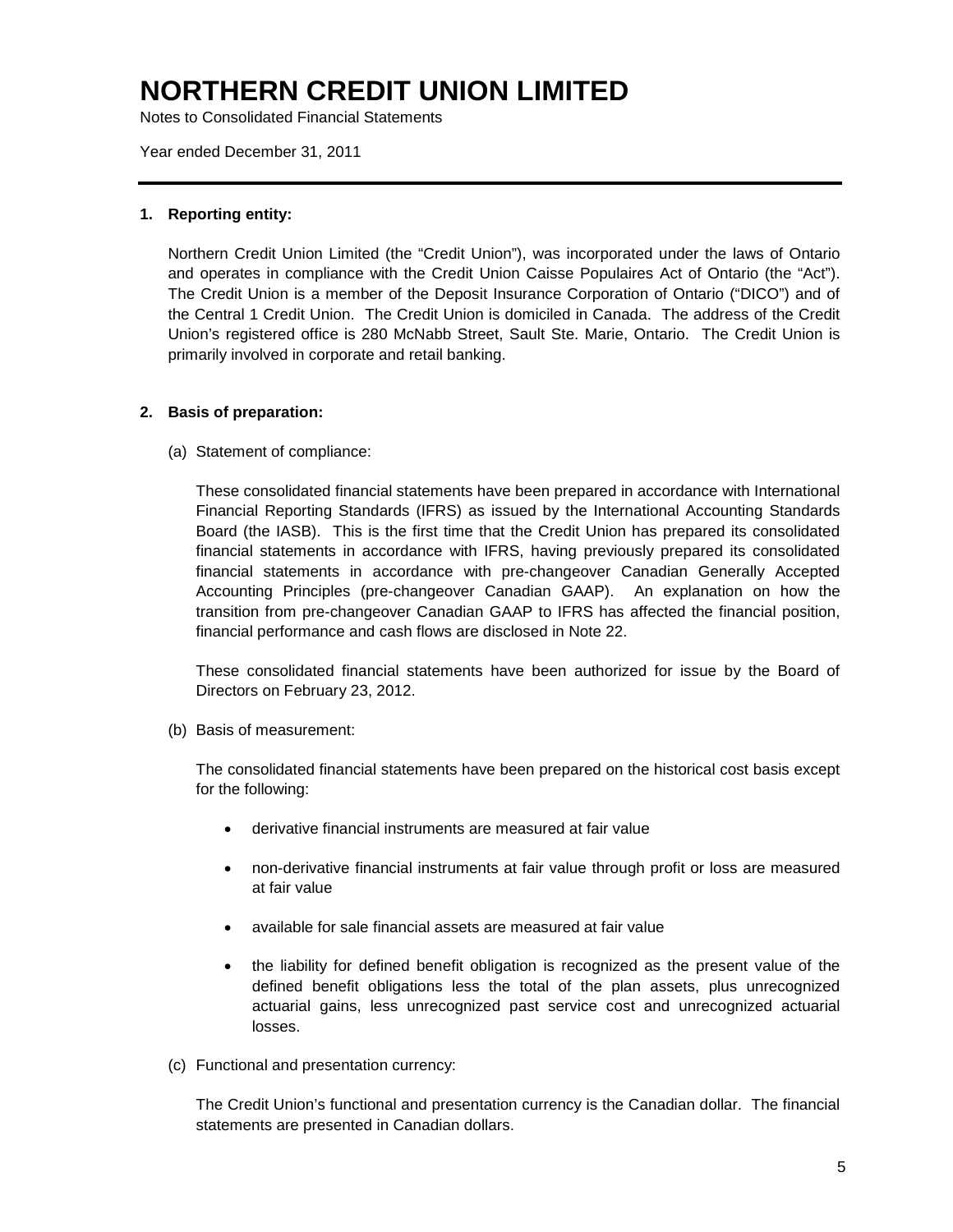Notes to Consolidated Financial Statements

Year ended December 31, 2011

#### **2. Basis of preparation (continued):**

(d) Use of estimates and judgments:

The preparation of consolidated financial statements in compliance with IFRS requires management to make certain critical accounting estimates. It also requires management to exercise judgement in applying the Credit Union's accounting policies. The areas involving a higher degree of judgement or complexity, or areas where assumptions and estimates are significant to the consolidated financial statements are disclosed in note 4 below.

#### **3. Significant accounting policies:**

The accounting policies set out below have been applied consistently to all periods presented in these consolidated financial statements and in preparing the opening IFRS statement of financial position at January 1, 2010 for the purposes of transitioning to IFRSs.

(a) Basis of consolidation:

The consolidated financial statements include the financial statements of the wholly-owned subsidiary company, 2011500 Ontario Limited. The financial statements have been prepared using uniform accounting policies for like transactions and other events in similar circumstances. All material intercompany transactions and balances have been eliminated.

(b) Loans receivable from members:

Loans are initially measured at fair value plus incremental direct transaction costs less loan fees received and subsequently remeasured at their amortized cost using the effective interest method. Loans receivable from members are reported net of an allowance for credit losses.

(i) Loan interest:

Interest income from loans is recorded on the effective yield basis. Accrued but uncollected interest is provided for when loans are determined to be impaired.

(ii) Provision for credit losses:

The Credit Union maintains a provision for credit losses, which, in management's opinion, is considered adequate to provide for credit-related losses.

The Credit Union considers evidence of impairment for loans receivable at both a specific asset and collective level. All individually significant receivables are assessed for specific impairment. All individually significant receivables found not to be specifically impaired are then collectively assessed for any impairment that has been incurred but not yet identified. Receivables that are not individually significant are collectively assessed for impairment by grouping together receivables with similar risk characteristics.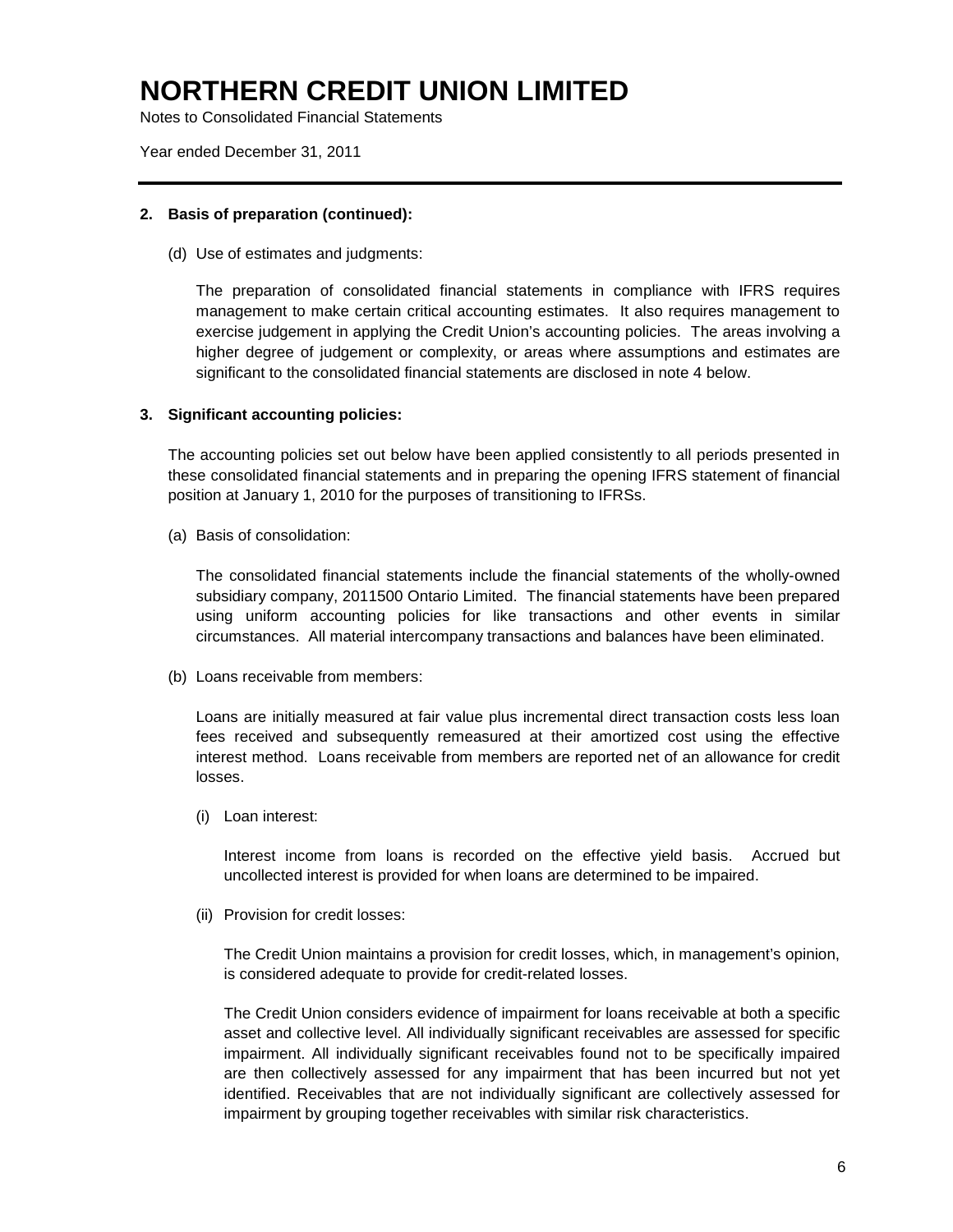Notes to Consolidated Financial Statements

Year ended December 31, 2011

#### **3. Significant accounting policies (continued):**

(ii) Provision for credit losses (continued):

In assessing collective impairment the Credit Union uses historical trends of the probability of default, timing of recoveries and the amount of loss incurred, adjusted for management's judgement as to whether current economic and credit conditions are such that the actual losses are likely to be greater or less than suggested by historical trends.

An impairment loss in respect of a financial asset measured at amortized cost is calculated as the difference between its carrying amount and the present value of the estimated future cash flows discounted at the asset's original effective interest rate. Losses are recognized in profit or loss and reflected in an allowance account against receivables. Interest on the impaired asset continues to be recognized through the unwinding of the discount. When a subsequent event causes the amount of impairment loss to decrease, the decrease in impairment loss is reversed through profit or loss.

(c) Interest income and expense:

Interest income and expense are recognized in the consolidated statement of income using the effective interest method. The effective interest rate is the rate that exactly discounts the estimated future cash payments and receipts through the expected life of the financial asset or liability to its fair value at inception. The effective interest rate is established on initial recognition of the financial asset or liability and is not revised subsequently.

The calculation of the effective interest rate includes all fees and points paid or received and transaction costs and discounts or premiums that are an integral part of the effective interest rate. Transaction costs include incremental costs that are directly attributable to the acquisition or issue of a financial asset or liability.

(d) Non-interest revenue:

Fees and commission income and expense that are integral to the effective interest rate on a financial asset or liability are included in the measurement of the effective interest rate.

Other fees and commission income, including account servicing fees, investment management fees, sales commission, placement fees and syndication fees, are recognized as the related services are performed. When a loan commitment is not expected to result in the draw-down of a loan, the related loan commitment fees are recognized on a straight-line basis over the commitment period.

Other fees and commission expense relate mainly to transaction and service fees, which are expensed as the services are received.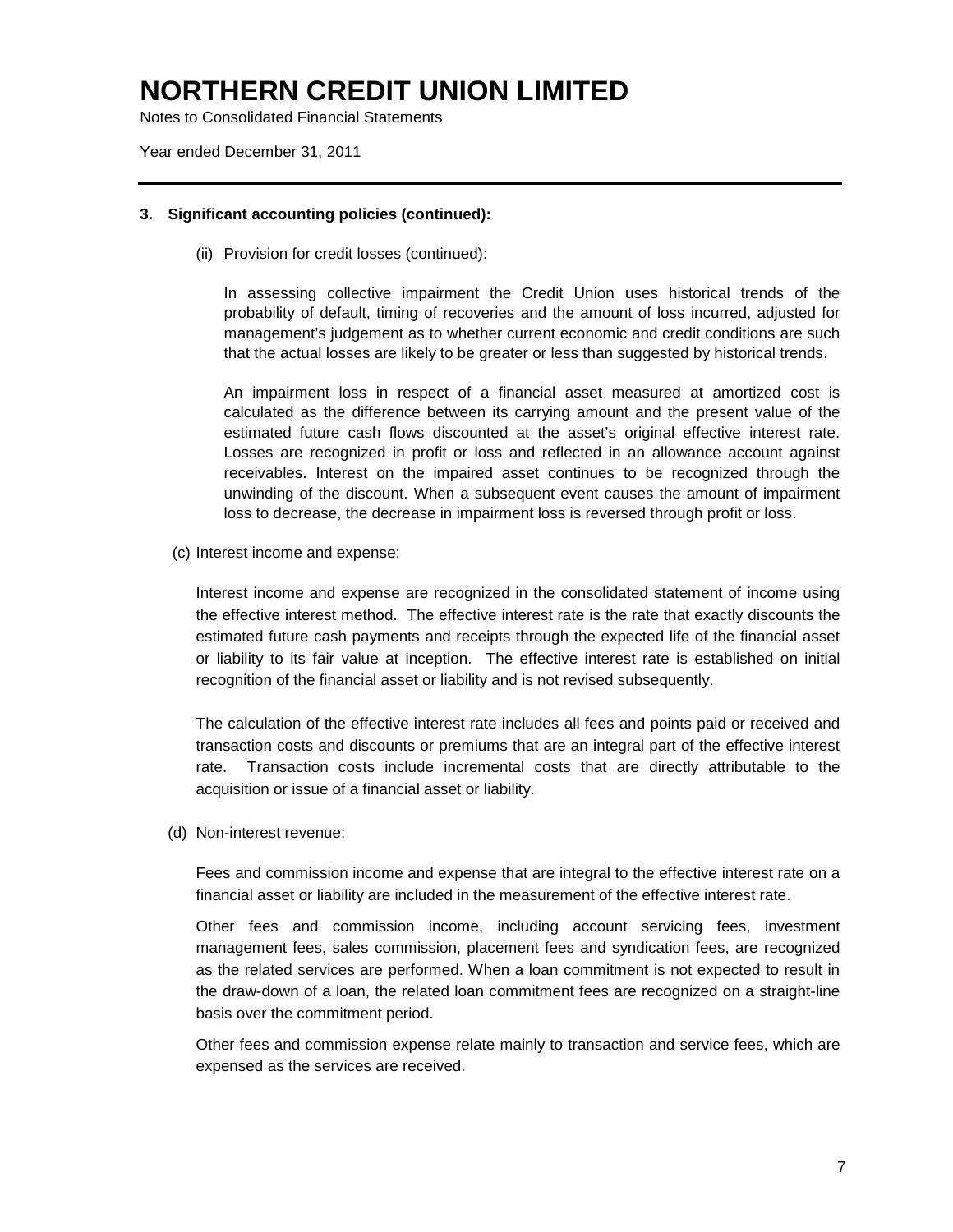Notes to Consolidated Financial Statements

Year ended December 31, 2011

#### **3. Significant accounting policies (continued):**

(d) Non-interest revenue (continued):

Net income from other financial instruments at fair value through profit or loss relates to nontrading derivatives held for risk management purposes that do not form part of qualifying hedge relationships and financial assets and liabilities designated at fair value through profit or loss, and includes all realized and unrealized fair value changes, interest, dividends and foreign exchange differences.

Dividend income is recognized when the right to receive income is established. Usually this is the ex-dividend date for equity securities. Dividends are reflected as a component of net trading income, net income from other financial instruments at fair value through profit or loss or other operating income based on the underlying classification of the equity investment.

- (e) Cash and cash equivalents includes cash on hand, current accounts, cheques and other items in transit. Given their short term nature, the carrying value of cash and cash equivalents equals fair value.
- (g) Financial instruments non-derivative financial instruments:

The Credit Union initially recognizes loans and receivables and deposits on the date that they are originated. All other financial assets (including assets designated at fair value through profit or loss) are recognized initially on the trade date at which the Credit Union becomes a party to the contractual provisions of the instrument.

The Credit Union derecognizes a financial asset when the contractual rights to the cash flows from the asset expire, or it transfers the rights to receive the contractual cash flows on the financial asset in a transaction in which substantially all the risks and rewards of ownership of the financial asset are transferred. Any interest in transferred financial assets that is created or retained by the Credit Union is recognized as a separate asset or liability.

The Credit Union has the following non-derivative financial assets: financial assets at fair value through profit or loss, held-to-maturity financial assets, loans and receivables and available-for-sale financial assets.

Non-derivative financial instruments comprise cash and cash equivalents, investments, loans to members, members' deposits, accounts payable and accrued liabilities and liabilities qualifying as regulatory capital.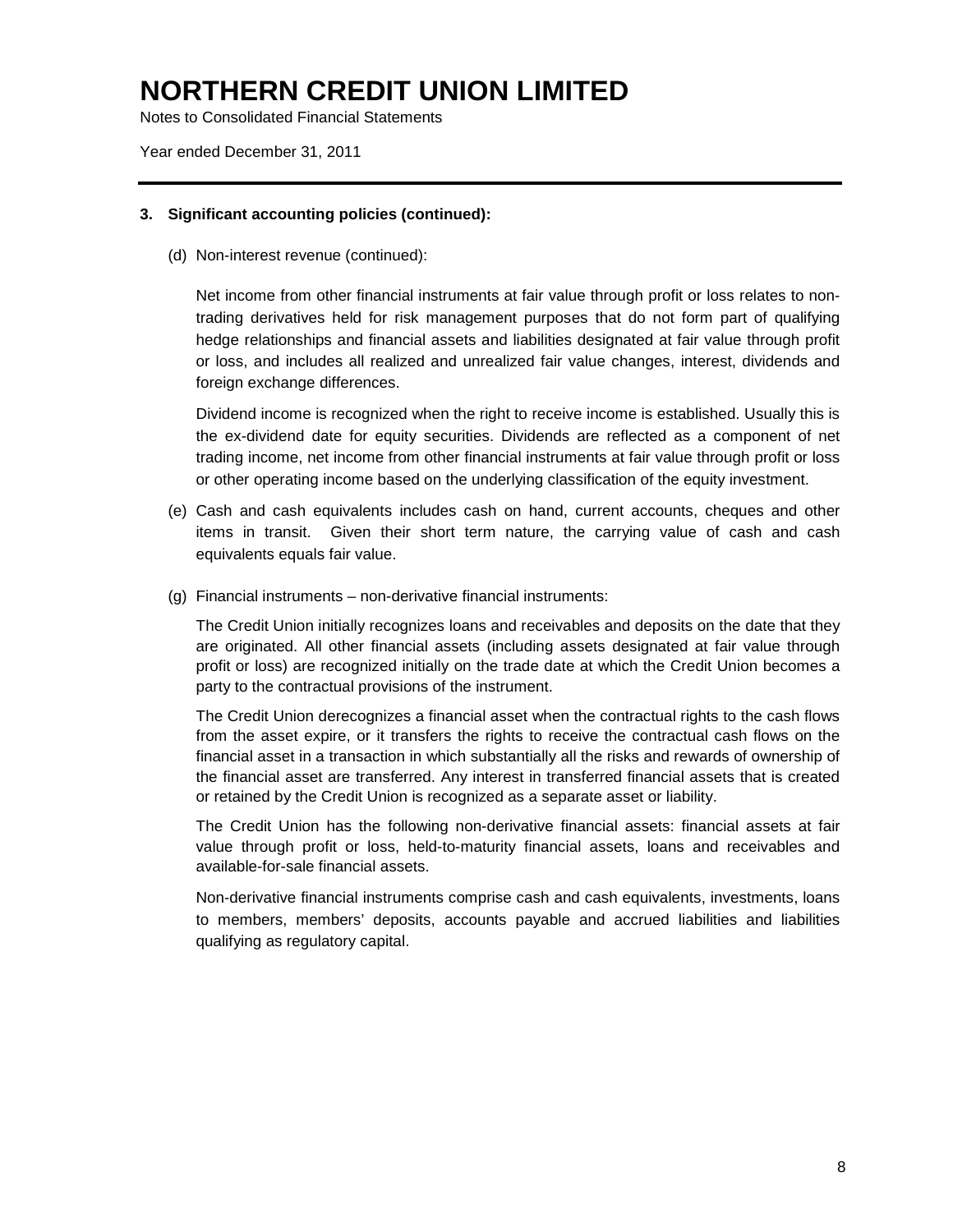Notes to Consolidated Financial Statements

Year ended December 31, 2011

#### **3. Significant accounting policies (continued):**

(g) Financial instruments – non-derivative financial instruments (continued):

#### *Fair value through profit and loss*:

Financial assets and liabilities designated as fair value through profit and loss ("FVTPL") are financial instruments either classified as held for trading ("HFT") or are managed and evaluated on a fair value basis in accordance with a documented risk management strategy. HFT financial assets and liabilities are acquired or incurred principally for resale, generally within a short period of time.

FVTPL financial assets and liabilities are measured at fair value at each reporting date. Gains and losses realized on disposal together with dividends and interest earned on these instruments are reported in interest and investment income. Unrealized gains and losses from market fluctuations are reported separately in the consolidated statement of income. There are regulatory restrictions imposed by the Financial Services Commission of Ontario on the use of this designation including that loan financial assets are precluded from being designated at FVTPL and that the fair value designated financial instruments are managed on a fair value basis.

### *Offsetting*:

Financial assets and liabilities are offset and the net amount presented in the statement of financial position when, and only when, the Credit Union has the legal right to set off the recognized amounts and it intends either to settle on a net basis or to realized the asset and settle the liability simultaneously.

Income and expenses are presented on a net basis only when permitted under IFRSs, or for gains and losses arising from a group of similar transactions such as the Credit Union's trading activities.

#### *Held to maturity:*

Held to maturity financial assets are non-derivative financial assets with fixed or determinable payments and a fixed maturity, other than loans and receivables, that the Credit Union has the positive intention and ability to hold to maturity. These financial assets are initially recognized at fair value including direct and incremental transaction costs. They are subsequently accounted for at amortized cost using the effective interest rate method.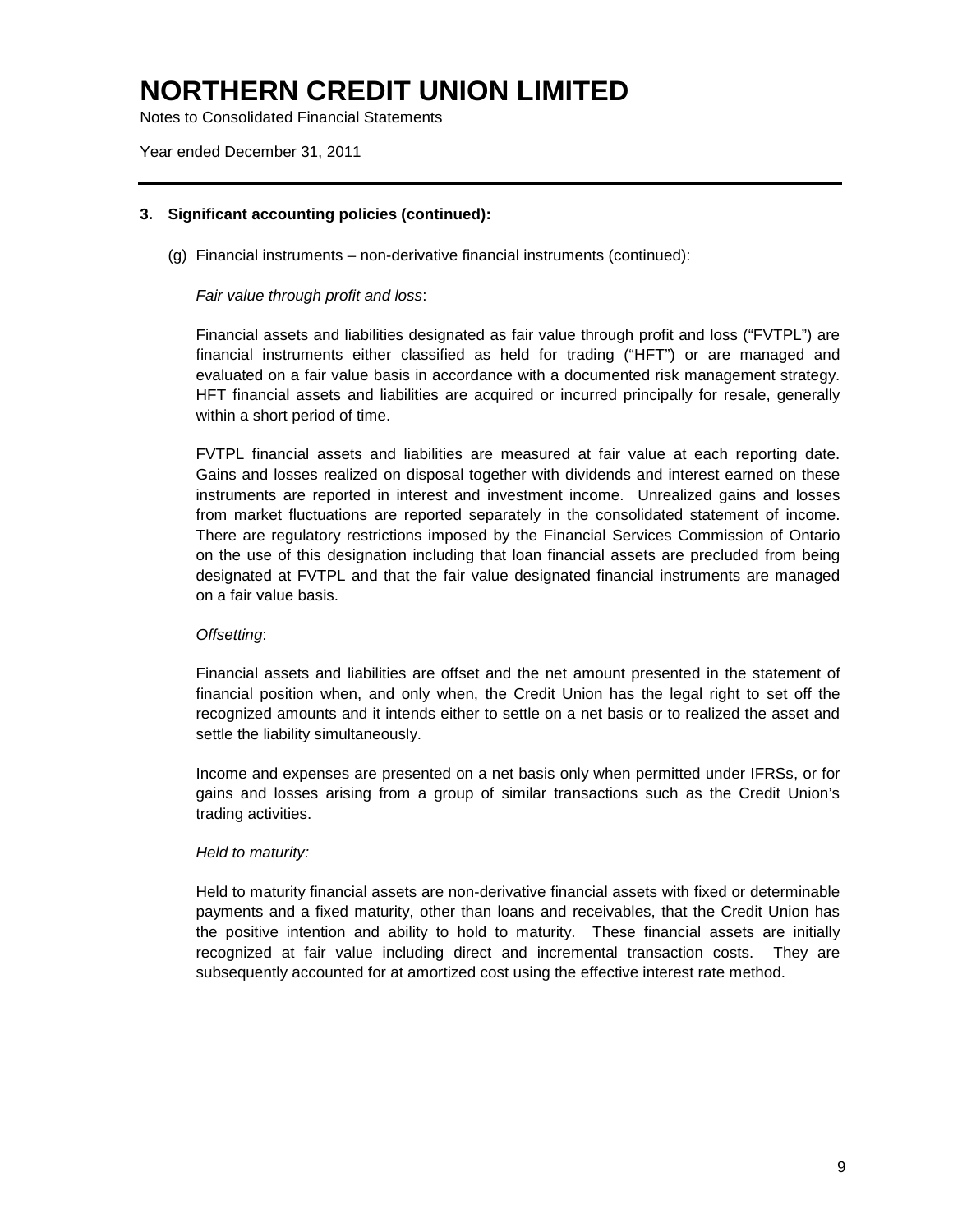Notes to Consolidated Financial Statements

Year ended December 31, 2011

#### **3. Significant accounting policies (continued):**

(g) Financial instruments – non-derivative financial instruments (continued):

*Available for sale:*

Available-for-sale financial assets are non-derivative financial assets that are designated as available-for-sale and that are not classified in any of the previous categories. The Credit Union's investments in equity securities and certain debt securities are classified as available-for-sale financial assets. Subsequent to initial recognition, they are measured at fair value and changes therein, other than impairment losses (see note 3(b) (ii)), are recognized in other comprehensive income and presented within equity in the fair value reserve. When an investment is derecognized, the cumulative gain or loss in other comprehensive income is transferred to profit or loss.

#### *Loans and receivables:*

Loans and receivables are financial assets with fixed or determinable payments that are not quoted in an active market. Such assets are recognized initially at fair value plus any directly attributable transaction costs. Subsequent to initial recognition loans and receivables are measured at amortized cost using the effective interest method, less any impairment losses.

Loans and receivables comprise trade and other receivables.

#### *Other liabilities:*

The Credit Union has designated all financial liabilities with the exception of derivatives as Other Liabilities. Financial liabilities designated as Other Liabilities are recorded at amortized cost. Interest incurred on these liabilities is included in interest expense. Transaction costs related to Other Liabilities are capitalized and then amortized over the life of the instrument using the effective interest method.

(h) Financial instruments - derivative financial instruments:

Derivative financial instruments are financial contracts that require or provide an option to exchange cash flows or payments determined by applying certain rates, indices or changes therein to notional contract amounts. The Credit Union periodically enters into derivative contracts to manage financial risks associated with movements in interest rates and other financial indices such as interest rate swaps and equity swap agreements. The Credit Union's policy is not to utilize derivative financial instruments for trading or speculative purposes.

Derivative financial instruments are recorded on the consolidated statement of financial position at fair value, including those derivatives that are embedded in financial or nonfinancial contracts that are closely related to the host contracts. Changes in the fair value of those derivative instruments are recognized in net income for the year. The Credit Union does not apply hedge accounting on its derivative portfolio.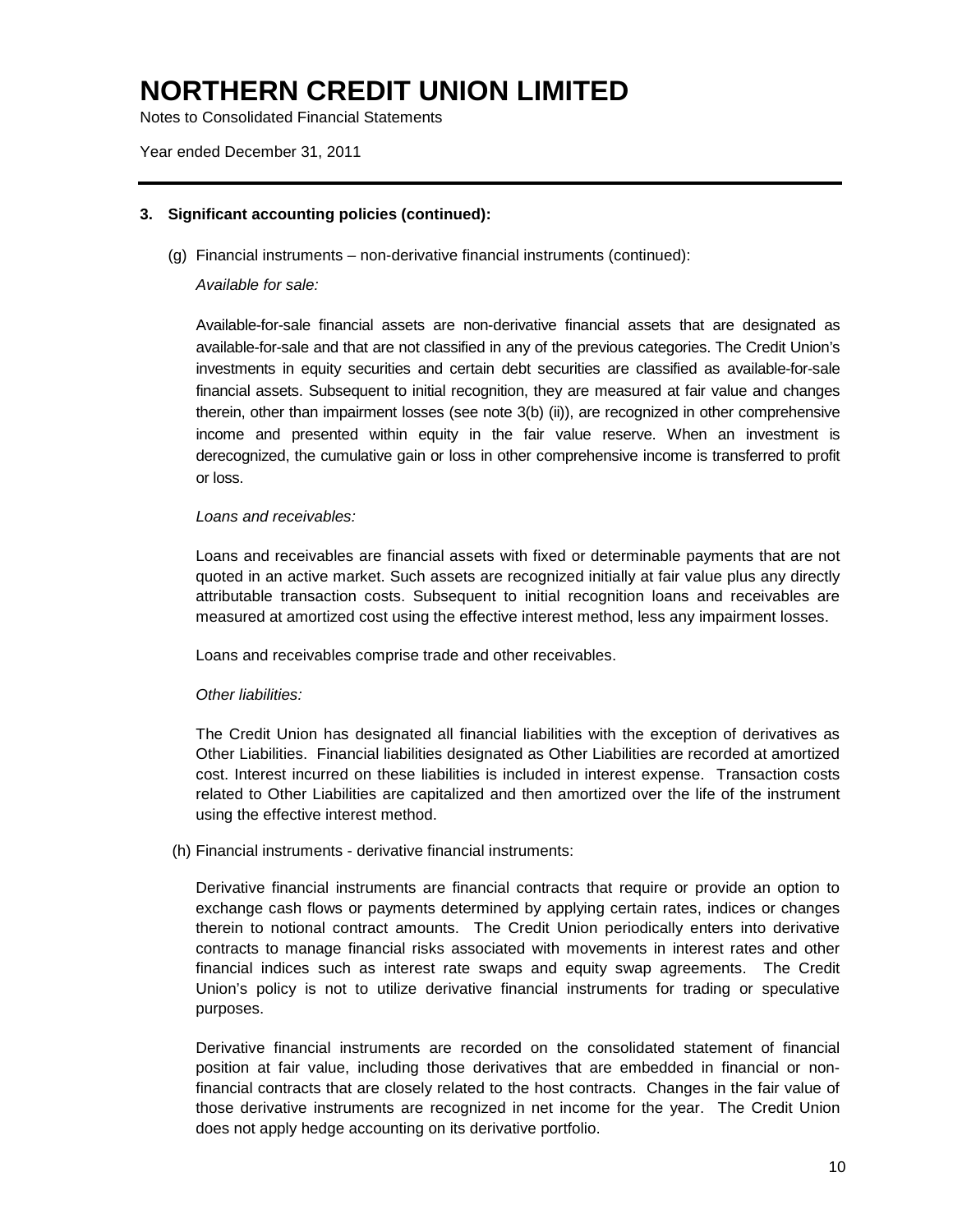Notes to Consolidated Financial Statements

Year ended December 31, 2011

#### **3. Significant accounting policies (continued):**

(i) Financial instruments – derecognition:

For securitization transactions initiated prior to the date of transition to IFRS, in accordance with pre-changeover Canadian GAAP, the loan securitizations were treated as a sale, provided that control over the transferred loans has been surrendered and consideration other than beneficial interests in the transferred loans has been received in exchange. Gains on these transactions were reported as non-interest revenue. The amount of these gains are based on the present value of expected future cash flows using management's best estimates and key assumptions such as prepayment rates, excess spread, credit (losses) and discount rates. The Credit Union has a contractual obligation to service the loans on behalf of the transferee.

For securitization transactions initiated after the date of transition to IFRS, loans are derecognized only when the contractual rights to receive the cash flows from these assets have ceased to exist or substantially all the risks and rewards of the loans have been transferred. If the criteria for derecognition has not been met, the securitization is reflected as a financing transaction and the related liability is initially recorded at fair value and subsequently measured at amortized costs, using the effective interest rate method.

(j) Other assets:

Included in other assets are costs incurred in equity swap agreement hedge premiums and prepaid software maintenance costs. Hedge premiums are recorded as expense using the effective interest rate method over the term of the agreement.

(k) Intangible assets:

Computer software that is not an integral part of other property and equipment is accounted for as intangible assets. Computer software is stated at cost less accumulated amortization and is presented as part of property and equipment on the consolidated statement of financial position. Amortization of computer software is calculated by applying the straight-line method at rates based on estimated useful lives between 3 and 10 years.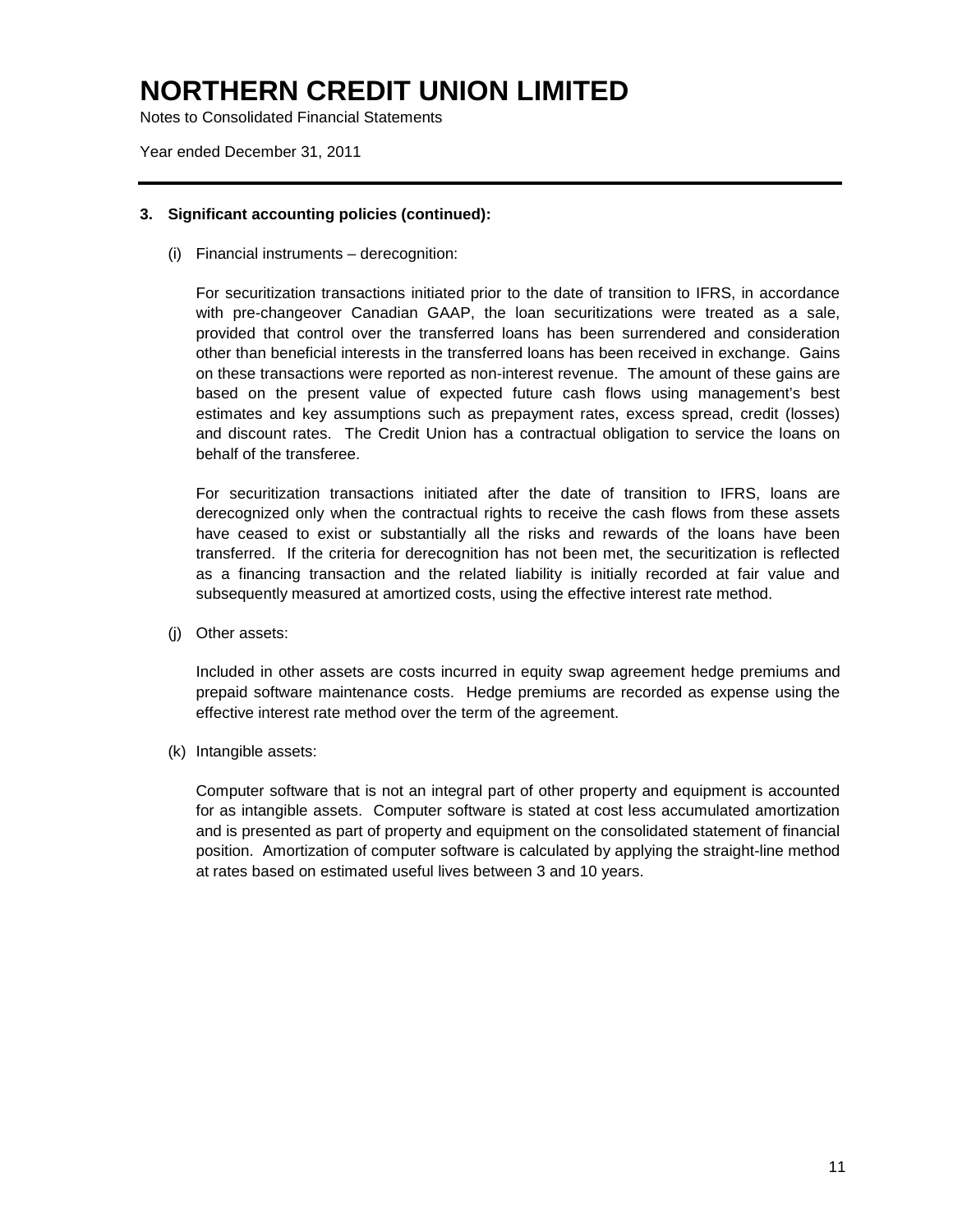Notes to Consolidated Financial Statements

Year ended December 31, 2011

#### **3. Significant accounting policies (continued):**

(l) Property and equipment:

Property and equipment is stated at cost less accumulated depreciation and accumulated impairment losses. Depreciation is provided on the straight-line basis over the estimated useful lives of the assets as follows:

| Buildings and improvements               | 5 to 50 years |
|------------------------------------------|---------------|
| Parking areas                            | 3 to 50 years |
| Furniture, office and computer equipment | 3 to 20 years |
| Automated banking machines               | 5 to 10 years |
| Leasehold improvements                   | 5 years       |

Depreciation methods, useful lives and residual values are reviewed annually and adjusted if necessary.

(m) Impairment of non-financial assets:

Non-financial assets are subject to impairment tests whenever events or changes in circumstances indicate that their carrying amount may not be recoverable. Where the carrying value of an asset exceeds its recoverable amount, which is the higher of value in use and fair value less costs to sell, the asset is written down accordingly.

Where it is not possible to estimate the recoverable amount of an individual asset, the impairment test is carried out on the asset's cash-generating unit, which is the lowest group of assets in which the asset belongs for which there are separately identifiable cash flows. The Credit Union has 25 cash-generating units. Impairment charges are included in net income.

(n) Income taxes:

Income tax expense comprises current and deferred tax. Current tax and deferred tax are recognized in net income except to the extent that it relates to a business combination, or items recognized directly in equity or in other comprehensive income.

Current income taxes are recognized for the estimated income taxes payable or receivable on taxable income or loss for the current year and any adjustment to income taxes payable in respect of previous years. Current income taxes are measured at the amount expected to be recovered from or paid to the taxation authorities. This amount is determined using tax rates and tax laws that have been enacted or substantively enacted by the reporting date.

Deferred tax assets and liabilities are recognized where the carrying amount of an asset or liability differs from its tax base, except for taxable temporary differences arising on the initial recognition of goodwill and temporary differences arising on the initial recognition of an asset or liability in a transaction that is not a business combination and at the time of the transaction affects neither accounting or taxable profit or loss.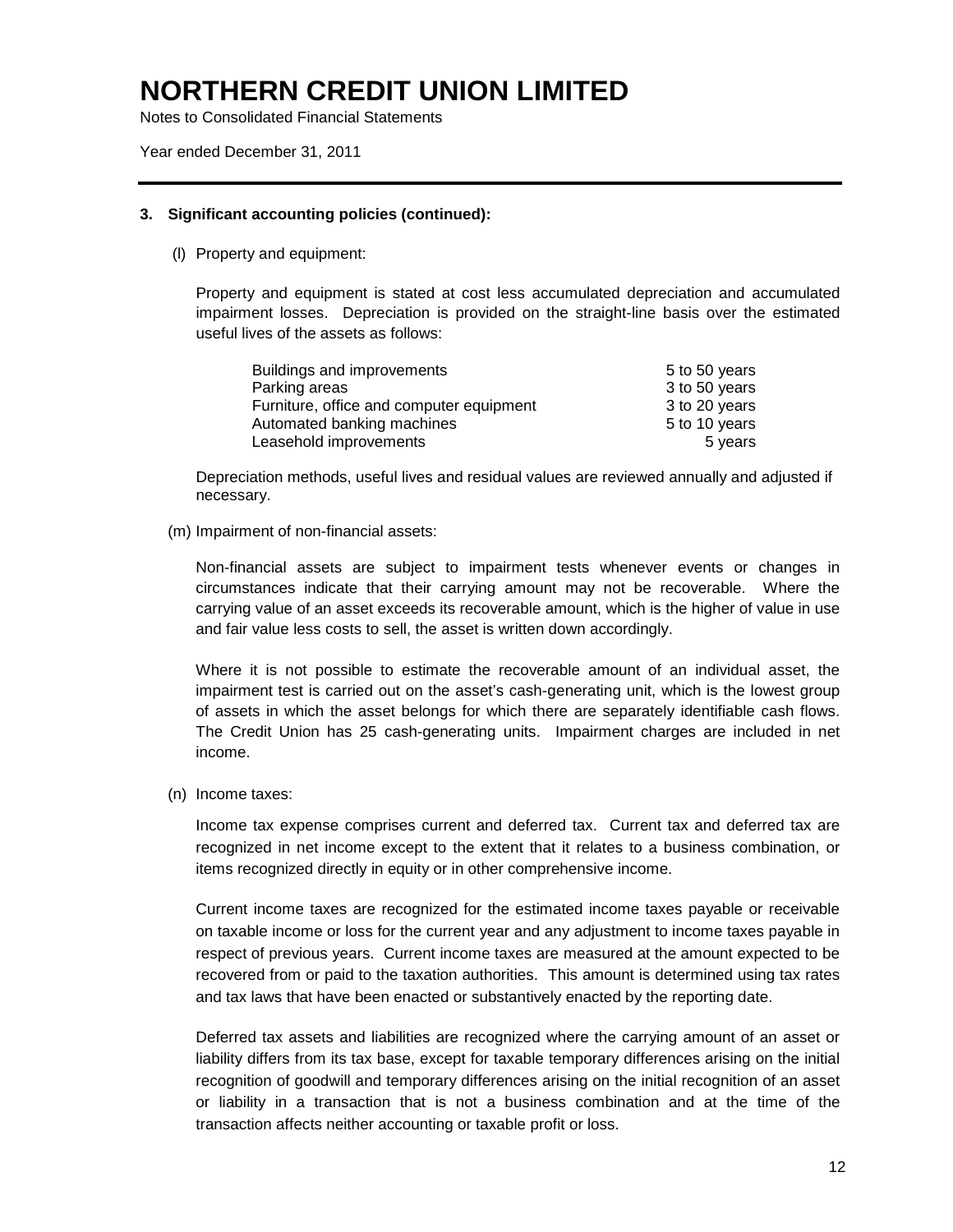Notes to Consolidated Financial Statements

Year ended December 31, 2011

#### **3. Significant accounting policies (continued):**

(n) Income taxes (continued):

Recognition of deferred tax assets for unused tax (losses), tax credits and deductible temporary differences is restricted to those instances where it is probable that future taxable profit will be available which allow the deferred tax asset to be utilized. Deferred tax assets are reviewed at each reporting date and are reduced to the extent that it is no longer probable that the related tax benefit will be realized.

The amount of the deferred tax asset or liability is measured at the amount expected to be recovered from or paid to the taxation authorities. This amount is determined using tax rates and tax laws that have been enacted or substantively enacted by the reporting date and are expected to apply when the liabilities / (assets) are settled / (recovered).

Deferred tax assets and liabilities are offset if there is a legally enforceable right to offset current tax liabilities and assets, and they relate to income taxes levied by the same tax authority on the same taxable entity, or on different tax entities, but they intend to settle current tax liabilities and assets on a net basis or their tax assets and liabilities will be realized simultaneously.

(o) Foreign currency translation:

The consolidated financial statements are presented in Canadian dollars, which is the Credit Union's presentation and functional currency. Assets and liabilities denominated in foreign currencies, primarily US dollars, are translated into Canadian dollars at rates prevailing at the year end date. Income and expenses are translated at the exchanges rates in effect on the date of the transactions. The foreign currency gain or loss on monetary items is the difference between amortized cost in the functional currency at the beginning of the period, adjusted for effective interest and payments during the period, and the amortized cost in foreign currency translated at the exchange rate at the end of the reporting period. Non-monetary assets and liabilities denominated in foreign currencies that are measured at fair value are retranslated to the functional currency at the exchange rate at the date that the fair value was determined. Foreign currency differences arising on retranslation are recognized in profit or loss, except for differences arising on the retranslation of available-for-sale equity instruments are recognized in other comprehensive income. Non-monetary items that are measured in terms of historical cost in a foreign currency are translated using the exchange rate at the date of the transaction.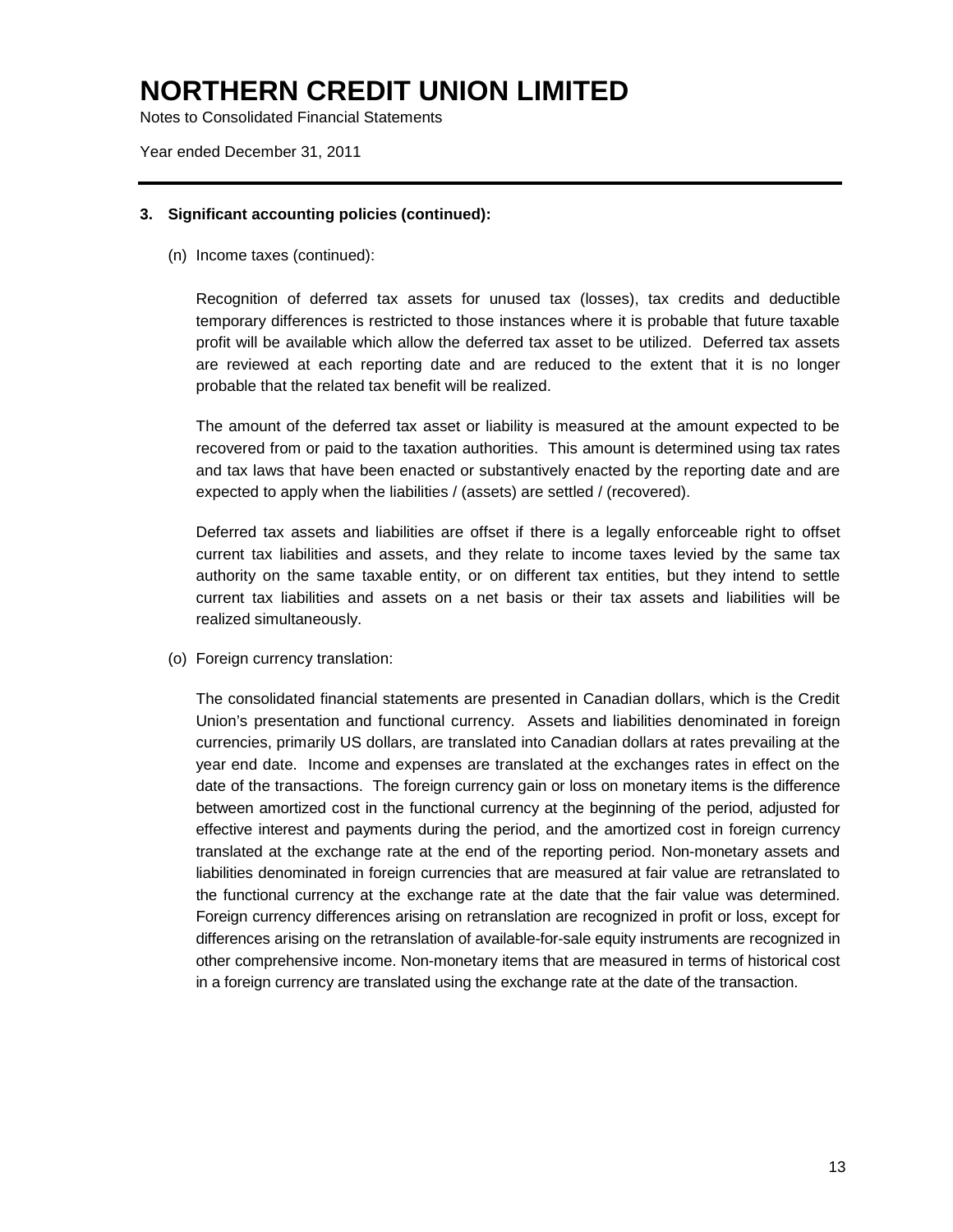Notes to Consolidated Financial Statements

Year ended December 31, 2011

#### **3. Significant accounting policies (continued):**

(p) Employee retirement benefits:

i) Defined benefit plans

The Credit Union provides retirement benefits to certain management employees. These benefits include a registered pension plan.

A defined benefit plan is a post-employment benefit plan other than a defined contribution plan. The Credit Union's net obligation in respect of defined benefit pension plans is calculated separately for each plan by estimating the amount of future benefit that employees have earned in return for their service in the current and prior periods; that benefit is discounted to determine its present value. Any unrecognized past service costs and the fair value of any plan assets are deducted. The discount rate is the yield at the reporting date on AA credit-rated bonds that have maturity dates approximating the terms of the Credit Union's obligations and that are denominated in the same currency in which the benefits are expected to be paid. The calculation is performed annually by a qualified actuary using the projected unit credit method. When the calculation results in a benefit to the Credit Union, the recognized asset is limited to the total of any unrecognized past service costs and the present value of economic benefits available in the form of any future refunds from the plan or reductions in future contributions to the plan. In order to calculate the present value of economic benefits, consideration is given to any minimum funding requirements that apply to any plan in the Credit Union. An economic benefit is available to the Credit Union if it is realizable during the life of the plan, or on settlement of the plan liabilities.

When the benefits of a plan are improved, the portion of the increased benefit relating to past service by employees is recognized in profit or loss on a straight-line basis over the average period until the benefits become vested. To the extent that the benefits vest immediately, the expense is recognized immediately in profit or loss.

The Credit Union recognizes all actuarial gains and losses arising from defined benefit plans immediately in other comprehensive income, and reports them in retained earnings.

ii) Defined contribution plans

The Credit Union also has defined contribution plans providing pension benefits for all other employees.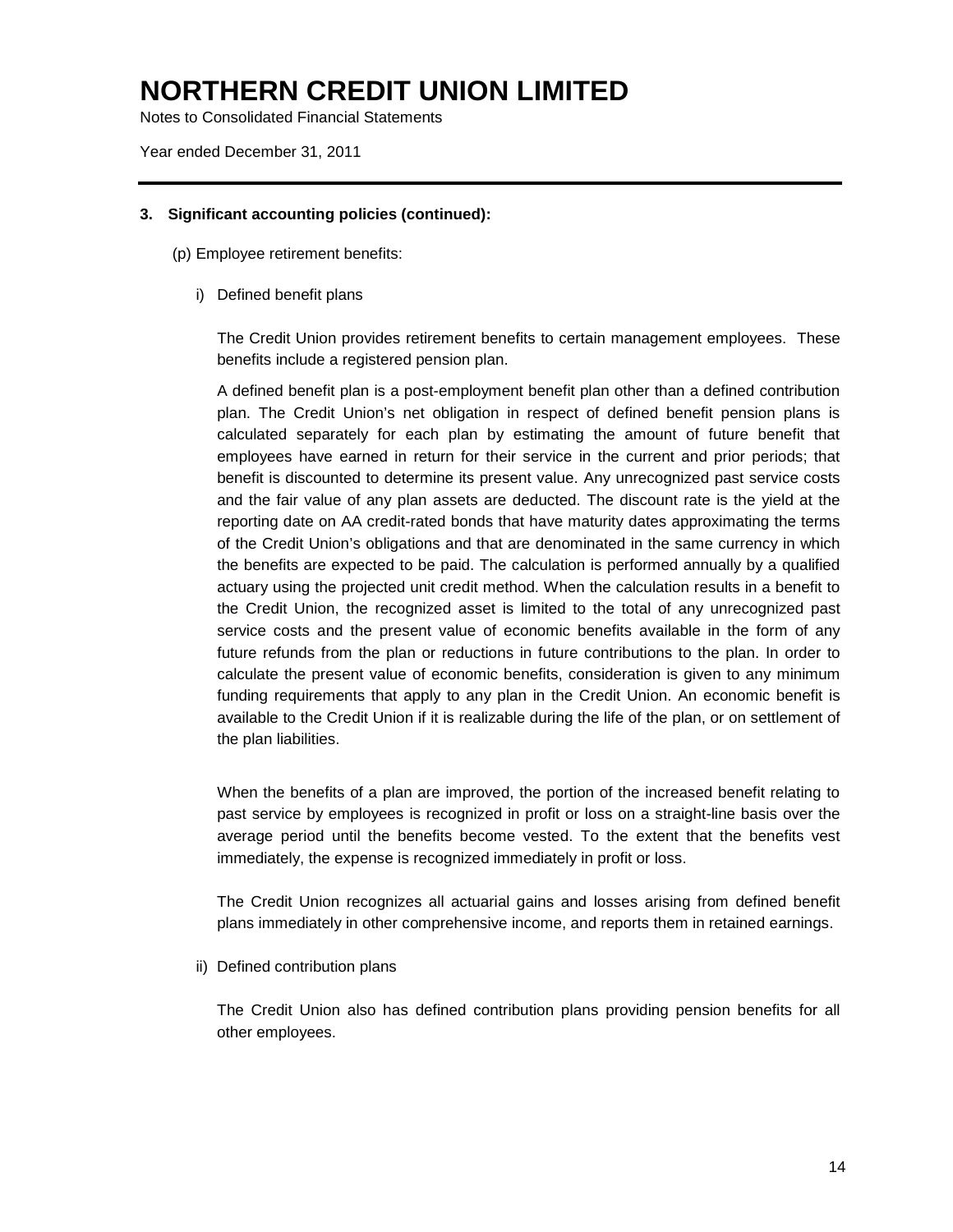Notes to Consolidated Financial Statements

Year ended December 31, 2011

#### **3. Significant accounting policies (continued):**

(p) Employee retirement benefits (continued):

A defined contribution plan is a post-employment benefit plan under which an entity pays fixed contributions into a separate entity and will have no legal or constructive obligation to pay further amounts. Obligations for contributions to defined contribution pension plans are recognized as an employee benefit expense in profit or loss in the periods during which services are rendered by employees. Prepaid contributions are recognized as an asset to the extent that a cash refund or a reduction in future payments is available. Contributions to a defined contribution plan that are due more than 12 months after the end of the period in which the employees render the service are discounted to their present value.

(q) Leased assets:

Leases in terms of which the Credit Union assumes substantially all the risks and rewards of ownership are classified as finance leases. Upon initial recognition the leased asset is measured at an amount equal to the lower of its fair value and the present value of the minimum lease payments. Subsequent to initial recognition, the asset is accounted for in accordance with the accounting policy applicable to that asset.

Other leases are operating leases and, except for investment property, the leased assets are not recognized in the Credit Union's statement of financial position. Investment property held under an operating lease is recognized in the Credit Union's statement of financial position at its fair value.

(r) Provisions:

A provision is recognized if, as a result of a past event, the Credit Union has a present legal or constructive obligation that can be estimated reliably, and it is probable that an outflow of economic benefits will be required to settle the obligation. Provisions are determined by discounting the expected future cash flows at a pre-tax rate that reflects current market assessments of the time value of money and the risks specific to the liability. The unwinding of the discount is recognized as finance cost.

(s) New standards and interpretations not yet effective:

Certain new standards, amendments and interpretations have been published that are mandatory for the Credit Union's accounting periods beginning on or after January 1, 2012 or later periods that the Credit Union has decided not to early adopt. The standards, amendments and interpretations that will be relevant to the Credit Union are: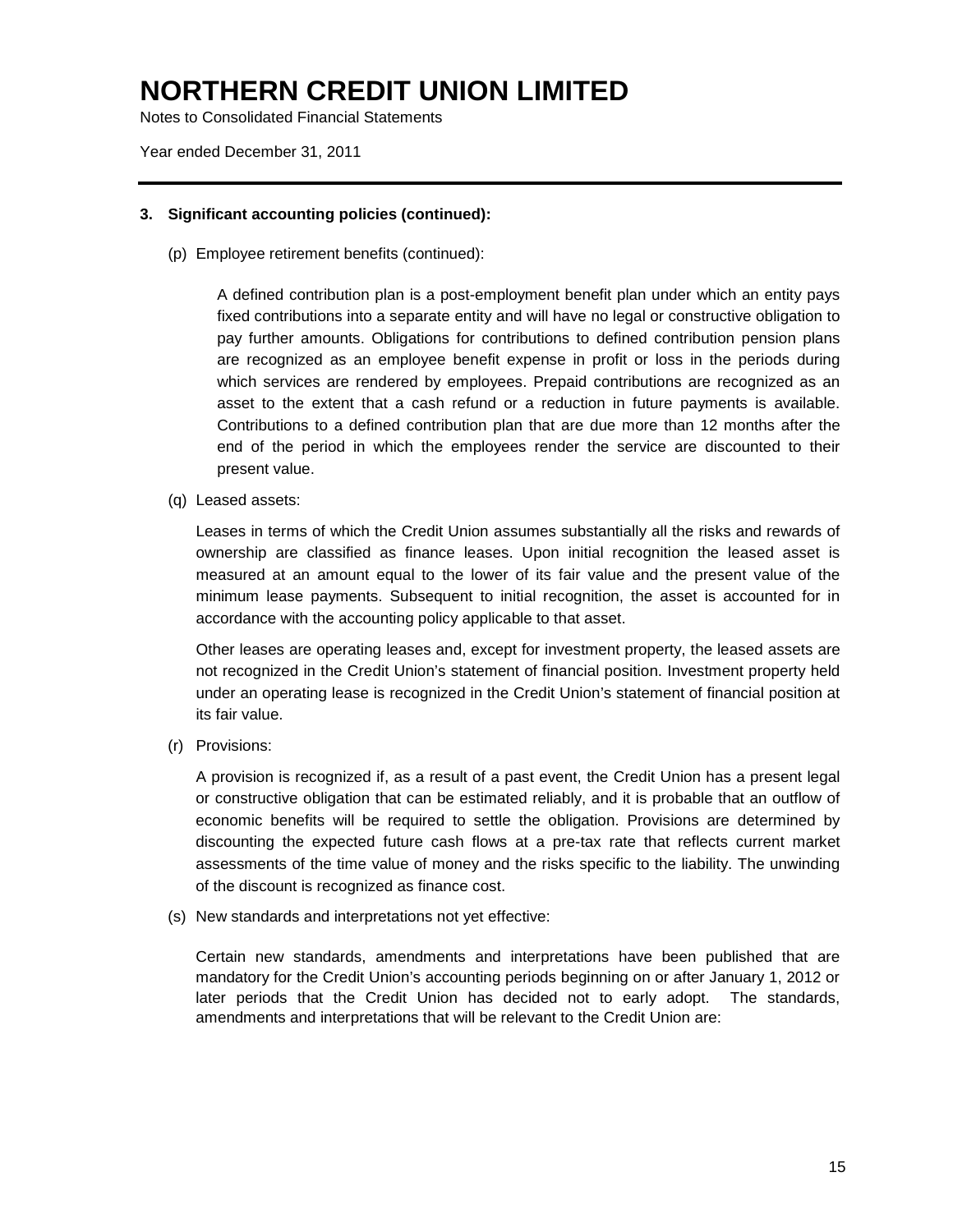Notes to Consolidated Financial Statements

Year ended December 31, 2011

#### **3. Significant accounting policies (continued):**

(s) New standards and interpretations not yet effective (continued):

- i. IFRS 9 *Financial Instruments* is part of the IASB's wider project to replace IAS 39 Financial Instruments: Recognition and Measurement'. IFRS 9 retains but simplifies the mixed measurement model and establishes two primary measurement categories for financial assets, amortized cost and fair value. The basis of classification depends on the entity's business model and the contractual cash flow characteristics of the financial asset. The standard is effective for annual periods beginning on or after January 1, 2015. The Credit Union is in the process of evaluating the impact of the new standard.
- ii. IFRS 13 *Fair Value Measurement* defines fair value, provides guidance on the measurement of fair value, and requires disclosures about fair value measurements. IFRS 13 does not determine when an asset, a liability or an entity's own equity instrument is measured at fair value. Rather, the measurement and disclosure requirements of IFRS 13 apply when another IFRS requires or permits the item to be measured at fair value (with limited exceptions). The standard is effective for annual periods beginning on or after January 1, 2013. The Credit Union is in the process of evaluating the impact of the new standard.
- iii. IAS 19 *Employee Benefits*

The amendments require the following:

- Recognition of actuarial gains and losses immediately in other comprehensive income
- Full recognition of past service costs immediately in profit or loss
- Recognition of expected return on plan assets in profit or loss to be calculated based on the rate used to discount the defined benefit obligation
- Additional disclosures that explain the characteristics of the entity's defined benefit plans and risks associated with the plans, as well as disclosures that describe how defined benefit plans may affect the amount, timing and uncertainty of future cash flows, and details of any asset-liability match strategies used to manage risks.

The amendments also impact termination benefits, which would now be recognized at the earlier of when the entity recognizes costs for a restructuring within the scope of IAS 37 *Provisions*, and when the entity can no longer withdraw the offer of the termination benefits.

The Company intends to adopt the amendments in its financial statements for the annual period beginning on January 1, 2013. The extent of the impact of adoption of the amendments has not yet been determined.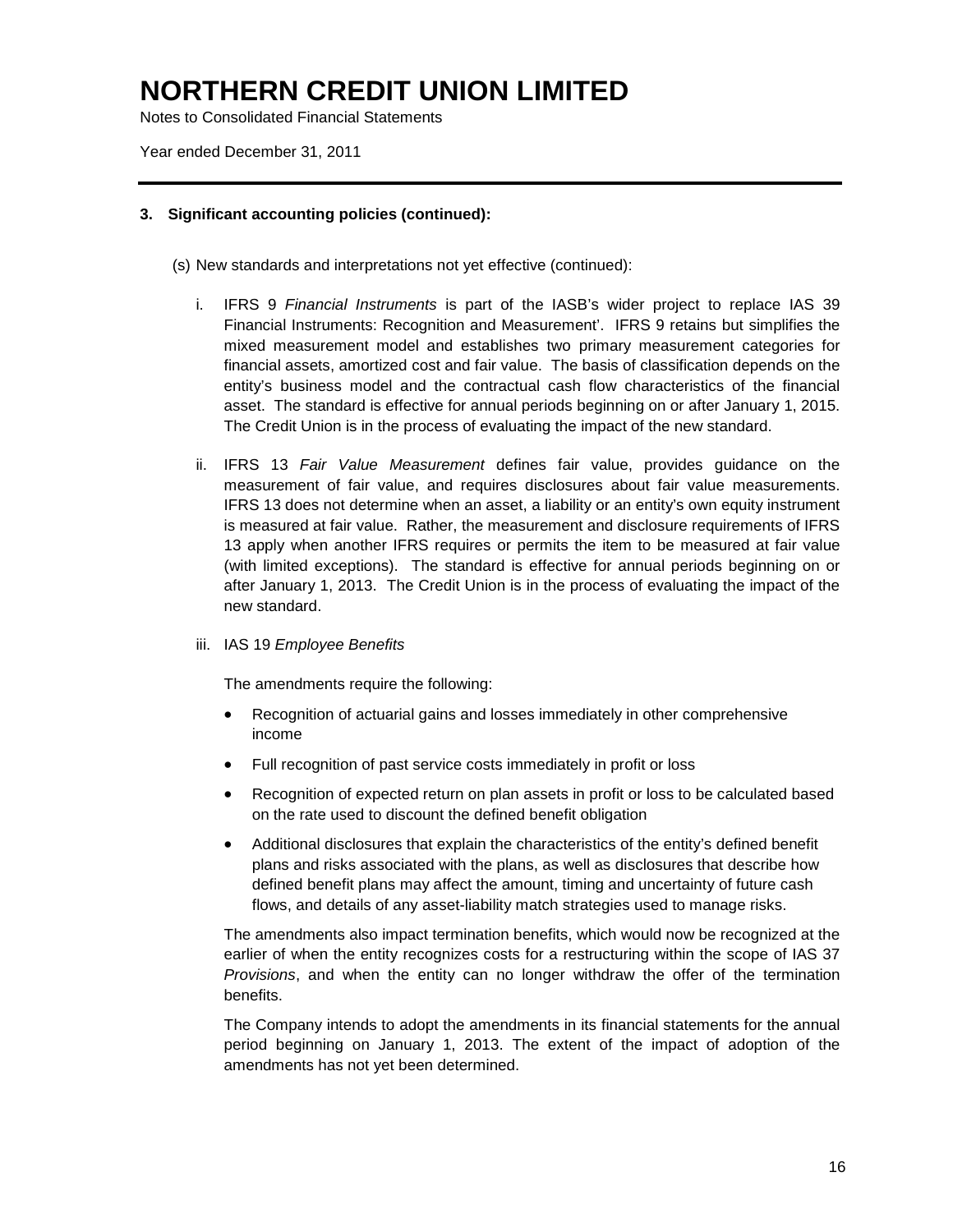Notes to Consolidated Financial Statements

Year ended December 31, 2011

#### **3. Significant accounting policies (continued):**

(s) New standards and interpretations not yet effective (continued):

Certain new standards, amendments and interpretations have been published that are mandatory for the Credit Union's accounting periods beginning on or after January 1, 2012 or later periods that the Credit Union has decided to early adopt. The Credit Union has early adopted the amendments to IFRS 1 which replaces references to a fixed date of '1 January 2004' with 'the date of transition to IFRSs'. This eliminates the need for the Credit Union to restate derecognition transactions that occurred before the date of transition to IFRS. The amendment is effective for year-ends beginning on or after July 1, 2011 however, the Credit Union has early adopted the amendment. The impact of the amendment and early adoption is that the Credit Union only applies IAS 39 derecognition requirements to transactions that occurred after the date of transition.

#### **4. Critical accounting estimates and judgments:**

The Credit Union makes estimates and assumptions about the future that affect the reported amounts of assets and liabilities. Estimates and judgments are continually evaluated based on historical experience and other factors, including expectations of future events that are believed to be reasonable under the circumstances. In the future, actual experience may differ from these estimates and assumptions.

The effect of a change in an accounting estimate is recognized prospectively by including it in comprehensive income in the period of the change, if the change affects that period only; or in the period of the change and future periods, if the change affects both.

Fair value of financial instruments:

The Credit Union determines the fair value of financial instruments that are not quoted in an active market, using valuation techniques. Those techniques are significantly affected by the assumptions used, including discount rates and estimates of future cash flows. In that regard, the derived fair value estimates cannot always be substantiated by comparison with independent markets and, in many cases, may not be capable of being realized immediately.

The methods, and assumptions applied, and the valuation techniques used, for financial instruments that are not quoted in an active market are disclosed in note 18.

#### Member loan loss provision:

In determining whether an impairment loss should be recorded in the statement of comprehensive income, the Credit Union makes judgment on whether objective evidence of impairment exists individually for financial assets that are individually significant. Where this does not exist, the Credit Union uses its judgment to group member loans with similar credit risk characteristics to allow a collective assessment of the group to determine any impairment loss.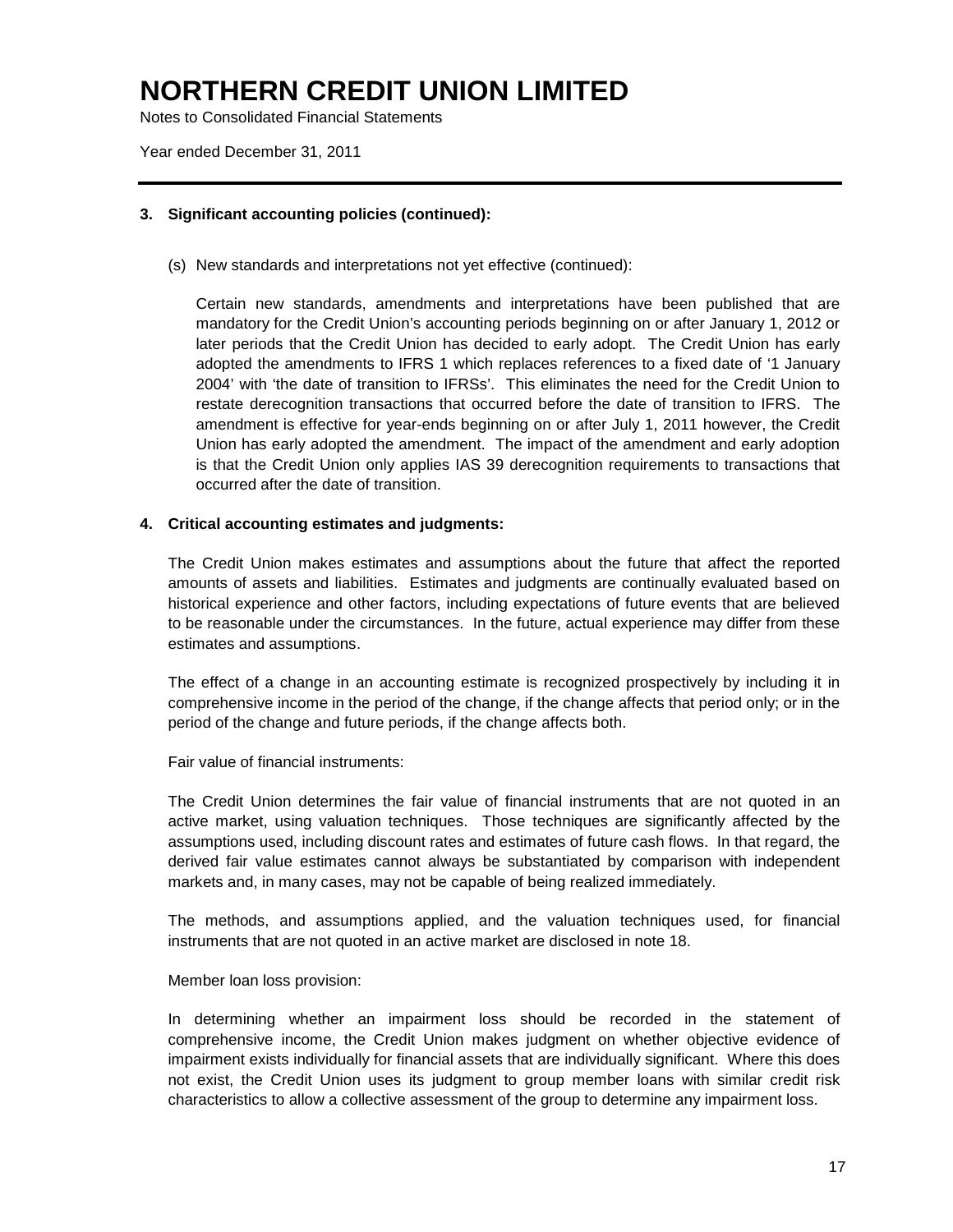Notes to Consolidated Financial Statements

Year ended December 31, 2011

#### **4. Critical accounting estimates and judgments (continued):**

In determining the collective loan loss provision management uses estimates based on historical loss experience for assets with similar credit risk characteristics and objective evidence of impairment. Further details on the estimates used to determine the allowance for impaired loans collective provision are provided in note 6.

#### Income taxes:

The Credit Union periodically assesses its liabilities and contingencies related to income taxes for all years open to audit by the tax authorities based on the latest information available. For matters where it is probable that an adjustment will be made, the Credit Union records its best estimate of the tax liability including the related interest and penalties in the current tax provision. Management believes they have adequately provided for the probable outcome of these matters; however, the final outcome may result in a materially different outcome than the amount included in the tax liabilities.

#### **5. Loans to members:**

| December 31, 2011                            | Principal and<br>interest | Allowance for<br>impaired loans | Net               |
|----------------------------------------------|---------------------------|---------------------------------|-------------------|
|                                              |                           |                                 | \$                |
| Residential mortgage loans<br>Personal loans | \$<br>373,395,026         | \$<br>35,301                    | 373,359,725       |
|                                              | 83,107,124                | 907,083                         | 82,200,041        |
| <b>Commercial loans</b>                      | 107,488,093               | 1,297,894                       | 106,190,199       |
|                                              | \$<br>563,990,243         | \$<br>2,240,278                 | \$<br>561,749,965 |
|                                              |                           |                                 |                   |
|                                              | Principal and             | Allowance for                   |                   |
| December 31, 2010                            | interest                  | impaired loans                  | Net               |
| Residential mortgage loans                   | \$<br>362,984,275         | \$<br>109,237                   | \$<br>362,875,038 |
| Personal loans                               | 85,009,062                | 1,141,754                       | 83,867,308        |
| Commercial loans                             | 88,260,009                | 1,886,011                       | 86,373,998        |
|                                              |                           |                                 |                   |
|                                              | \$<br>536,253,346         | \$<br>3,137,002                 | \$<br>533,116,344 |
|                                              |                           |                                 |                   |
|                                              | Principal and             | Allowance for                   |                   |
| January 1, 2010                              | interest                  | impaired loans                  | Net               |
| Residential mortgage loans                   | \$<br>356,454,551         | \$<br>68,123                    | \$<br>356,386,428 |
| Personal loans                               | 91,491,404                | 1,391,525                       | 90,099,879        |
| <b>Commercial loans</b>                      | 84, 187, 498              | 637,469                         | 83,550,029        |
|                                              |                           |                                 |                   |
|                                              | \$<br>532,133,453         | \$<br>2,097,117                 | \$<br>530,036,336 |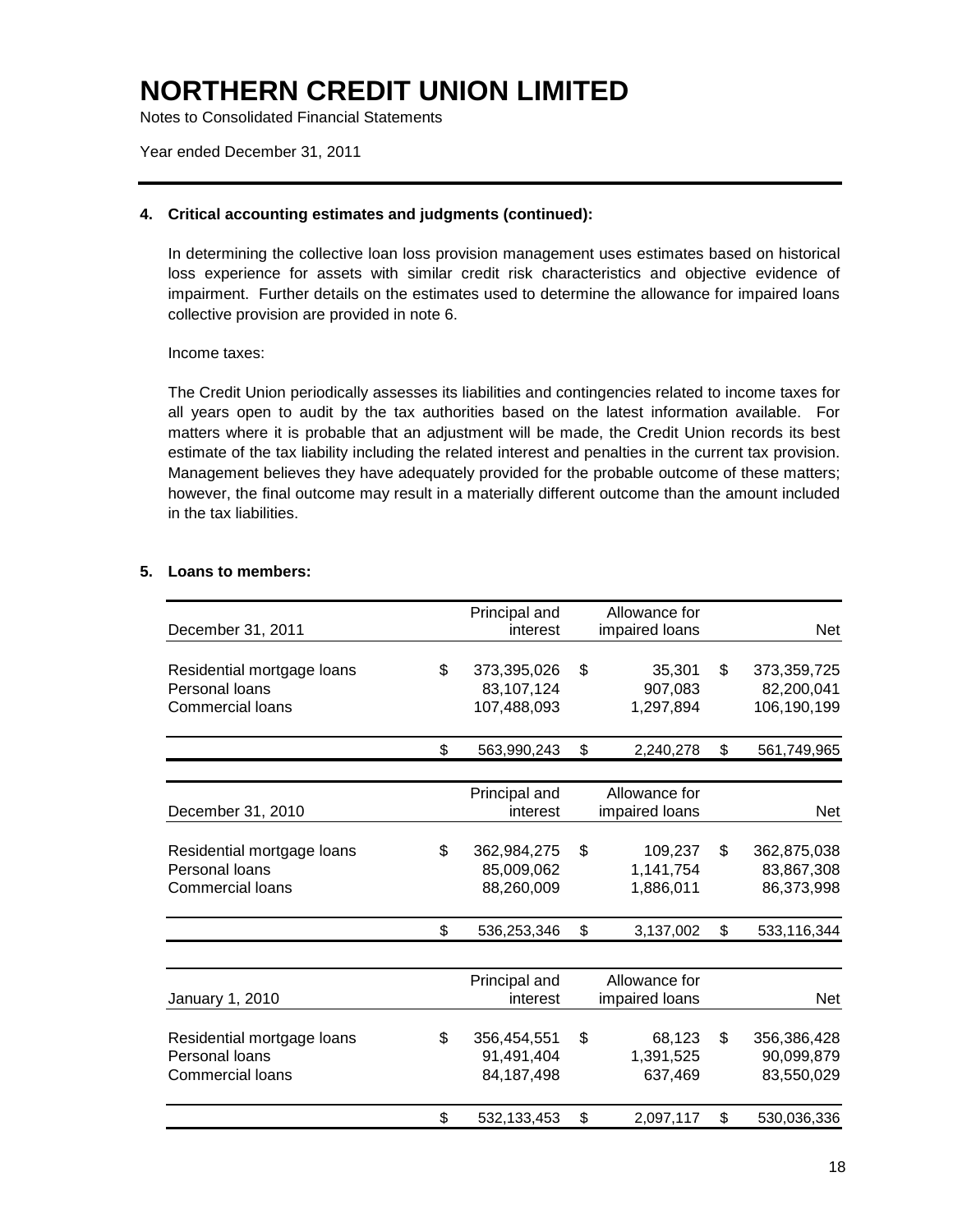Notes to Consolidated Financial Statements

Year ended December 31, 2011

#### **5. Loans to members (continued):**

Commercial loans consist of the following loan types:

|                              | December 31,<br>2011 | December 31,<br>2010 | January 1,<br>2010 |
|------------------------------|----------------------|----------------------|--------------------|
|                              |                      |                      |                    |
| Commercial                   | 99,546,547<br>S.     | 80,241,314<br>S.     | 79,590,336<br>S.   |
| Syndicated                   | 6,914,436            | 7,236,003            | 3,670,340          |
| Agricultural                 | ۰                    | 167,086              | 279,029            |
| Institutional                | 956,281              | 529,620              | 576,872            |
| Unincorporated associations  | 70,829               | 85,986               | 70,921             |
| Allowance for impaired loans | (1, 297, 894)        | (1,886,011)          | (637, 469)         |
|                              | \$106,190,199        | 86,373,998<br>S      | 83,550,029<br>S.   |

Certain Residential Mortgage Loans are securitized and have been legally transferred to other entities for funding purposes. These loans are administered by the Credit Union and recognized on the consolidated statement of financial position to the extent of the Credit Union's continuing involvement. A summary of the carrying values of Residential Mortgage Loans is as follows:

|                                                                  | December 31,<br>2011        | December 31,<br>2010           | January 1,<br>2010          |
|------------------------------------------------------------------|-----------------------------|--------------------------------|-----------------------------|
| Loans held by the Credit Union<br>Loans transferred to Central 1 | \$563,990,243<br>10,526,556 | 536,253,346<br>S<br>13,562,825 | \$532,133,453<br>15,154,744 |
|                                                                  | \$574,516,799               | 549,816,171                    | \$547,288,197               |

The following summarizes the Credit Union's loan portfolio by the contractual repricing or maturity date, whichever is earlier:

|                           |                | 2011    |                    | 2010    |
|---------------------------|----------------|---------|--------------------|---------|
|                           | Principal      | Average | Principal          | Average |
|                           | <b>Balance</b> | Yield   | <b>Balance</b>     | Yield   |
|                           |                |         |                    |         |
| Floating                  | 141,779,449    | 5.05%   | 160,225,724<br>\$. | 4.47%   |
| Within 1 year             | 123,339,223    | 5.95%   | 50,566,257         | 5.23%   |
| Over 1 year               | 298,871,571    | 5.51%   | 325,461,365        | 5.60%   |
|                           | 563,990,243    | 5.49%   | 536,253,346        | 5.23%   |
| Provision for loan losses | 2,240,278      |         | 3,137,002          |         |
|                           | 561,749,965    |         | 533,116,344<br>\$. |         |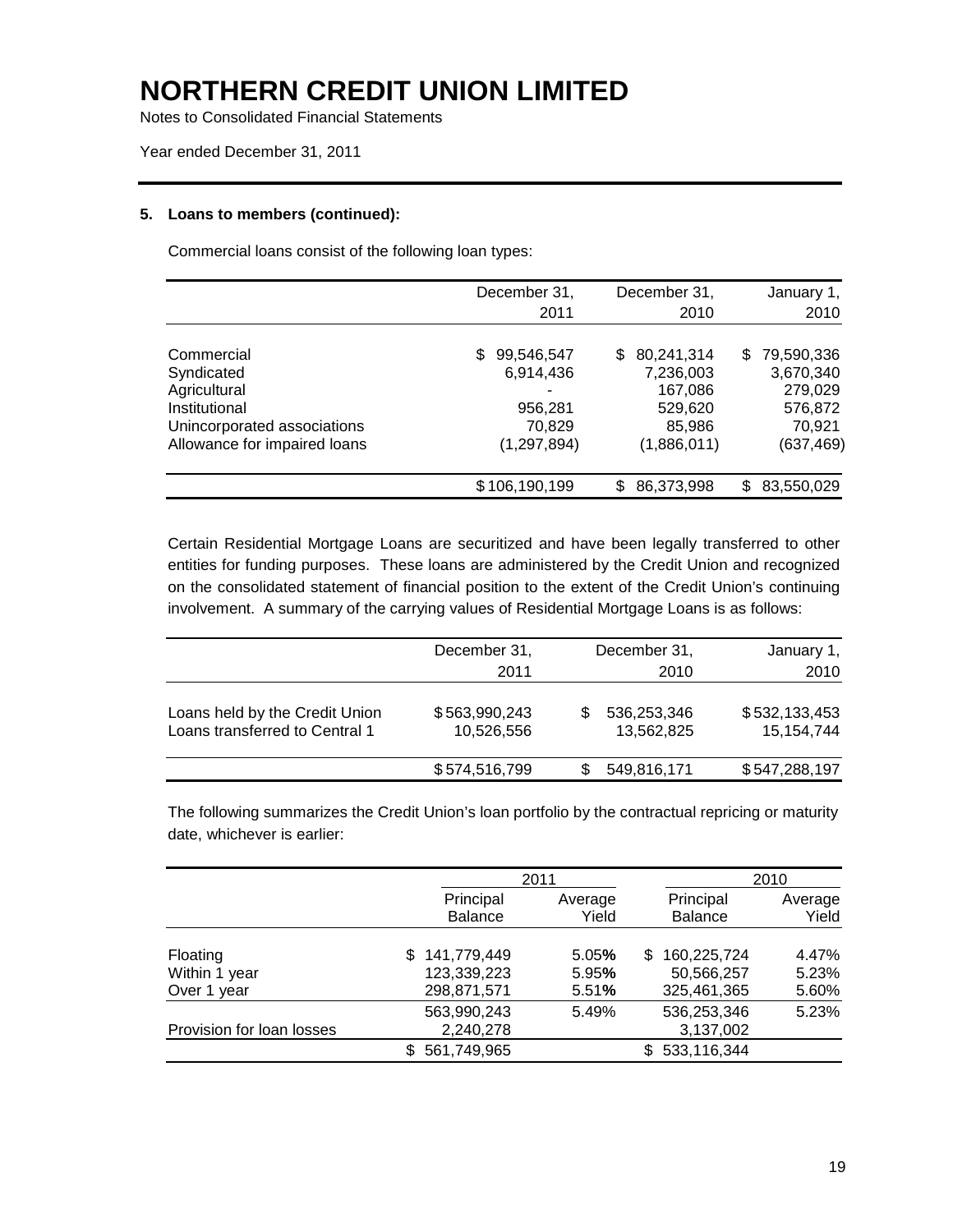Notes to Consolidated Financial Statements

Year ended December 31, 2011

#### **5. Loans to members (continued):**

|                           | January 1, 2010             |                  |
|---------------------------|-----------------------------|------------------|
|                           | Principal<br><b>Balance</b> | Average<br>Yield |
| Floating                  | 186,709,378<br>S.           | 4.20%            |
| Within 1 year             | 42,529,595                  | 5.65%            |
| Over 1 year               | 302,894,479                 | 6.00%            |
|                           | 532, 133, 453               | 5.34%            |
| Provision for loan losses | 2,097,117                   |                  |
|                           | 530,036,336<br>\$.          |                  |

### **6. Allowance for impaired loans:**

Details of the activity in the allowance for impaired loans are as follows:

|                                                                                                                         |   | Residential<br>Mortgage Loans   | Loans                                         | Personal Commercial<br>Loans        | 2011<br>Total                                   | 2010<br>Total                                      |
|-------------------------------------------------------------------------------------------------------------------------|---|---------------------------------|-----------------------------------------------|-------------------------------------|-------------------------------------------------|----------------------------------------------------|
| Balance, beginning of year<br><b>Recoveries</b><br>Loans written-off<br>Provision for impaired loans<br>during the year | S | 109,237<br>(137, 097)<br>63,161 | 1,141,754<br>125,363<br>(703, 341)<br>343,307 | 1,886,011<br>(21, 598)<br>(566,519) | 3,137,002<br>125.363<br>(862,036)<br>(160, 051) | \$2,097,116<br>130.671<br>(1,413,834)<br>2,323,049 |
| Balance, end of year                                                                                                    | S | 35,301                          | 907.083                                       | 1.297.894                           | 2,240,278                                       | \$3,137,002                                        |

For the year ended December 31, 2011, interest of \$93,431 was recorded on impaired loans (2010 - \$261,572).

Details of the impaired loans, net of specific allowances are as follows:

| December 31, 2011                    |    | Residential<br>Mortgage Loans | Personal<br>Loans    | Commercial<br>Loans | Total                            |
|--------------------------------------|----|-------------------------------|----------------------|---------------------|----------------------------------|
| Impaired loans<br>Specific allowance | SБ | 3,728,306<br>20.913           | 1,152,923<br>841.471 | 3,469,504           | 8,350,733<br>1,277,895 2,140,279 |
| <b>Net</b>                           |    | 3,707,393                     | 311,452              |                     | 2,191,609 6,210,454              |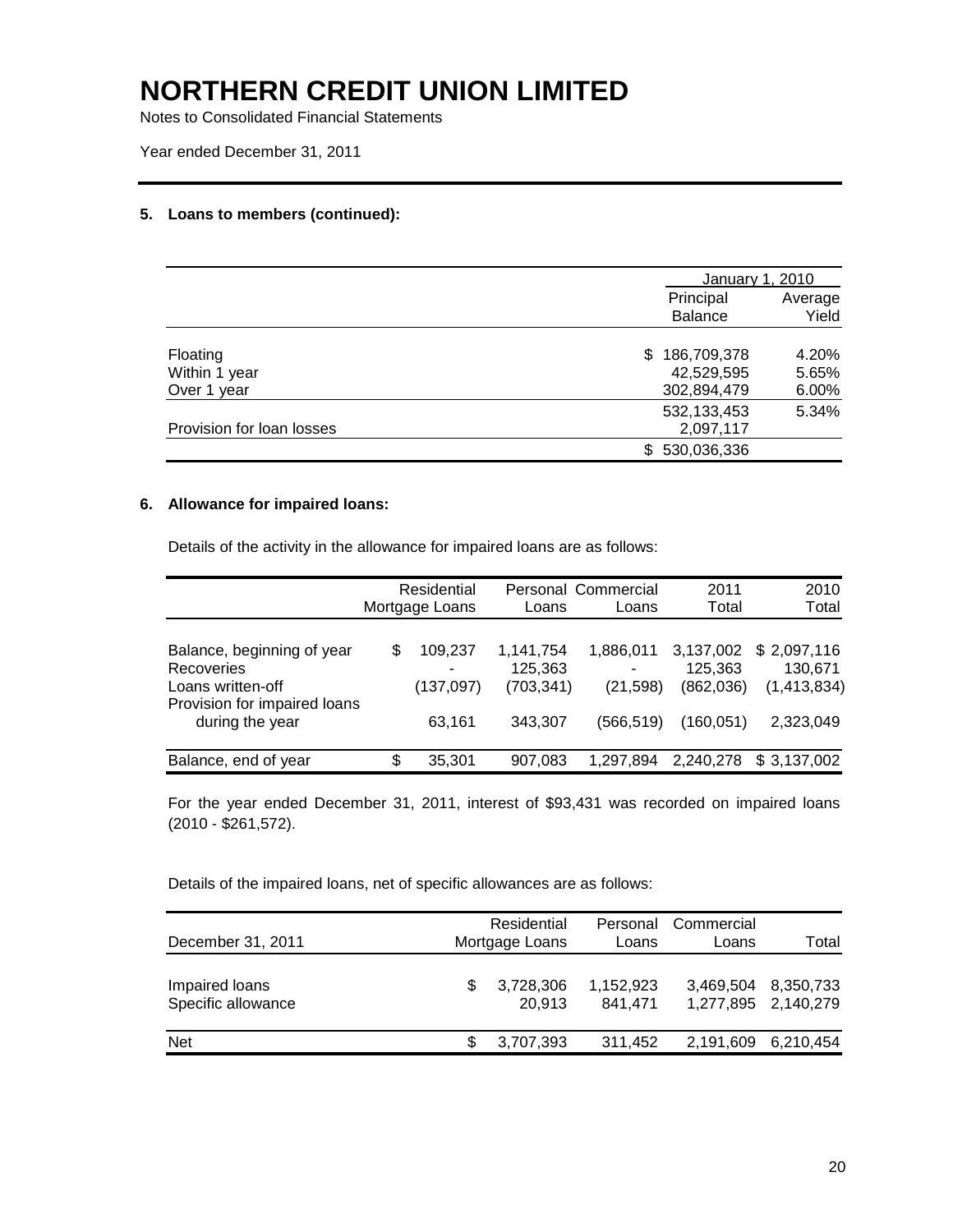Notes to Consolidated Financial Statements

Year ended December 31, 2011

#### **6. Allowance for impaired loans (continued):**

| December 31, 2010                    | Residential<br>Mortgage Loans | Personal<br>Loans      | Commercial<br>Loans    | Total                  |
|--------------------------------------|-------------------------------|------------------------|------------------------|------------------------|
| Impaired loans<br>Specific allowance | \$<br>2,267,267<br>74.625     | 1,585,934<br>1,056,366 | 3,040,496<br>1,786,011 | 6,893,697<br>2,917,002 |
| Net                                  | \$<br>2,192,642               | 529,568                | 1,254,485              | 3,976,695              |
|                                      |                               |                        |                        |                        |
| January 1, 2010                      | Residential<br>Mortgage Loans | Personal<br>Loans      | Commercial<br>Loans    | Total                  |
| Impaired loans<br>Specific allowance | \$<br>3,067,714<br>42,549     | 1,680,558<br>1,257,099 | 635,288<br>487.469     | 5,383,560<br>1,787,117 |
| <b>Net</b>                           | \$<br>3,025,165               | 423,459                | 147,819                | 3,596,443              |

The Credit Union's commercial loan portfolio contains Member concentration risk, whereby a large amount of the loans are connected to certain individuals. Collectively, the largest five commercial Members by loan dollar value are associated with approximately 17% (2010 - 16%) of the commercial loan portfolio.

The Credit Union's commercial loan portfolio consists of the following industry sectors:

|                               | December 31, | December 31, | January 1, |
|-------------------------------|--------------|--------------|------------|
|                               | 2011         | 2010         | 2010       |
| Hospitality                   | 10%          | 15%          | 13%        |
| Retail & Commercial Buildings | 54%          | 57%          | 59%        |
| Other                         | 36%          | 28%          | 28%        |

*Past due but not impaired loans:*

The Credit Union has the following loans that are past due but not impaired:

|                        | December 31,<br>2011 | December 31,<br>2010 |   | January 1,<br>2010 |
|------------------------|----------------------|----------------------|---|--------------------|
| 31 to 90 days past due | \$3,438,488          | 2,204,697<br>\$      | S | 3,570,292          |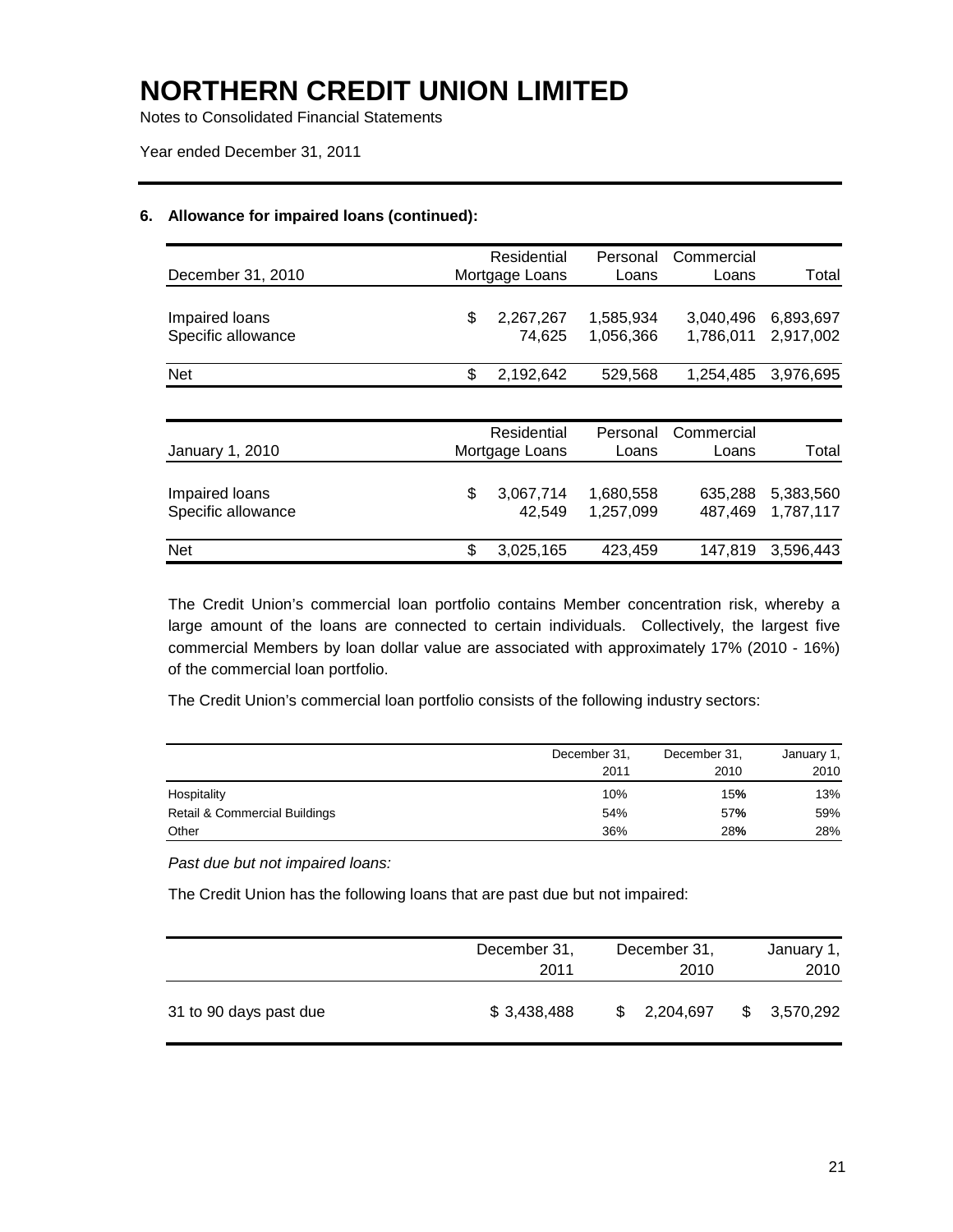Notes to Consolidated Financial Statements

Year ended December 31, 2011

#### **6. Allowance for impaired loans (continued):**

#### *Collateral:*

There are documented policies and procedures in place for the valuation of financial and nonfinancial collateral. The fair valuation exercise of non-financial collateral is performed if there has been a significant change in the terms and conditions of the loan and (or) the loan is considered impaired. For impaired loans, an assessment of the collateral is taken into consideration when estimating the net realizable amount of the loan.

The amount and type of collateral and other credit enhancements required depend upon the Credit Union's assessment of counterparty credit quality and repayment capacity. The Credit Union complies with industry standards for collateral valuation, frequency of recalculation of the collateral requirements, documentation, registration and perfection procedures and monitoring. Non-financial assets accepted by the Credit Union as collateral include vehicles, residential real estate, real estate under development, commercial real estate and certain business assets (accounts receivable, inventory, property and equipment). Financial collateral includes cash and negotiable securities issued by governments and investment grade issuers. Guarantees and are also accepted to reduce credit risk. The Credit Union also use credit insurance on mortgage loans to reduce the credit risk.

The fair value of collateral held with respect to assets that are either past due greater than 30 days or impaired is \$5,595,156 as at December 31, 2011 (2010 - \$3,415,778, January 1, 2010 - \$3,697,325).

#### *Credit risk:*

The following tables illustrate the credit quality of loans that are neither past due nor impaired:

| Credit quality of loans - December 31, 2011 |                                           |              |                         |  |  |
|---------------------------------------------|-------------------------------------------|--------------|-------------------------|--|--|
|                                             | <b>Retail Mortgage and Personal Loans</b> |              | <b>Commercial Loans</b> |  |  |
| Rating                                      | % of Portfolio                            | Rating       | % of Portfolio          |  |  |
| Undoubted                                   | <b>27%</b>                                | Superior     | 10%                     |  |  |
| Superior                                    | 2%                                        | Satisfactory | 87%                     |  |  |
| Satisfactory                                | 70 <sub>%</sub>                           | Watch List   | 3%                      |  |  |
| Watch list                                  | 1%                                        |              |                         |  |  |

Refer to Note 21 – Financial Risk Management for a detailed explanation of the credit risk rating process of both portfolios.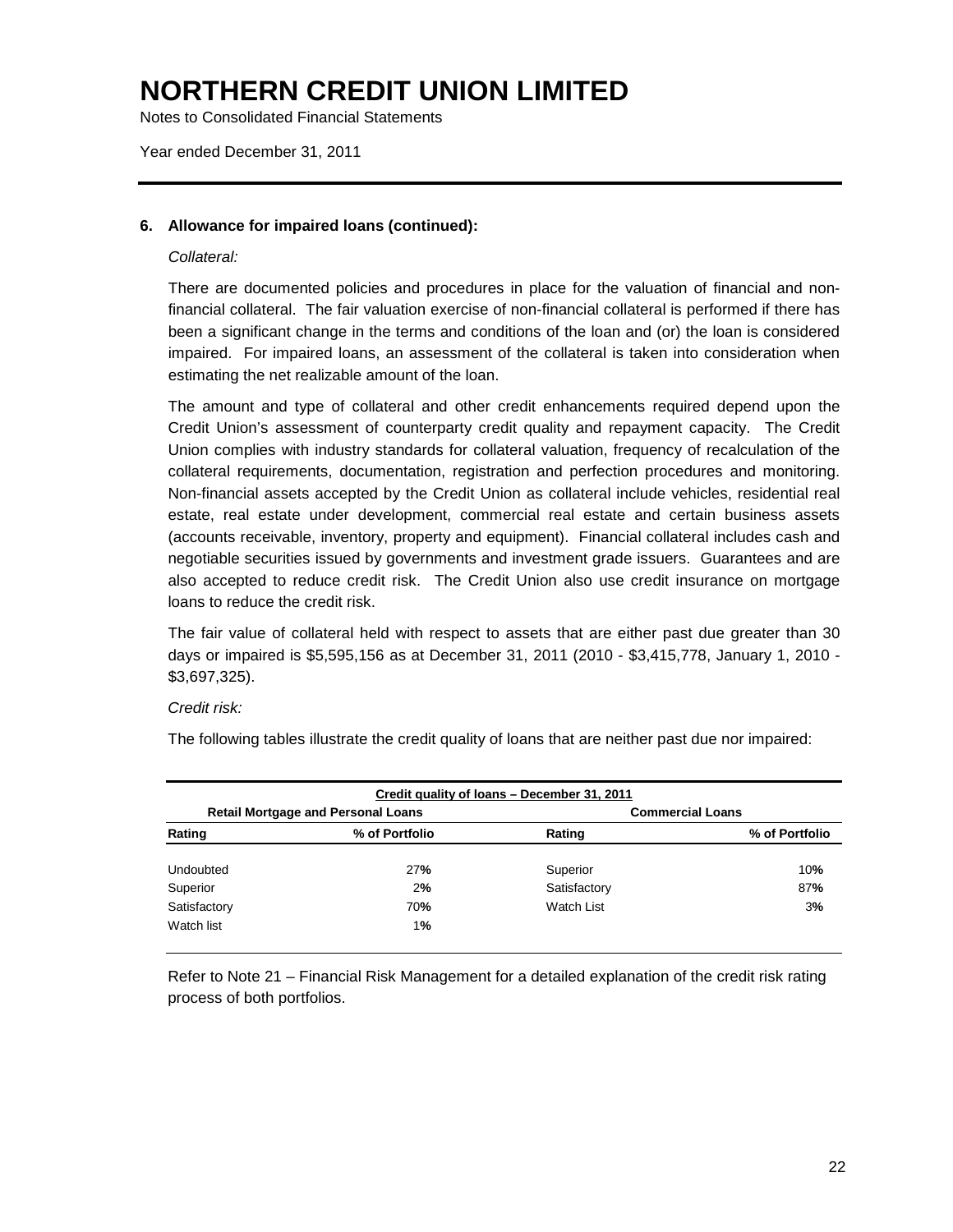Notes to Consolidated Financial Statements

Year ended December 31, 2011

#### **7. Mortgage securitizations:**

As part of its program of liquidity, capital, and interest rate risk management, the Credit Union enters into arrangements to fund loan growth by selling residential mortgages to unrelated third parties.

As part of these mortgage receivable transfers, the Credit Union retains mortgage servicing responsibilities but does not receive an explicit servicing fee for its servicing responsibilities. The Credit Union's retained interest in the mortgages sold also consists of their right to future cash flows arising from any excess of the mortgage cash flows over and above the contractual return due to the mortgage pool investors. The Credit Union's retained interests are subject to credit, prepayment, and interest rate risks on the securitized mortgages.

The third parties, as holders of the securitized mortgages, have recourse only to a cash collateral account and cash flow from the securitized mortgages. The investors and the third parties have no recourse to the Credit Union's other assets.

The total amount of securitized mortgages under administration as at December 31, 2011 was \$10,526,556 (2010 - \$13,562,825, January 1, 2010 - \$15,154,744).

The total amount of retained interests to future excess spread recorded in increments as at December 31, 2011 was \$450,695 (2010 - \$524,172, January 1, 2010 - \$611,362). The component of retained interests related to future excess spread are designated as Available for Sale.

#### *Sensitivity of key assumptions to adverse changes*

The fair value of the retained interests for the securitization activity for the year ending December 31, 2011 is \$450,695 (2010 - \$524,173, January 1, 2010 - \$611,362). The fair value of the retained interest is primarily impacted by the prepayment rate assumption used in measuring the retained interest. An increase in the prepayment rate would cause a reduction in the fair value of the retained interest, while a decrease would in turn lead to an increase in the fair value of the retained interest. The Credit Union derives the prepayment rate assumption based upon actual historical experience, adjusted for any changes in the interest rate environment.

At year end, the key economic assumptions and the sensitivity of the current fair value of retained interests related to excess spread receivables of two different adverse changes in those assumptions are as follows:

| Prepayment rate:                                       |     |           |
|--------------------------------------------------------|-----|-----------|
| Impact of a 5% increase in prepayment rate (annual %)  | \$. | (30, 409) |
| Impact of a 10% increase in prepayment rate (annual %) | SS. | (59, 791) |
| Excess spread:                                         |     |           |
| Impact of a 0.5% point adverse change                  | \$. | (90, 116) |
| Impact of a 1% point adverse change                    |     | (179,429) |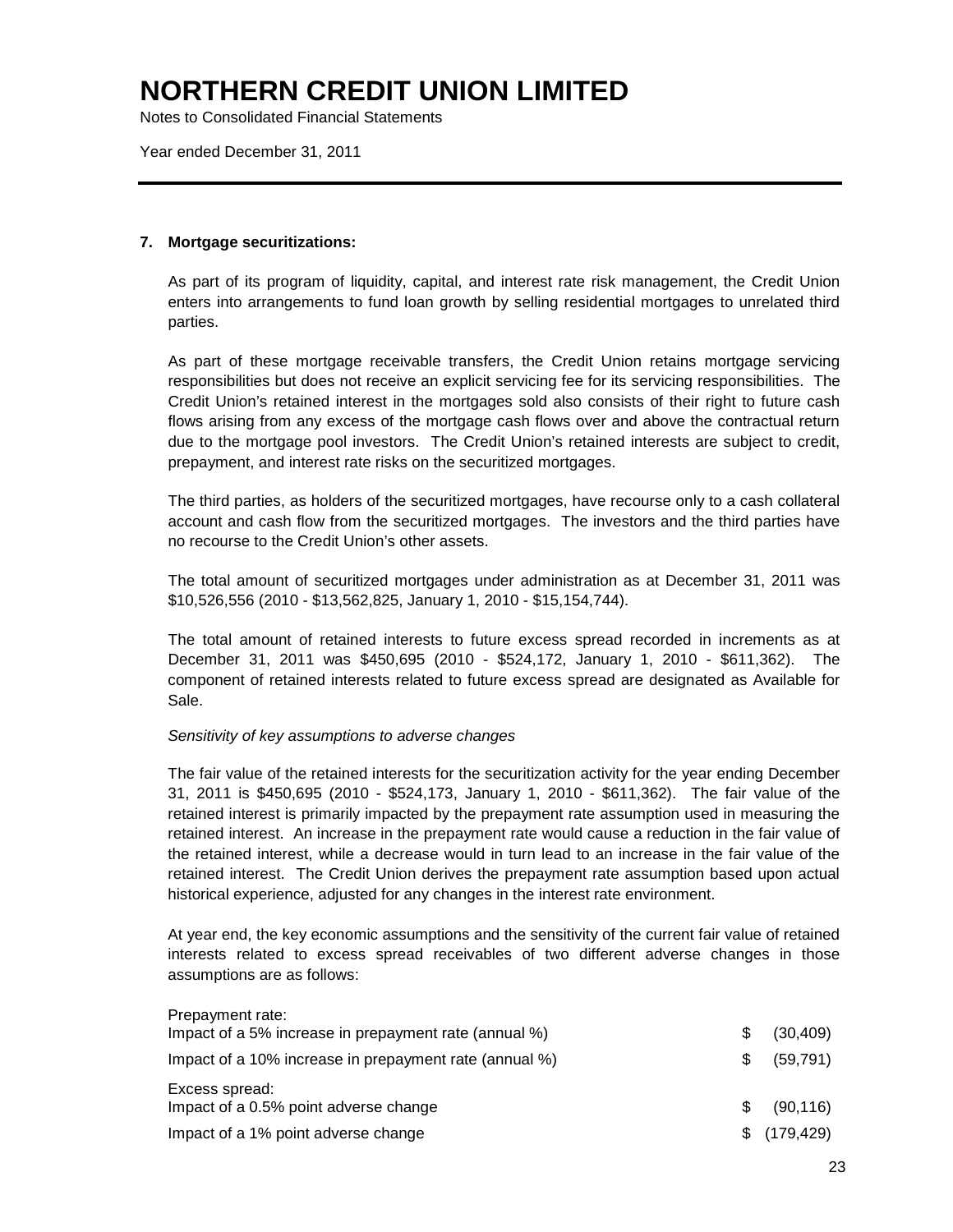Notes to Consolidated Financial Statements

Year ended December 31, 2011

#### **8. Investments:**

|                                      |     | December 31, | December 31,     | January 1,      |
|--------------------------------------|-----|--------------|------------------|-----------------|
|                                      |     | 2011         | 2010             | 2010            |
| Available for sale:                  |     |              |                  |                 |
| Central 1 Credit Union Limited:      |     |              |                  |                 |
| Class A shares                       | \$. | 2,485,183    | \$<br>1,469,313  | \$<br>1,530,591 |
| Class E shares                       |     | 2,970,700    | 2,970,700        | 2,200,800       |
| Credit Union Central of Ontario:     |     |              |                  |                 |
| Limited shares                       |     |              | 17,348           | 787,248         |
| Cost, net of distributions received  |     |              |                  |                 |
| and write down                       |     | 5,455,883    | 4,457,361        | 4,518,639       |
| Retained rights loan securitizations |     | 450,695      | 524,173          | 611,362         |
| Other investments                    |     | 6,682        | 6,682            | 6,682           |
| Fair value through profit and loss   |     |              |                  |                 |
| <b>CUCO Cooperative Association</b>  |     | 3,045,891    |                  |                 |
| ABCP 2008 Limited Partnership        |     |              | 3,134,424        | 2,744,593       |
| Loans and receivables:               |     |              |                  |                 |
| Central 1 liquidity reserve deposits |     | 41,144,234   | 45,273,486       | 44,298,551      |
| Central 1 term deposits              |     | 25,506,950   | 25,000,000       |                 |
| Accrued interest on investments      |     | 617,799      | 368,469          | 598,359         |
| Other investment                     |     | 280,000      | 280,000          | 280,000         |
|                                      |     | \$76,508,134 | \$<br>79,044,595 | \$53,058,186    |

The following summarizes the Credit Union's investments by the contractual repricing or maturity date, whichever is earlier:

|                    |                   | 2011    | 2010         |         |  |
|--------------------|-------------------|---------|--------------|---------|--|
|                    | Principal         | Average | Principal    | Average |  |
|                    | <b>Balance</b>    | Yield   | Balance      | Yield   |  |
|                    |                   |         |              |         |  |
| Within 1 year      | 56,019,183<br>\$. | 1.51%   | \$54,404,248 | 1.44%   |  |
| Over 1 year        | 10,632,001        | 1.09%   | 15,869,240   | 1.67%   |  |
|                    | 66,651,184        | 1.44%   | 70,273,488   | 1.50%   |  |
| Non-rate sensitive | 9,239,151         |         | 8,402,638    |         |  |
| Accrued interest   | 617,799           |         | 368,469      |         |  |
|                    | 76,508,134<br>S.  |         | \$79,044,595 |         |  |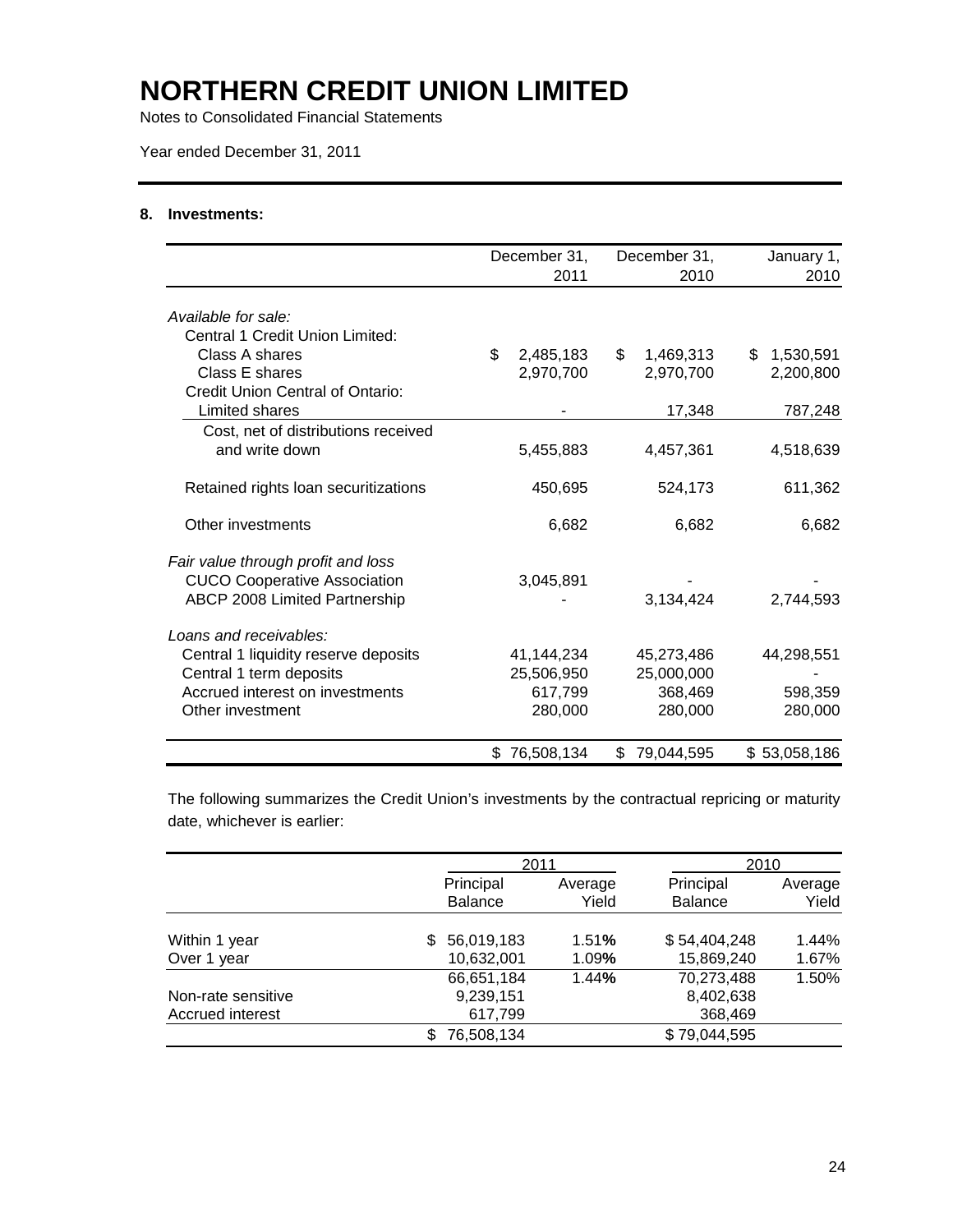Notes to Consolidated Financial Statements

Year ended December 31, 2011

#### **8. Investments (continued):**

|                    |                | January 1, 2010 |  |  |
|--------------------|----------------|-----------------|--|--|
|                    | Principal      | Average         |  |  |
|                    | <b>Balance</b> | Yield           |  |  |
| Within 1 year      | \$21,558,582   | 2.95%           |  |  |
| Over 1 year        | 22,739,969     | 2.50%           |  |  |
|                    | 44,298,551     | 2.72%           |  |  |
| Non-rate sensitive | 8,161,276      |                 |  |  |
| Accrued interest   | 598,359        |                 |  |  |
|                    | 53,058,186     |                 |  |  |

#### a) Shares in Central 1:

As a member of Central 1, the Credit Union is required to maintain an investment in Central 1 shares equal to its share of the level of capital required by Central 1. The Credit Union's Share of Central 1 capital requirements are based on asset size relative to other Class "A" members. Central 1 rebalances the investment annually.

When Credit Union Central of Ontario Limited ("CUCO") and Credit Union Central of British Columbia ("CUCBC") merged to form Central 1, CUCO sold substantially all of its assets to Central 1 in exchange for Class A and Class E shares. As there is no active market for these shares, the shares are not sellable, and, as a result of continued investment in these shares, the Credit Union receives significant benefits from Central 1, fair market value is not reliably determinable as future cash flows cannot be adequately predicted with a standard valuation technique. As a result, these shares are carried at cost. The Credit Union does not intend to dispose of the shares in the near future.

As a condition of maintaining membership in Central 1, the Credit Union is required to maintain an investment in shares of Central 1 equal to 0.90% of its assets as of the preceding calendar year end, updated in February of each year. The shares may be surrendered upon withdrawal from membership for proceeds equal to the paid-in value, to be received in accordance with a Central 1 by-law providing for the redemption of its share capital.

b) Investment in CUCO Cooperative Association (formerly 2176100 Ontario Ltd (ABCP 2008 Limited Partnership)):

As a result of the merger between CUCO and CUCBC to form Central 1 in 2008, member credit unions were required to invest in a limited partnership ("ABCP LP") in order to acquire third-party asset-backed commercial paper ("ABCP"). Members of CUCO were required to purchase units in the ABCP LP based on their proportionate asset size.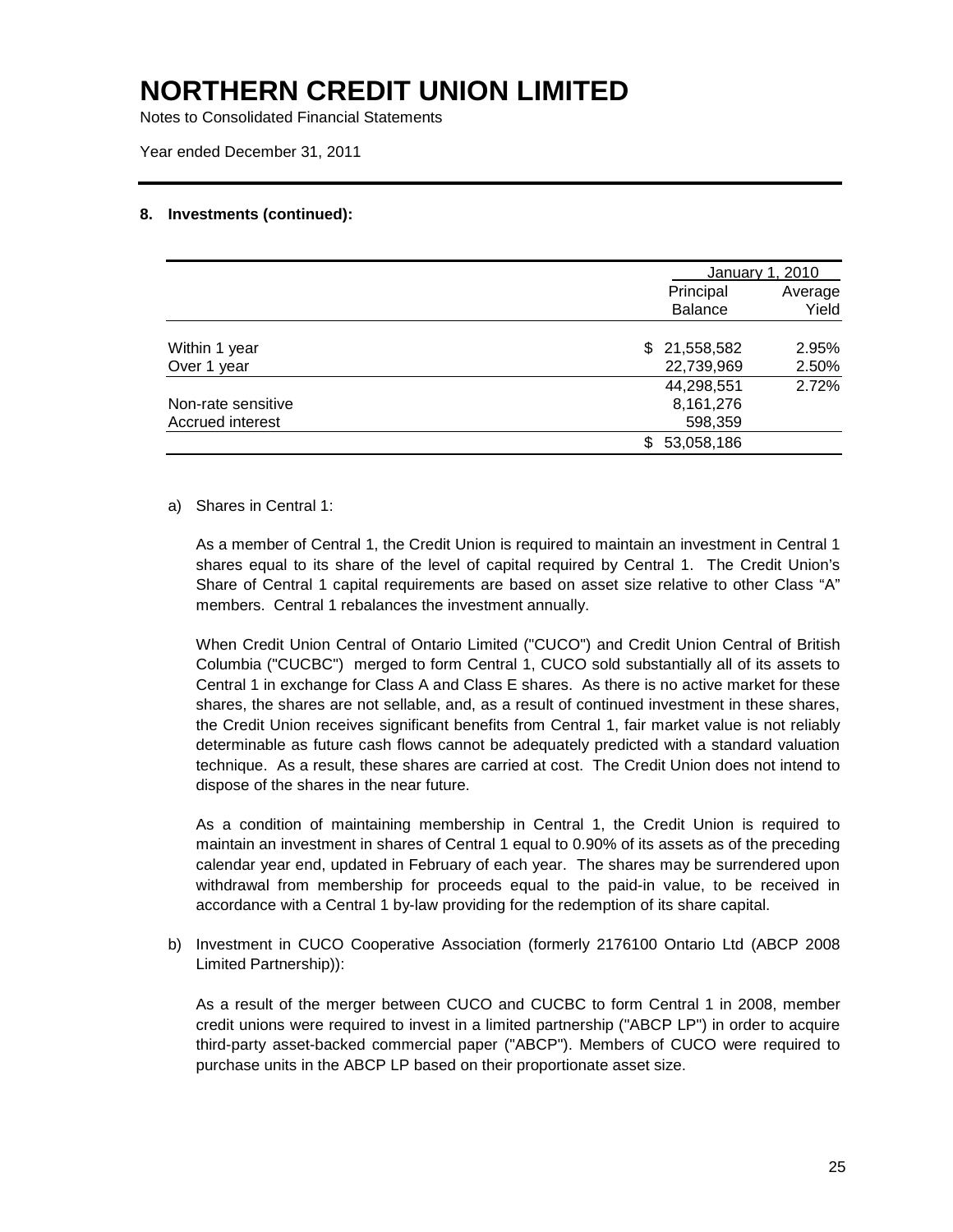Notes to Consolidated Financial Statements

Year ended December 31, 2011

#### **8. Investments (continued):**

b) Investment in CUCO Cooperative Association (formerly 2176100 Ontario Ltd (ABCP 2008 Limited Partnership)) (continued):

On August 31, 2011, ABCP LP sold all of its assets to the CUCO Cooperative Association ("CUCO Co-op") in exchange for CUCO Co-op Class B Investment Shares. Subsequently, on September 2, 2011, ABCP transferred to the Credit Union its proportionate share of CUCO Co-op Class B Investment Shares. As a result, the Credit Union received 1,081,848,866 Class B Shares.

At December 30, 2011, and December 30, 2010 an independent valuation was completed on the underlying investments of the CUCO Co-op (and formerly ABCP 2008 LP) utilizing valuation techniques based on discounting expected future cash flows. The valuation was based on conditions existing at the statement of financial position date. As a result of this valuation, the carrying value of the investment in the CUCO Co-op on the Credit Union's balance sheet was increased to \$3,045,891 (2010 - \$3,134,424). During the year the Credit Union received \$105,445 from the ABCP 2008 LP prior to the transfer of assets to CUCO Coop, of which \$ 105,444 has been recorded as a return of the initial capital invested and nil has been recorded as interest income. In addition, as these investments have been designated as FVTPL a fair value adjustment of \$ 16,914 has been recorded in income for 2011 (2010 - \$537,144).

c) Central 1 Liquidity reserve deposit:

The Credit Union is a member of Central 1. As a condition of maintaining membership in Central 1 in good standing, the Credit Union is required to maintain on deposit an amount equal to 7% of its assets as at each calendar quarter end. The deposits bear interest at varying rates, dependent upon the term of the investment, and have been designated as Loans and Receivables. At December 31, 2011, the liquidity ratio was 12.20% (2010 - 16.46%, January 1, 2010 – 12.23%), which exceeded the minimum requirement.

d) Other shares:

The Credit Union maintains other instruments which are non-interest bearing. These shares have been designated as Available for Sale, but carried at cost as they are not traded in an active market and fair value cannot be measured reliably.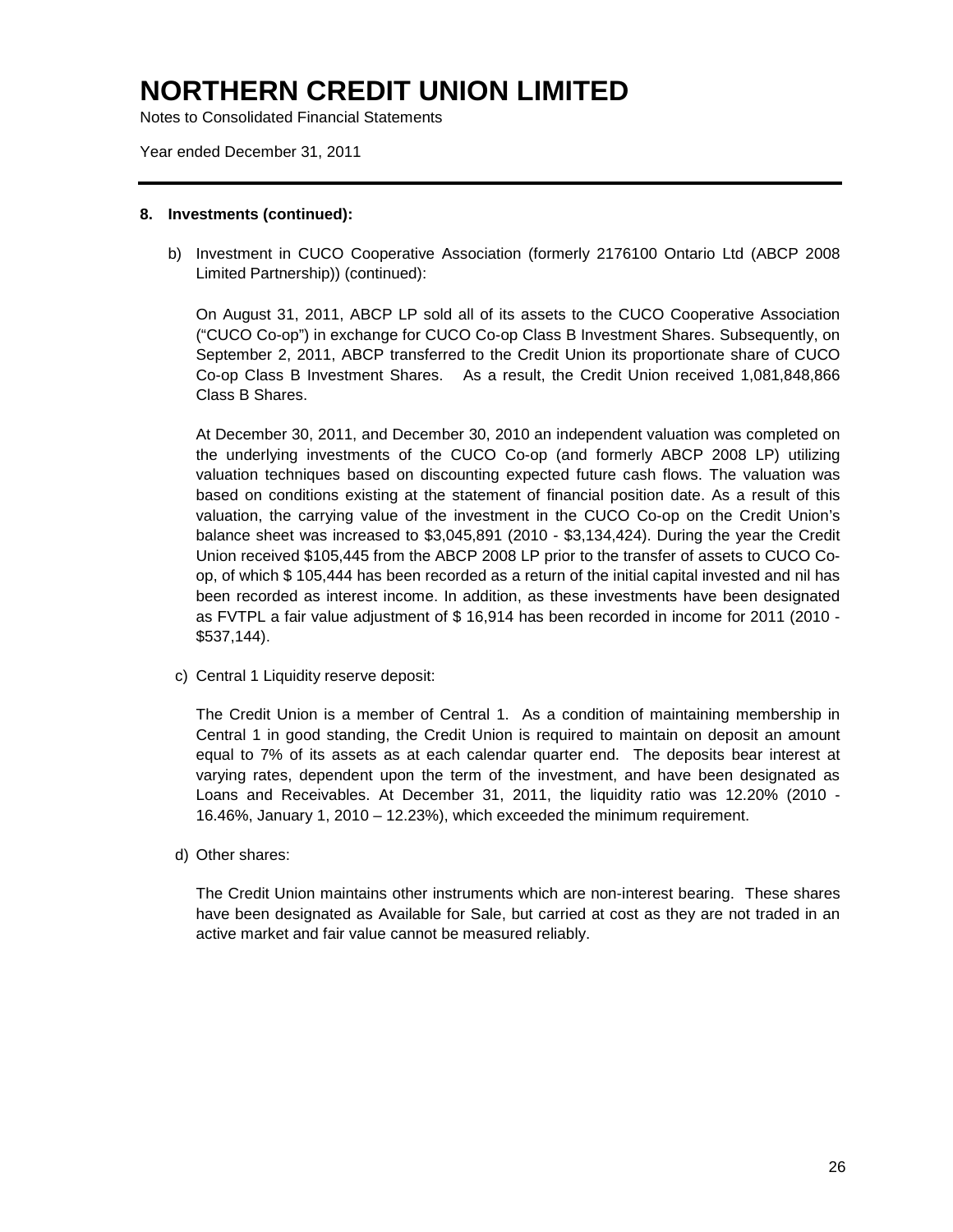Notes to Consolidated Financial Statements

Year ended December 31, 2011

### **9. Other assets:**

|                      | December 31,<br>2011     |   | December 31,<br>2010 |   | January 1,<br>2010 |
|----------------------|--------------------------|---|----------------------|---|--------------------|
| Other<br>Prepayments | \$<br>432.171<br>667.994 | S | 268,448<br>736,624   | S | 193,296<br>942,016 |
|                      | 1,100,165                |   | \$1,005,072          |   | \$1,135,312        |

### **10. Property and equipment and intangible assets:**

|                                                                                                                                                                                     |                                                                                            |                                                                   | 2011                                                                                |
|-------------------------------------------------------------------------------------------------------------------------------------------------------------------------------------|--------------------------------------------------------------------------------------------|-------------------------------------------------------------------|-------------------------------------------------------------------------------------|
|                                                                                                                                                                                     | Cost                                                                                       | Accumulated<br>depreciation                                       | Carrying<br>amount                                                                  |
| Land<br>Parking areas<br>Buildings and improvements<br>Leasehold improvements<br>Furniture, office and computer equipment<br>Automated banking machines<br>Construction in progress | 2,641,559<br>\$.<br>189,697<br>17,093,433<br>2,405,180<br>8,896,103<br>1.162.019<br>17,101 | - \$<br>101,956<br>6.133.402<br>1,482,423<br>7,301,447<br>214.065 | 2,641,559<br>S<br>87,741<br>10,960,031<br>922.757<br>1,594,656<br>947,954<br>17,101 |
| Tangible assets<br>Intangible assets (software)                                                                                                                                     | 32,405,092<br>2,202,498<br>\$34,607,590                                                    | 15,233,293<br>55,063<br>15,288,356<br>\$.                         | 17.171.799<br>2,147,435<br>\$19,319,234                                             |

|                                          |                 |                             | 2010               |
|------------------------------------------|-----------------|-----------------------------|--------------------|
|                                          | Cost            | Accumulated<br>depreciation | Carrying<br>amount |
| Land                                     | 2,641,559<br>S. | - \$                        | 2,641,559<br>\$.   |
| Parking areas                            | 189.697         | 91,376                      | 98.321             |
| Buildings and improvements               | 17,011,223      | 5,438,590                   | 11,572,633         |
| Leasehold improvements                   | 1,711,081       | 1,364,858                   | 346,223            |
| Furniture, office and computer equipment | 8,135,087       | 6,768,753                   | 1,366,334          |
| Automated banking machines               | 1,084,282       | 105,380                     | 978,902            |
| Construction in progress                 | 20,306          |                             | 20,306             |
| Tangible assets                          | 30,793,235      | 13,768,957                  | 17,024,278         |
| Intangible assets (software)             | 1,479,141       |                             | 1,479,141          |
|                                          | \$32,272,376    | 13,768,957<br>S             | \$18,503,419       |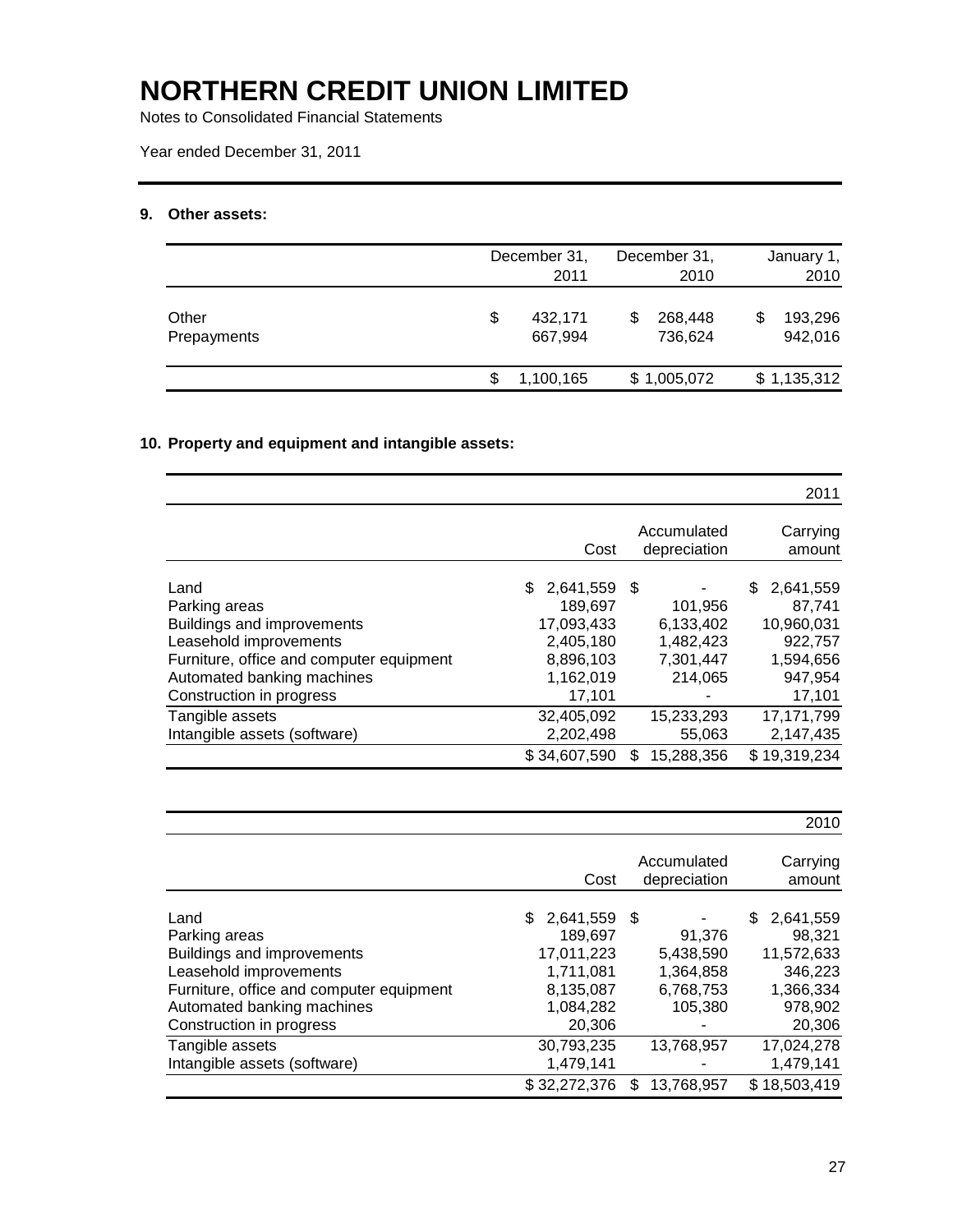Notes to Consolidated Financial Statements

Year ended December 31, 2011

#### **10. Property and equipment and intangible assets (continued):**

Depreciation and amortization in respect of the above assets for the year amounts to \$1,460,103 (2010 - \$1,255,440). Reconciliations of the carrying amount for each class of fixed asset are summarized below.

|                                                                                                       | 2011                                     | 2010                                                 |
|-------------------------------------------------------------------------------------------------------|------------------------------------------|------------------------------------------------------|
| Land                                                                                                  |                                          |                                                      |
| Carrying amount at the beginning of the year:<br><b>Disposals</b>                                     | \$<br>2,641,559                          | \$2,665,408<br>(23, 849)                             |
| Carrying amount at the end of the year                                                                | \$<br>2,641,559                          | \$2,641,559                                          |
| Parking area                                                                                          |                                          |                                                      |
| Carrying amount at the beginning of the year;<br><b>Additions</b>                                     | \$<br>98,321                             | \$<br>3,711<br>99,382                                |
| Depreciation                                                                                          | (10, 580)                                | (4, 772)                                             |
| Carrying amount at the end of the year                                                                | \$<br>87,741                             | \$<br>98,321                                         |
| Buildings and improvements                                                                            |                                          |                                                      |
| Carrying amount at the beginning of the year;<br><b>Additions</b><br><b>Disposals</b><br>Depreciation | \$<br>11,572,633<br>82,210<br>(694, 812) | \$5,226,008<br>7,136,249<br>(189, 423)<br>(600, 201) |
| Carrying amount at the end of the year                                                                | \$<br>10,960,031                         | \$11,572,633                                         |
| Leasehold improvements                                                                                |                                          |                                                      |
| Carrying amount at the beginning of the year;<br>Additions<br>Depreciation                            | \$<br>346,223<br>694,099<br>(117, 565)   | \$<br>419,649<br>21,525<br>(94, 951)                 |
| Carrying amount at the end of the year                                                                | \$<br>922,757                            | \$<br>346,223                                        |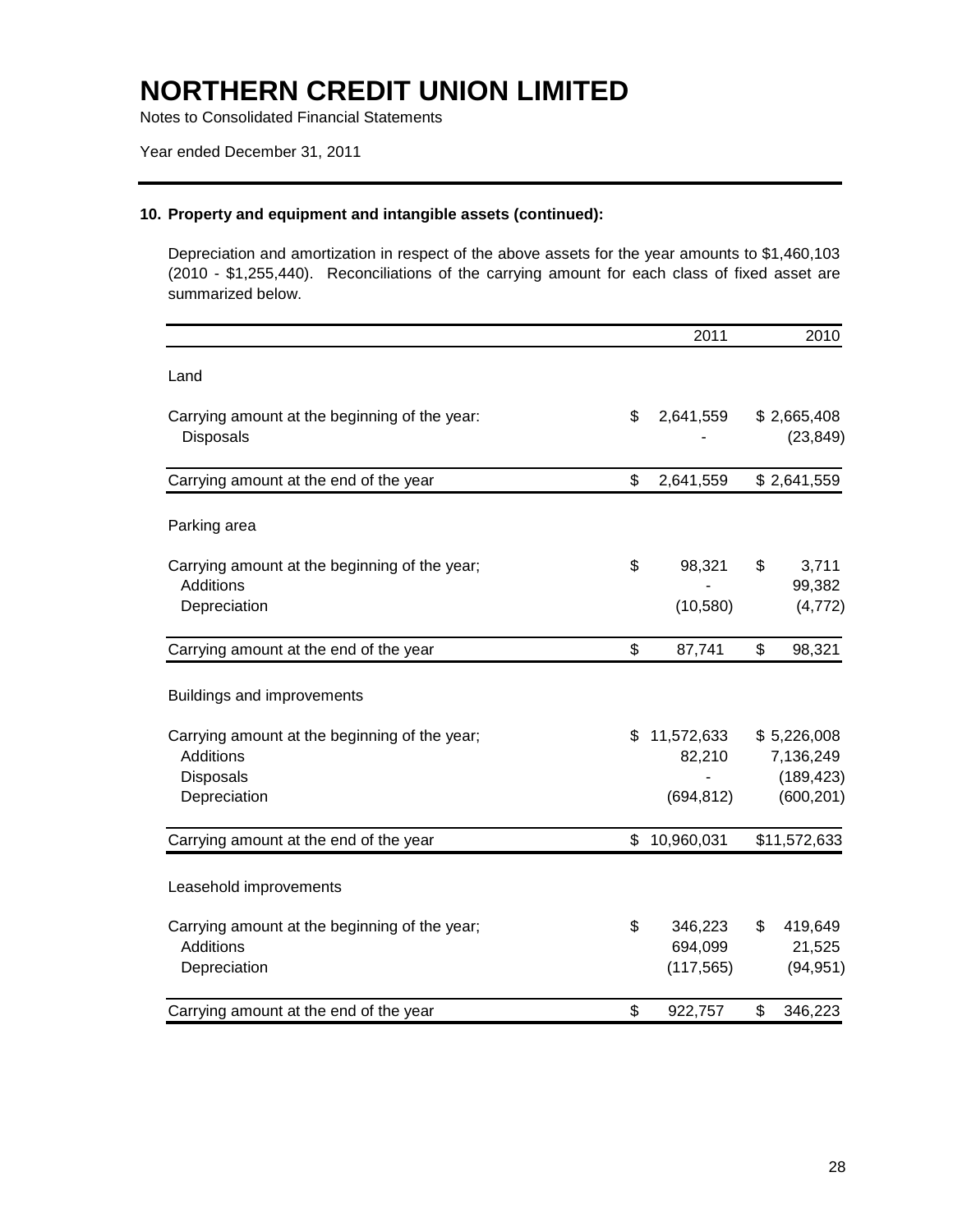Notes to Consolidated Financial Statements

Year ended December 31, 2011

### **10. Property and equipment and intangible assets (continued):**

|                                               | 2011            |             | 2010       |
|-----------------------------------------------|-----------------|-------------|------------|
| Furniture, office and computer equipment      |                 |             |            |
| Carrying amount at the beginning of the year; | \$<br>1,366,334 | \$1,069,428 |            |
| <b>Additions</b>                              | 758,803         |             | 778,231    |
| Disposals                                     |                 |             | (8, 319)   |
| Depreciation                                  | (530, 481)      |             | (473,006)  |
| Carrying amount at the end of the year        | \$<br>1,594,656 | \$1,366,334 |            |
|                                               | 2011            |             | 2010       |
| Automated banking machines                    |                 |             |            |
| Carrying amount at the beginning of the year; | \$<br>978,902   | \$          | 398,657    |
| Additions                                     | 77,737          |             | 848,869    |
| Disposals                                     |                 |             | (186, 114) |
| Depreciation                                  | (108, 685)      |             | (82, 510)  |
| Carrying amount at the end of the year        | \$<br>947,954   | \$          | 978,902    |
|                                               | 2011            |             | 2010       |
| Construction in progress                      |                 |             |            |
| Carrying amount at the beginning of the year; | \$<br>20,306    | \$2,463,113 |            |
| <b>Additions</b>                              | 991,390         | 5,409,926   |            |
| Transfer to service                           | (994, 595)      | (7,852,733) |            |
| Carrying amount at the end of the year        | \$<br>17,101    | \$          | 20,306     |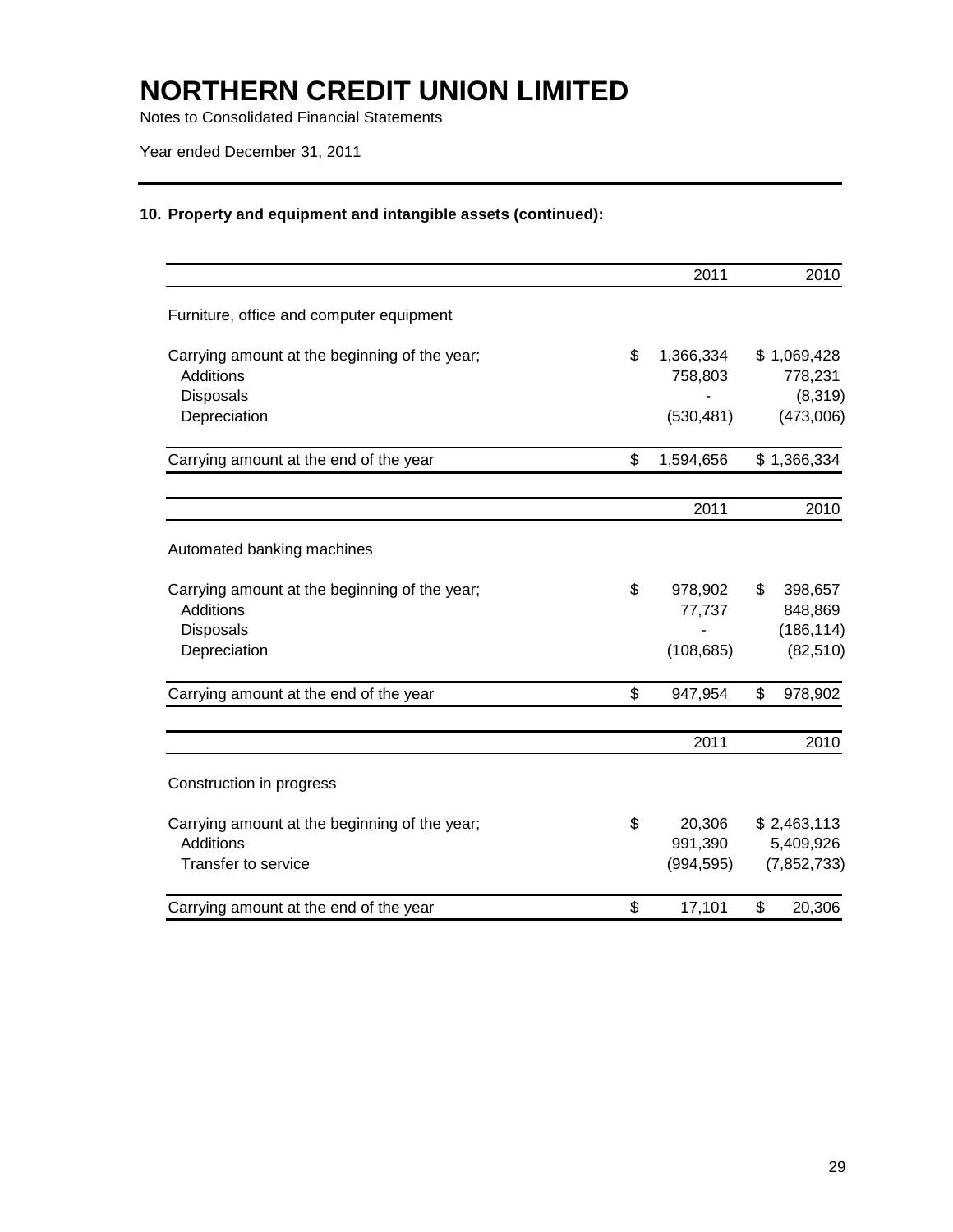Notes to Consolidated Financial Statements

Year ended December 31, 2011

### **10. Property and equipment and intangible assets (continued):**

|                                                                            |     | 2011                                | 2010                 |
|----------------------------------------------------------------------------|-----|-------------------------------------|----------------------|
| Intangible assets (computer software)                                      |     |                                     |                      |
| Carrying amount at the beginning of the year;<br>Additions<br>Amortization | S   | 1,479,141 \$<br>723,357<br>(55,063) | 1,315,061<br>164,080 |
| Carrying amount at the end of the year                                     | \$. | 2,147,435 \$                        | 1,479,141            |
| Total carrying amount                                                      | \$  | 19,319,234 \$ 18,503,419            |                      |

### **11. Members' deposits:**

|                                        | December 31,    |      | December 31, | January 1,        |
|----------------------------------------|-----------------|------|--------------|-------------------|
|                                        | 2011            |      | 2010         | 2010              |
| Non-interest bearing deposits          | \$<br>1,392,757 | - \$ | 1,917,500 \$ | 3,123,656         |
| Deposits with variable interest rates: |                 |      |              |                   |
| Chequing                               | 201,046,984     |      | 184,071,988  | 167,531,643       |
| Savings                                | 116,530,819     |      | 104,250,634  | 90,356,667        |
| Registered retirement plans            | 18,753,325      |      | 7,793,706    | 8,584,357         |
|                                        | 336,331,128     |      | 296,116,328  | 266,472,667       |
| Deposits with fixed interest rates:    |                 |      |              |                   |
| Term deposits                          | 157,251,623     |      | 189,558,330  | 173,253,965       |
| Registered retirement savings plans    | 135,180,009     |      | 121,571,553  | 120,152,906       |
| Registered retirement income funds     |                 |      |              |                   |
| Accrued interest                       | 4,135,206       |      | 3,472,855    | 3,878,373         |
|                                        | 296,566,838     |      | 314,602,738  | 297,285,244       |
|                                        | \$634,290,723   | \$.  | 612,636,566  | \$<br>566,881,567 |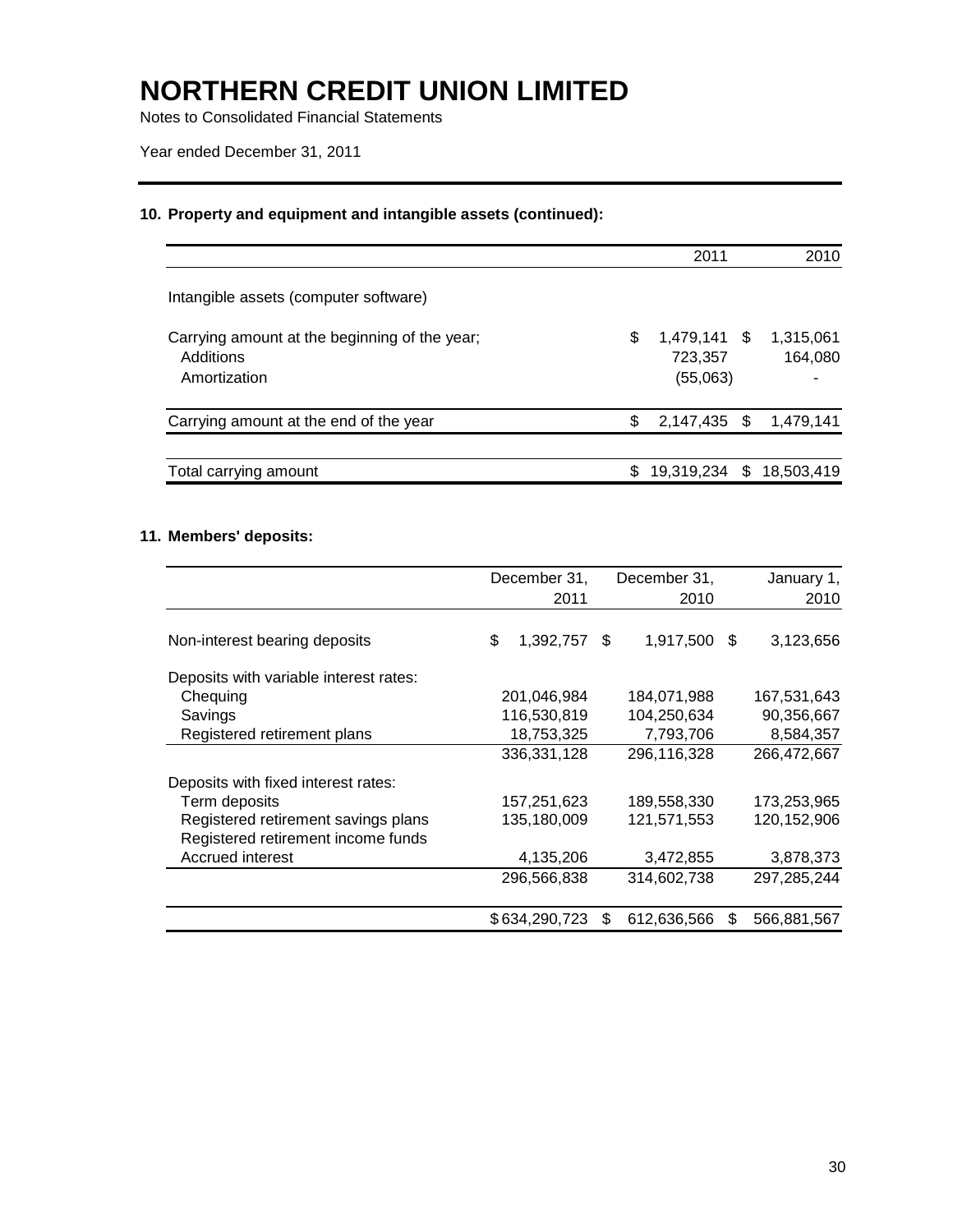Notes to Consolidated Financial Statements

Year ended December 31, 2011

#### **11. Members' deposits (continued):**

The following summarizes the Credit Union's Members' deposits by the contractual repricing or maturity date, whichever is earlier:

|                    | 2011              |         |     | 2010            |         |
|--------------------|-------------------|---------|-----|-----------------|---------|
|                    | Principal         | Average |     | Principal       | Average |
|                    | <b>Balance</b>    | Yield   |     | <b>Balance</b>  | Yield   |
|                    |                   |         |     |                 |         |
| Floating           | \$<br>335,909,575 | 0.29%   | \$. | 296,116,328     | 0.30%   |
| Within 1 year      | 156,143,562       | 2.17%   |     | 187,911,054     | 2.12%   |
| Over 1 year        | 136,709,625       | 1.56%   |     | 123,218,829     | 2.63%   |
|                    | 628,762,762       | 1.03%   |     | 607,246,211     | 1.20%   |
| Non-rate sensitive | 5,527,961         |         |     | 5,390,355       |         |
|                    | \$<br>634,290,723 |         |     | \$612,636,566   |         |
|                    |                   |         |     |                 |         |
|                    |                   |         |     | January 1, 2010 |         |
|                    |                   |         |     | Principal       | Average |
|                    |                   |         |     | <b>Balance</b>  | Yield   |
|                    |                   |         |     |                 |         |
| Floating           |                   |         | \$. | 266,472,667     | 0.21%   |
| Within 1 year      |                   |         |     | 113,959,274     | 2.88%   |
| Over 1 year        |                   |         |     | 179,447,597     | 2.01%   |
|                    |                   |         |     | 559,879,538     | 1.33%   |
| Non-rate sensitive |                   |         |     | 7,002,029       |         |
|                    |                   |         | \$. | 566,881,567     |         |

#### **12. Short term borrowings with Central 1 Credit Union:**

The Credit Union has authorized credit facilities available with Central 1 in the aggregate amount of \$18.7 million. These credit facilities are secured by a general security agreement and an assignment of book debts. At the end of the year, \$Nil (2010 - \$Nil) was outstanding under this facility.

#### **13. Liabilities qualifying as regulatory capital:**

|                                       |    |        | December 31, 2011            |        | December 31, 2010           |                                                      | January 1, 2010          |
|---------------------------------------|----|--------|------------------------------|--------|-----------------------------|------------------------------------------------------|--------------------------|
|                                       |    | Equity | Liability                    | Equity | Liability                   | Equity                                               | Liability                |
| Membership shares<br>Patronage shares | \$ |        | $$1,284,967$ \$<br>1,521,539 | ۰      | \$1,292,230 \$<br>1,605,978 | $\overline{\phantom{a}}$<br>$\overline{\phantom{a}}$ | \$1,285,179<br>1,685,135 |
| Investment shares                     |    |        | 7,202,471                    | -      | 7,030,948                   | $\overline{\phantom{a}}$                             | 6,907,163                |
|                                       | S  |        | \$10,008,977 \$              |        | \$9,929,156 \$              |                                                      | \$9,877,477              |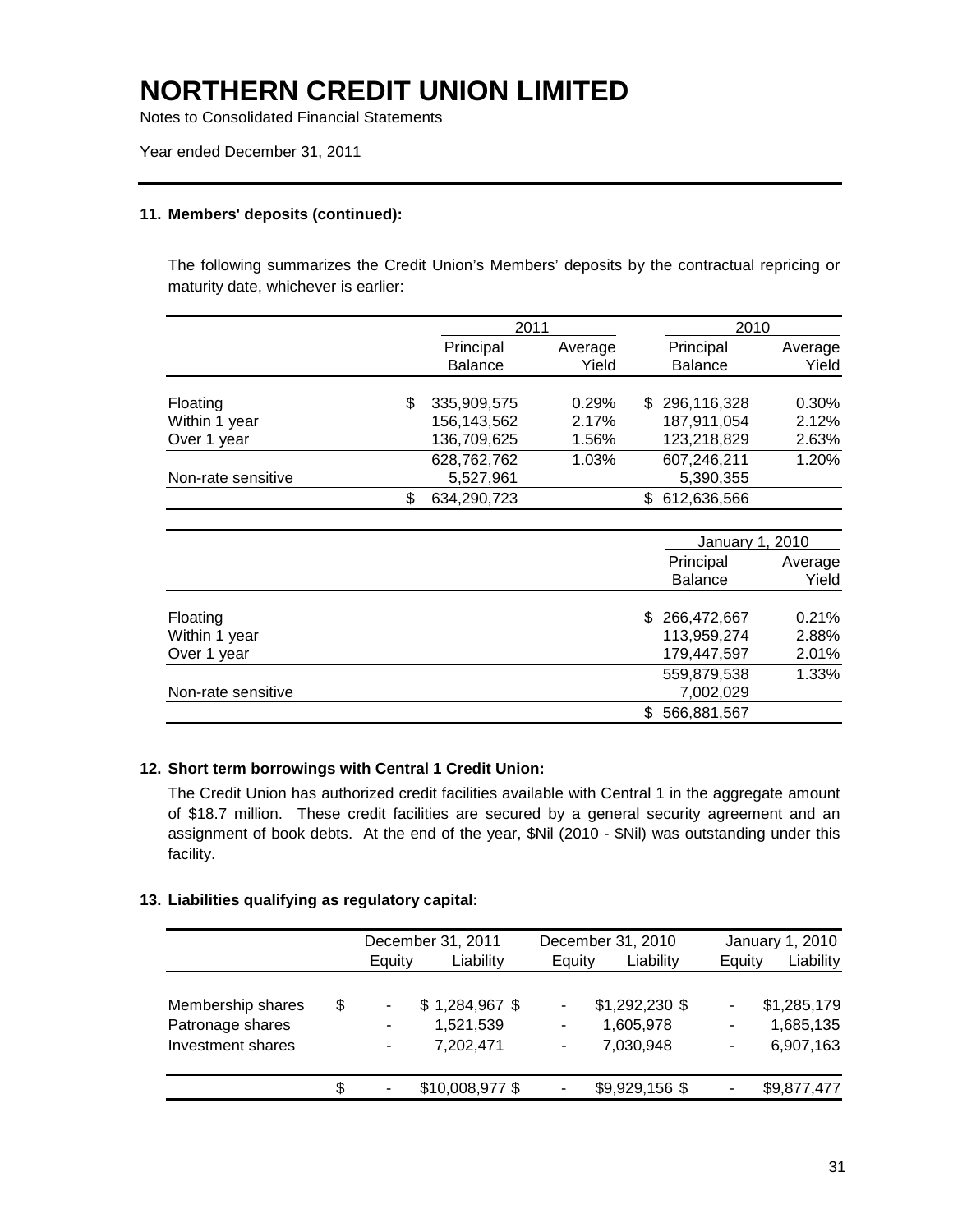Notes to Consolidated Financial Statements

Year ended December 31, 2011

#### **13. Liabilities qualifying as regulatory capital (continued):**

Patronage or Investment shares are recognized as a liability, equity or compound instrument based on the terms and in accordance with IAS 32, Financial Instrument Presentation and IFRIC 2 Members' Shares in Cooperative Entities and Similar Instruments. If they are classified as equity, they are recognized at cost net of transaction costs. If they are recognized as liability, they are initially recognized at fair value net of any transaction costs directly attributable to the issuance of the instrument and subsequently carried at amortized cost using the effective interest rate method.

#### *Terms and Conditions*

#### *Membership Shares*

Membership shares have a par value of \$5 per share and members eighteen years of age and over are required to have a minimum of five shares. Members under the age of eighteen are required to have one share. Membership share balances can be withdrawn only upon termination of membership and approval of the directors. At December 31, 2011, there were 51,109 members of the Credit Union holding 256,993 membership shares (2010 – 47,204 members holding 258,446 shares, January 1, 2010 – 46,714 members holding 265,937 shares). Dividends are at the discretion of the Board of Directors.

Funds invested by members in member shares are not insured by DICO. The withdrawal of member shares is subject to the Credit Union maintaining adequate regulatory capital (see Note 14), as is the payment of any dividends on these shares. Membership shares are available for redemption and are classified as a liability.

#### *Patronage Shares*

The Credit Union is authorized to issue an unlimited number of non-voting, non-participating, Class A non-cumulative, redeemable patronage shares. Class A non-cumulative redeemable patronage shares can only be withdrawn subject to any restrictions imposed by the Credit Unions and Caisses Populaires Act, 1994. Issued and outstanding shares as at December 31, 2011 were 1,521,539 (2010 – 1,605,978, January 1, 2010 – 1,685,135). Patronage shares are available for redemption and are classified as a liability.

Patronage share redemptions are at the discretion of the Directors to a maximum of 10% of the shares outstanding at the previous year end.

#### *Investment Shares*

Class B investment shares pay dividends at the discretion of the Board of Directors in the form of cash or additional shares, to a maximum of 10% of the shares outstanding at the previous year end. The Credit Union has the option to redeem these shares in whole or in part or on a pro-rata basis any time after five years from the date of issuance. Issued and outstanding shares as at December 31, 2011 were 7,202,471 (2010 - 7,030,948, January 1, 2010 – 6,907,163). Investment shares are non-voting, are available for redemption and are classified as a liability.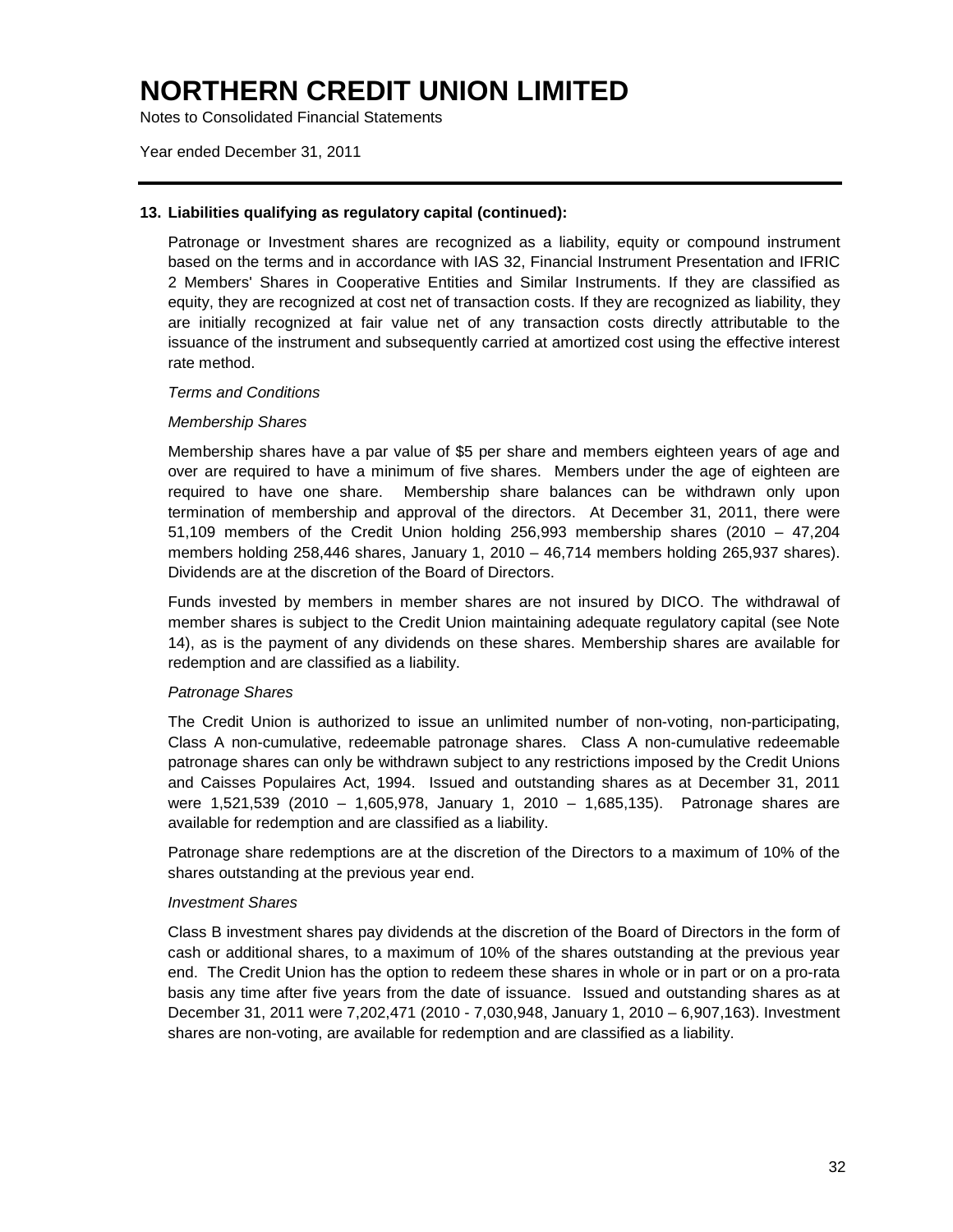Notes to Consolidated Financial Statements

Year ended December 31, 2011

#### **14. Capital management:**

The Credit Union maintains policies and procedures relative to capital management so as to ensure that capital levels are sufficient to cover risks inherent in the business.

The Credit Union's objectives when managing capital are to implement a policy that:

- ensures that the quantity, quality and composition of capital needed that reflects the inherent risks of the Credit Union and to support the current and planned operations; and
- provides distributions of dividends and redemptions of capital instruments to members.

The Credit Union Act requires credit unions to maintain minimum regulatory capital, as defined by the Act. Regulatory capital is calculated as a percentage of total assets, and of risk-weighted assets. Risk-weighted assets are calculated by applying risk weight percentages, as prescribed by the Act, to various asset categories, operational and interest rate risk criteria. The prescribed risk weights are dependent upon the degree of risk inherent in the asset.

The Act requires credit unions to maintain a capital ratio of 4.00% and a risk-weighted capital ratio of 8.00%. The Credit Union has a stated policy that it will maintain at all times capital equal to the minimum required by the Act plus a prudent cushion. The current minimum ratios per board policy are a capital ratio of 4.00% and a risk-weighted capital ratio of 8.00%. The Credit Union is in compliance with the Act as indicated by the table below:

|                                                           | Regulatory                                   | Capital leverage                                   | Risk weighted                                               |
|-----------------------------------------------------------|----------------------------------------------|----------------------------------------------------|-------------------------------------------------------------|
|                                                           | Capital                                      | minimum actual                                     | minimum actual                                              |
| December 31, 2011<br>December 31, 2010<br>January 1, 2010 | \$45,455,187<br>\$44,517,102<br>\$41,672,873 | 4.00%<br>6.64%<br>4.00%<br>6.72%<br>4.00%<br>6.67% | 14.34%<br>$8.0\%$<br>16.07%<br>$8.0\%$<br>13.46%<br>$8.0\%$ |

The Credit Union manages its Tier 1 and Tier 2 capital in accordance with internal policies and regulatory requirements. Tier 1 capital is the highest quality and consists of retained earnings, membership shares and the portion of the value of Class A and B investment and patronage shares that are not redeemable within 12 months. Tier 2 capital is comprised of the value of Class A and B investment and patronage shares ineligible as Tier 1 capital and the eligible portion of the allowance for impaired loans.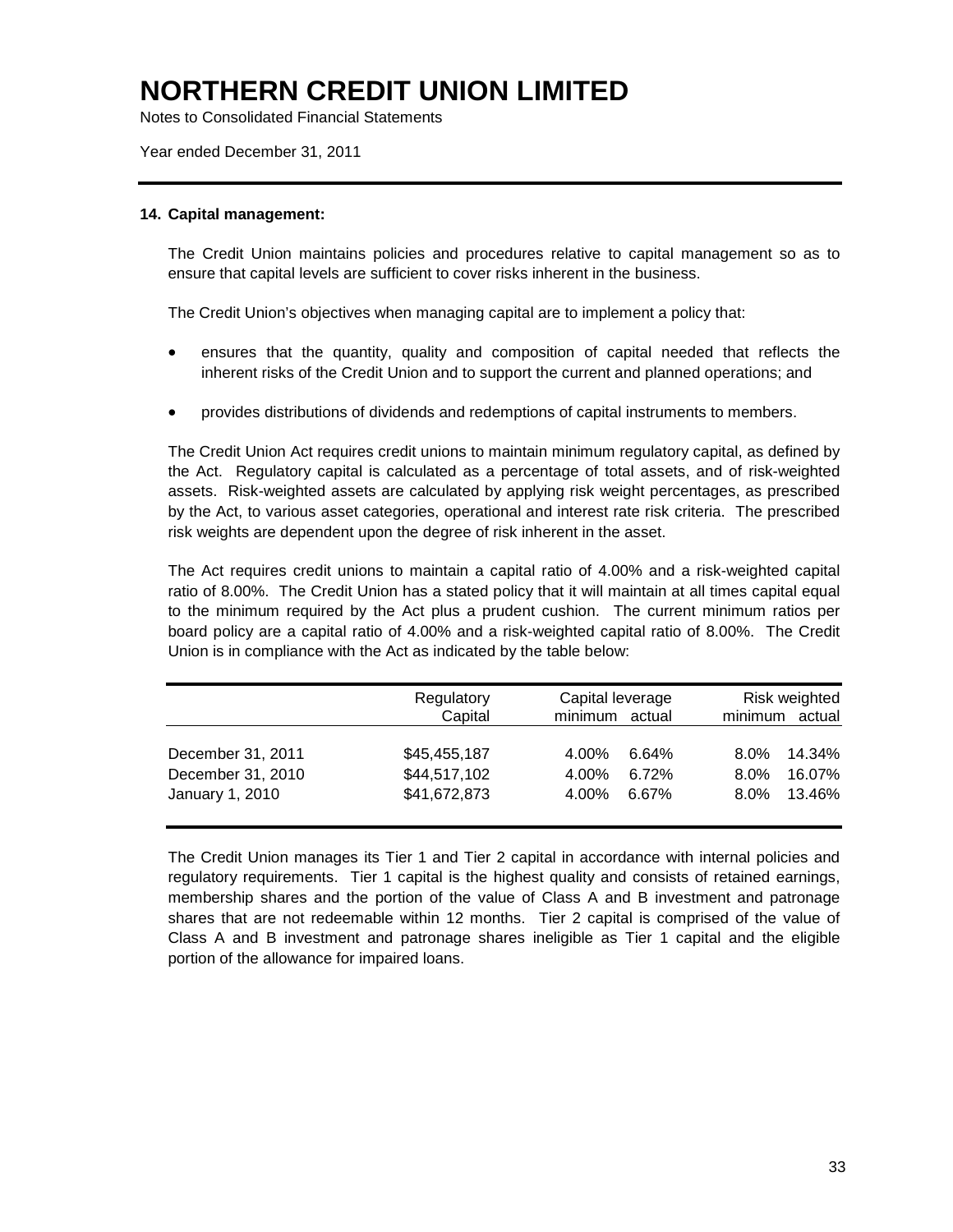Notes to Consolidated Financial Statements

Year ended December 31, 2011

#### **14. Capital management (continued):**

The amount of composition of Tier 1 and Tier 2 capital was as follows:

|                                           | December 31, December 31, |    |            | January 1,              |
|-------------------------------------------|---------------------------|----|------------|-------------------------|
|                                           | 2011                      |    | 2010       | 2010                    |
|                                           |                           |    |            |                         |
| Tier 1 Capital                            |                           |    |            |                         |
| Retained earnings                         | \$<br>27,102,724          | -S | 26,124,461 | \$23,241,911            |
| Contributed surplus                       | 8,243,485                 |    | 8,243,485  | 8,243,485               |
| Membership shares                         | 1,284,967                 |    | 1,292,230  | 1,285,179               |
| Class A non-cumulative redeemable         |                           |    |            |                         |
| patronage shares (90%)                    | 1,445,381                 |    | 1,516,622  | 1,516,621               |
| Class B non-cumulative, non-voting, non-  |                           |    |            |                         |
| participating investments shares (90%)    | 6,499,376                 |    | 6,559,990  | 6,216,447               |
| <b>Tier 2 Capital</b>                     |                           |    |            |                         |
| Class A non-cumulative redeemable         |                           |    |            |                         |
| patronage shares (10%)                    | 76,159                    |    | 89,357     | 168,514                 |
| Class B non-cumulative, non-voting,       |                           |    |            |                         |
| non-participating investment shares (10%) | 703,095                   |    | 470,957    | 690,716                 |
| Collective allowance for impaired loans   | 100,000                   |    | 220,000    | 310,000                 |
|                                           |                           |    |            |                         |
| Total regulatory capital                  | \$<br>45,455,187          | \$ |            | 44,517,102 \$41,672,873 |

#### **15. Commitments and contingencies:**

- (a) As at December 31, 2011, commitments for authorized but not issued loans to members amounted to approximately \$7,231,629 (2010 - \$6,609,720, January 1, 2010 - \$7,228,487).
- (b) As at December 31, 2011, commitments for unused lines and letters of credit amounted to approximately \$80,417,569 and \$1,825,911, respectively (2010 - \$97,660,680 and \$1,815,004 respectively) (January 1, 2010 - \$92,452,093 and \$2,249,935 respectively).
- (c) The Credit Union has commitments for the rental of branch premises under long-term noncancelable operating leases and other rental agreements which expire on various dates to 2020. Future annual minimum lease payments are approximately as follows:

| 2012       | \$<br>401,557 |
|------------|---------------|
| 2013       | 355,505       |
| 2014       | 328,472       |
| 2015       | 304,305       |
| 2016       | 245,300       |
| Thereafter | 1,163,947     |
|            |               |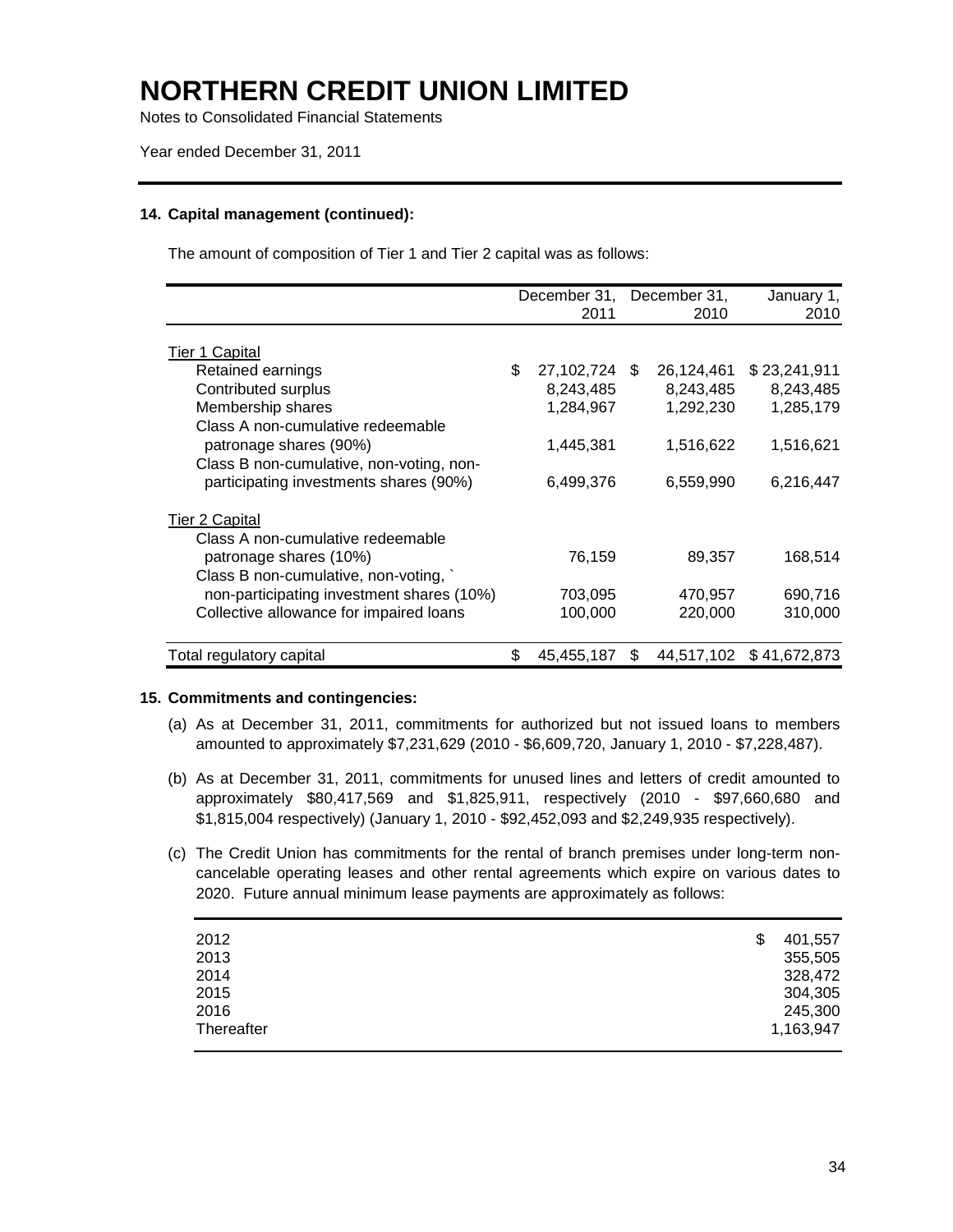Notes to Consolidated Financial Statements

Year ended December 31, 2011

#### **15. Commitments and contingencies (continued):**

(d) The Credit Union is involved in certain legal matters and litigation from time to time, the outcomes of which are not presently determinable. The effects, if any, from such contingencies will be accounted for in the periods in which the matters are probable.

#### **16. Income taxes:**

The components of income tax expense (benefit) are as follows

|                                                           |   | 2011                 |     | 2010               |
|-----------------------------------------------------------|---|----------------------|-----|--------------------|
| Current income tax expense<br>Deferred income tax expense | S | 456.215<br>(44, 687) | S   | 446.531<br>466,871 |
| Total income tax expense                                  | S | 411.528              | \$. | 913.402            |

Income tax expense differs from the amount that would be computed by applying the federal and provincial statutory rate of 28.25% (2010 – 31.0%) to income before income taxes. The reasons for the difference are as follows:

| 2011                      |                              | 2010                        |
|---------------------------|------------------------------|-----------------------------|
| \$<br>2,282,081<br>28.25% | \$                           | 3,289,453<br>31.00%         |
| (330,136)                 |                              | 1,019,730<br>(320, 130)     |
| 23,915<br>23,305          |                              | 16,666<br>12,015<br>185,121 |
|                           |                              | 913,402                     |
| \$                        | 644,689<br>49,755<br>411,528 | \$                          |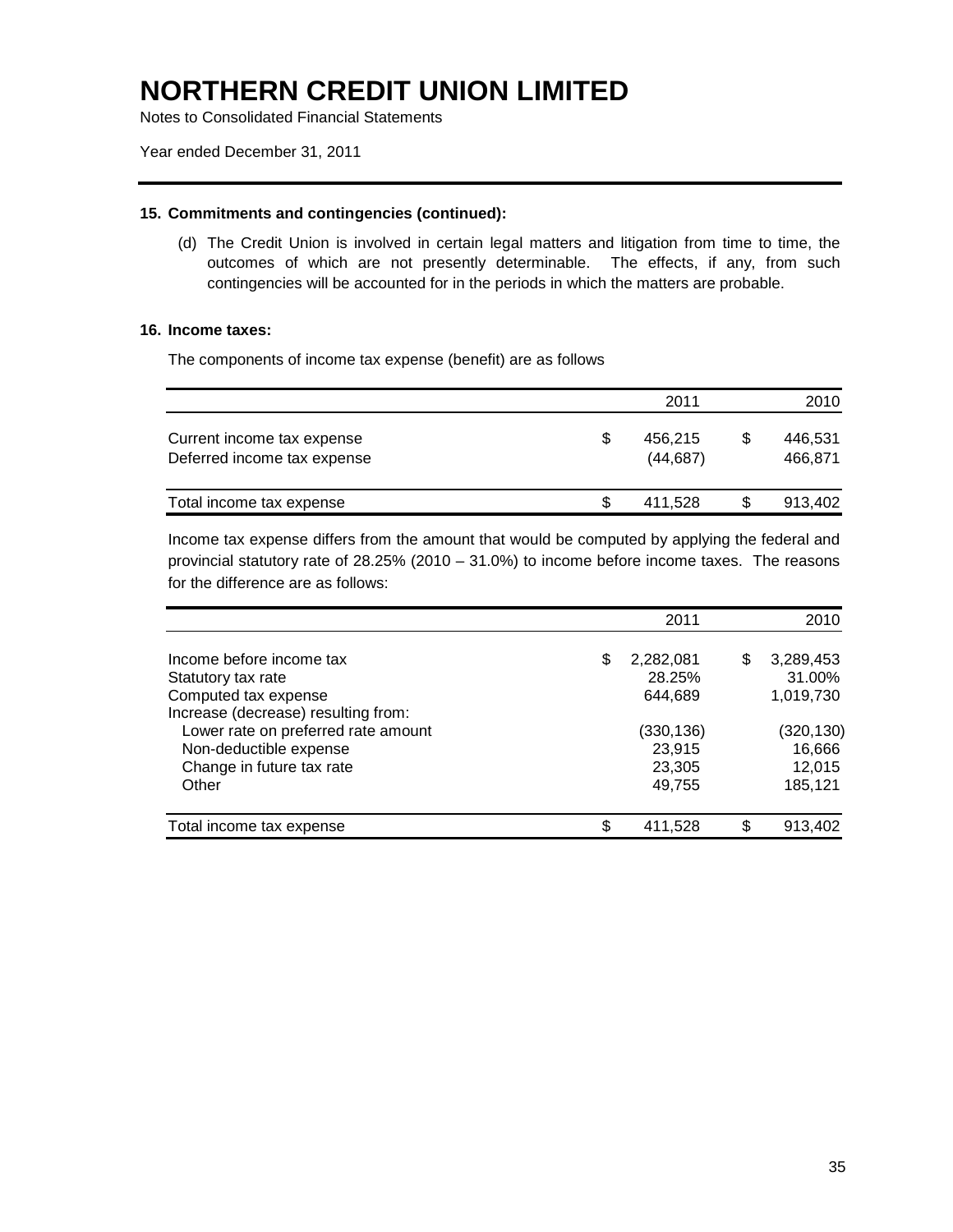Notes to Consolidated Financial Statements

Year ended December 31, 2011

#### **16. Income taxes (continued):**

The movements of deferred tax assets and liabilities are presented below:

|                              |                     |                   | Year ended December 31, 2011 |    |                |
|------------------------------|---------------------|-------------------|------------------------------|----|----------------|
|                              | Opening             | Recognized        | Recognized in                |    | Closing        |
|                              | <b>Balance</b>      | in OCI            | Profit or loss               |    | <b>Balance</b> |
|                              |                     |                   |                              |    |                |
| Deferred tax assets          |                     |                   |                              |    |                |
| Investments                  | \$<br>$(47,608)$ \$ |                   | \$<br>67,937                 | -S | 20,329         |
| Employee retirement benefits | 251,260             | 382,410           | (22, 295)                    |    | 611,375        |
| Property and equipment       | 78,000              |                   | 13,330                       |    | 91,330         |
| Intangible assets            | 128,922             |                   | (102, 144)                   |    | 26,778         |
| Allowance for impaired loans | 109,053             |                   | 196,822                      |    | 305,875        |
|                              |                     |                   |                              |    |                |
| Total deferred tax assets    | \$<br>519,627       | \$<br>382,410     | \$<br>153,650                | \$ | 1,055,687      |
|                              |                     |                   |                              |    |                |
|                              |                     |                   | Year ended December 31, 2011 |    |                |
|                              | Opening             | Recognized        | Recognized in                |    | Closing        |
|                              | <b>Balance</b>      | in OCI            | Profit or loss               |    | Balance        |
| Deferred tax liabilities:    |                     |                   |                              |    |                |
| Mortgage securitizations     | \$<br>25,000        | \$<br>(42,745) \$ | 108,963                      | S  | 91,218         |

| Total deferred tax liabilities | \$. | 25,000  | (42.745) \$ | 108,963 | 91.218  |
|--------------------------------|-----|---------|-------------|---------|---------|
|                                |     |         |             |         |         |
| Total movement taken to        |     |         |             |         |         |
| income tax expense             |     | 494.627 | 425,155 \$  | 44.687  | 964.469 |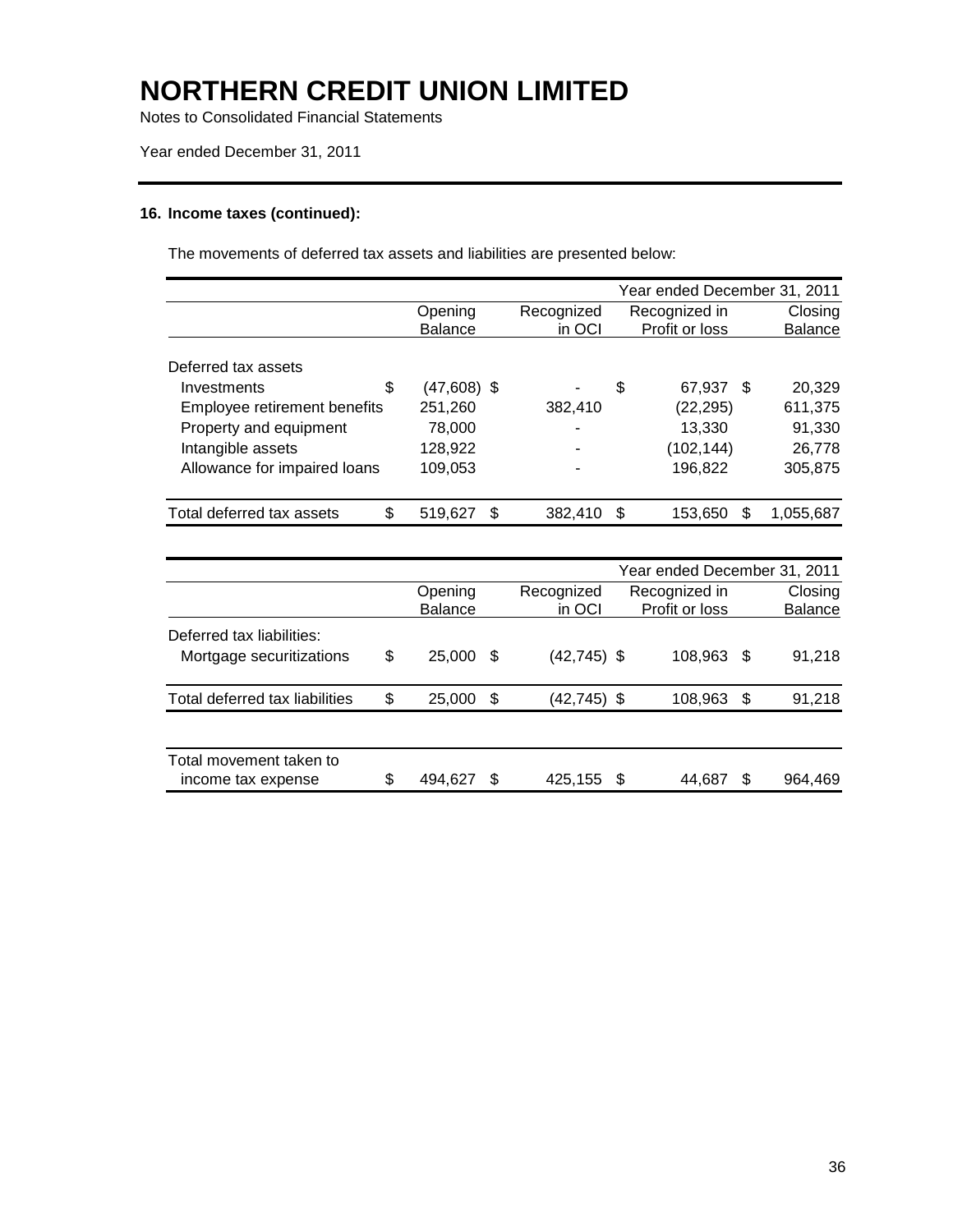Notes to Consolidated Financial Statements

Year ended December 31, 2011

#### **16. Income taxes (continued):**

|                                |                |   |              | Year ended December 31, 2010 |                |
|--------------------------------|----------------|---|--------------|------------------------------|----------------|
|                                | Opening        |   | Recognized   | Recognized in                | Closing        |
|                                | <b>Balance</b> |   | in OCI       | Profit or loss               | <b>Balance</b> |
| Deferred tax assets:           |                |   |              |                              |                |
| \$<br>Investments              | $(21, 465)$ \$ |   |              | \$<br>$(26, 143)$ \$         | (47, 608)      |
| Employee retirement benefits   | 436.940        |   | (189,900)    | 4.220                        | 251,260        |
| Property and equipment         | 81,000         |   |              | (3,000)                      | 78,000         |
| Intangible assets              | 130,922        |   |              | (2,000)                      | 128,922        |
| Allowance for impaired loans   | 152.001        |   |              | (42, 948)                    | 109,053        |
| Accrued liabilities            | 380,000        |   |              | (380,000)                    |                |
| Total deferred tax assets<br>S | 1,159,398      | S | (189,900) \$ | (449,871)<br>\$.             | 519,627        |

|                                                       |    |                           |      |                      | Year ended December 31, 2010    |      |                           |
|-------------------------------------------------------|----|---------------------------|------|----------------------|---------------------------------|------|---------------------------|
|                                                       |    | Opening<br><b>Balance</b> |      | Recognized<br>in OCI | Recognized in<br>Profit or loss |      | Closing<br><b>Balance</b> |
|                                                       |    |                           |      |                      |                                 |      |                           |
| Deferred tax liabilities:<br>Mortgage securitizations | \$ | $8,000$ \$                |      |                      | \$<br>17,000                    | - \$ | 25,000                    |
| Total deferred tax liabilities                        | \$ | 8,000                     | - \$ |                      | \$<br>17,000                    | - \$ | 25,000                    |
| Total movement taken to<br>income tax expense         | S  | 1,151,398 \$              |      | (189,900) \$         | (466,871) \$                    |      | 494.627                   |

The ultimate realization of future tax assets is dependent upon generation of taxable income during future periods in which the unused tax losses are available.

The Credit Union has net capital loss carryforwards of \$130,300 with no expiry date which are available to reduce future taxable income. The tax benefit of the losses will be recognized in the year that it is determined that it is probable that they will be realized.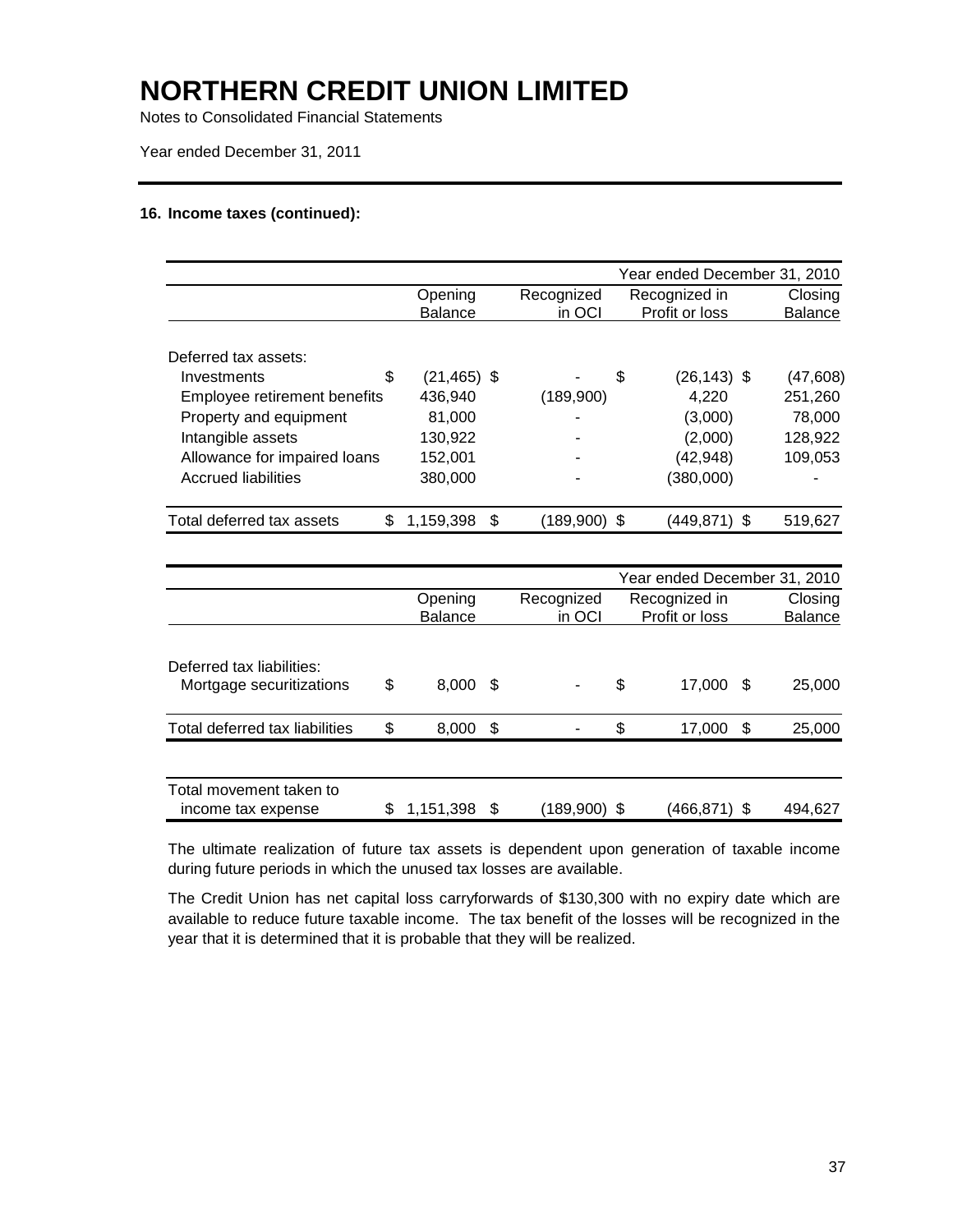Notes to Consolidated Financial Statements

Year ended December 31, 2011

#### **17. Employee future benefits:**

The Credit Union has a defined benefit pension plan for certain management employees. All other employees of the Credit Union may elect to participate in the Canadian Credit Union Employees Pension Plan, a defined contribution plan, as provided by CUMIS Life Insurance Company.

The total expense for the pension plans are as follows:

|                                                          |   | 2011               |     | 2010               |
|----------------------------------------------------------|---|--------------------|-----|--------------------|
| Defined benefit pension plan<br>Net benefit plan expense | S | 533,800            | \$. | 582,200            |
| Defined contribution pension plan                        |   | 229,884<br>763,684 |     | 239,390<br>821,590 |

Information about the Credit Union's defined benefit plan is as follows:

|                                                                 | 2011               | 2010               |
|-----------------------------------------------------------------|--------------------|--------------------|
| Accrued benefit obligation:                                     |                    |                    |
| Balance, beginning of year                                      | \$.<br>7,620,700   | \$<br>6,893,400    |
| Current service cost                                            | 823,500            | 779,600            |
| Interest cost                                                   | 419,300            | 419,700            |
| Benefits paid                                                   | (118,500)          | (85,700)           |
| Actuarial (gains) losses                                        | 367,800            | (386, 300)         |
|                                                                 | \$<br>9,112,800    | \$<br>7,620,700    |
|                                                                 |                    |                    |
| Plan assets:                                                    |                    |                    |
| Fair value, beginning of year                                   | \$6,710,200        | \$<br>5,378,300    |
| Expected return on plan assets<br><b>Employer contributions</b> | 503,200<br>469,900 | 428,000<br>553,700 |
| Employees' contributions                                        | 205,800            | 189,100            |
| Benefits paid                                                   | (118,500)          | (85, 700)          |
| Actuarial gains (losses)                                        | (906, 900)         | 246,800            |
| Fair value, end of year                                         | \$6,863,700        | \$<br>6,710,200    |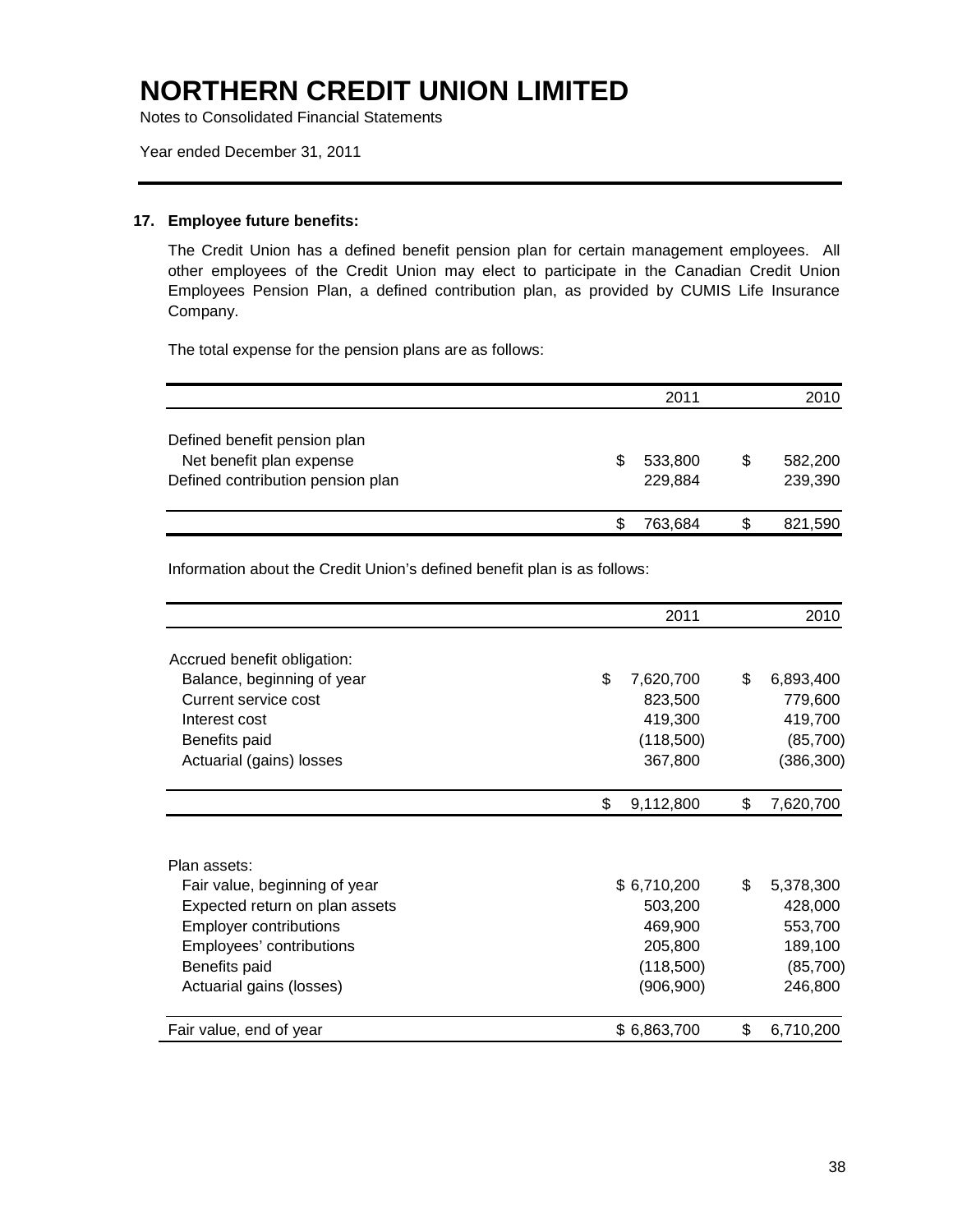Notes to Consolidated Financial Statements

Year ended December 31, 2011

#### **17. Employee future benefits (continued):**

Experience adjustments incurred were as follows:

|                                           |                                | <b>Defined Benefit Pensions</b> |                    |  |  |  |
|-------------------------------------------|--------------------------------|---------------------------------|--------------------|--|--|--|
|                                           | 2011                           |                                 | 2010               |  |  |  |
| Accrued benefit obligation<br>Plan assets | (367, 800)<br>\$<br>(906, 900) | \$                              | 386,300<br>246,800 |  |  |  |
| Total for the year                        | \$(1,274,700)                  | \$                              | 633,100            |  |  |  |

The accrued benefit liability is included in accounts payable and accrued liabilities.

The following table provides the amount recognized in the consolidated statement of financial position:

|                                                                                          |     | December 31,<br>2011 | Defined Benefit Pensions<br>December 31.<br>January 1,<br>2010<br>2010 |  |                                               |
|------------------------------------------------------------------------------------------|-----|----------------------|------------------------------------------------------------------------|--|-----------------------------------------------|
| Funded status (deficit) being accrued benefit<br>liability included in other liabilities | \$. |                      |                                                                        |  | $(2,249,100)$ \$ $(910,500)$ \$ $(1,515,100)$ |
| Net amount recognized                                                                    |     | (2,249,100)          | S.                                                                     |  | $(910,500)$ \$ $(1,515,100)$                  |

The significant actuarial assumptions adopted in measuring the Credit Union's accrued benefit obligations are as follows:

|                                                  |              | <b>Defined Benefit Pensions</b> |            |  |
|--------------------------------------------------|--------------|---------------------------------|------------|--|
|                                                  | December 31, | December 31,                    | January 1, |  |
|                                                  | 2011         | 2010                            | 2010       |  |
|                                                  |              |                                 |            |  |
| Discount rate                                    | 4.75%        | 5.00%                           | 5.50%      |  |
| Rate of compensation increase                    | 4.50%        | 4.50%                           | 4.50%      |  |
| Expected long-term rate of return on plan assets | 7.20%        | 7.50%                           | 7.50%      |  |
| Rate of maximum pension increase                 | 3.50%        | 3.50%                           | 3.50%      |  |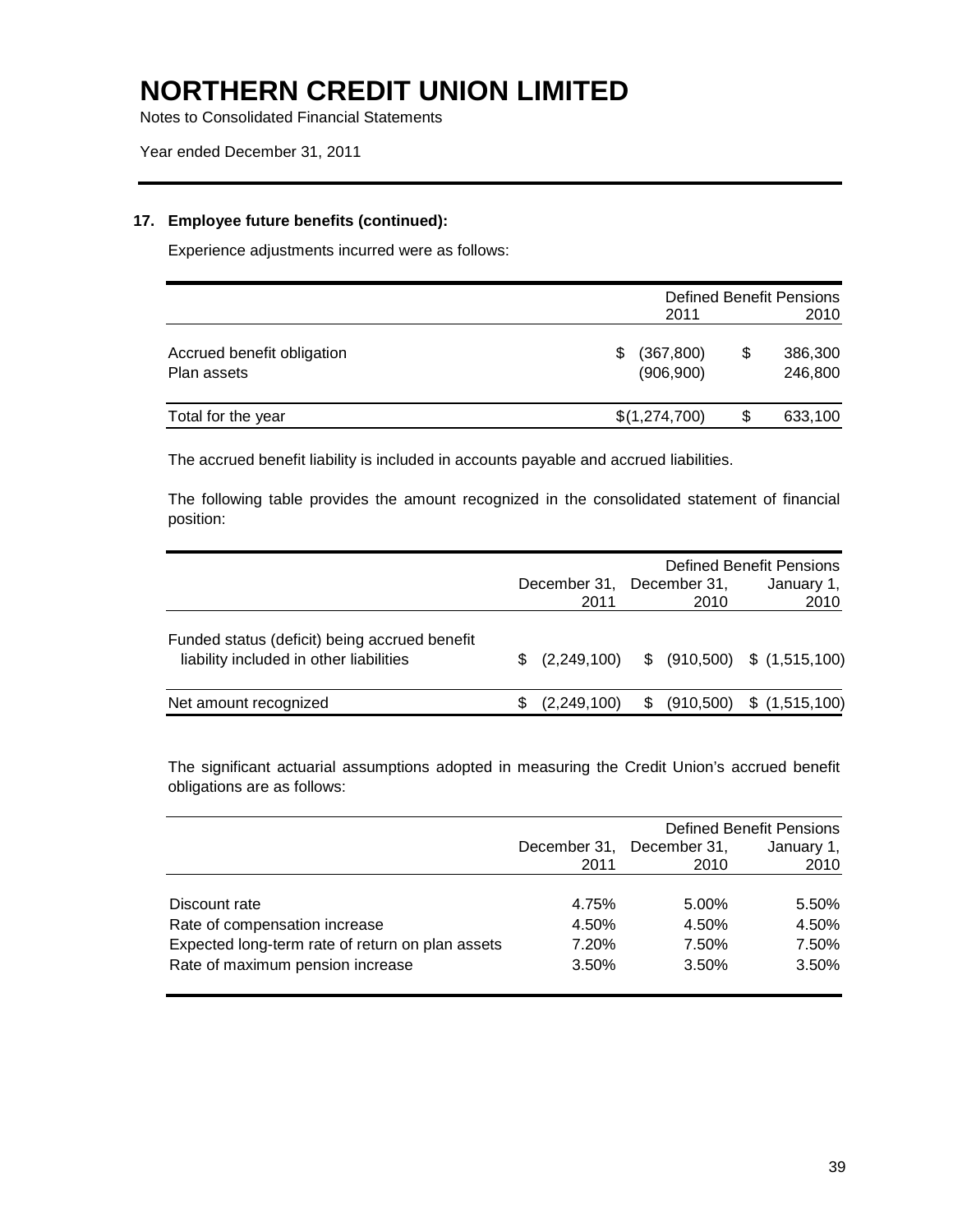Notes to Consolidated Financial Statements

Year ended December 31, 2011

#### **17. Employee future benefits (continued):**

The expected rate of return on plan assets is based on the risks and associated returns expected of the underlying plan assets. Plan assets are held in balanced funds which include equities and fixed income investments.

The Credit Union's net benefit plan expense is as follows:

|                                                                                                          |   | 2011                             | Pension Benefit Plan<br>2010          |
|----------------------------------------------------------------------------------------------------------|---|----------------------------------|---------------------------------------|
| Current service cost, net of employees' contributions<br>Interest cost<br>Expected return on plan assets | S | 617,700<br>419,300<br>(503, 200) | \$<br>590,500<br>419,700<br>(428,000) |
| Net benefit plan expense                                                                                 |   | 533,800                          | 582,200                               |

These net benefit plan expenses are included in salaries and employee benefits on the consolidated statement of income. Aggregate contributions relating to defined benefit pensions and other defined benefit pensions and other defined benefit plans expected for the year ended December 31, 2012 is \$734,400.

The defined benefit plan assets comprise:

|                                                                                                                      |    | December 31,<br>2011               | December 31,<br>2010               | January 1,<br>2010              |
|----------------------------------------------------------------------------------------------------------------------|----|------------------------------------|------------------------------------|---------------------------------|
| Philips Hargar North balanced fund<br>Howson Tattersall Saxon balanced fund<br><b>CUMIS</b> retirement security fund | \$ | 3,383,437 \$<br>3,476,226<br>4.054 | 3,226,847 \$<br>3,480,683<br>2.717 | 2,652,013<br>2,724,944<br>1,332 |
|                                                                                                                      | S  | 6,863,717 \$                       | 6,710,247 \$                       | 5,378,289                       |

The actual return on plan assets for the year-ended December 31, 2011 was \$503,200 (2010 - \$428,000).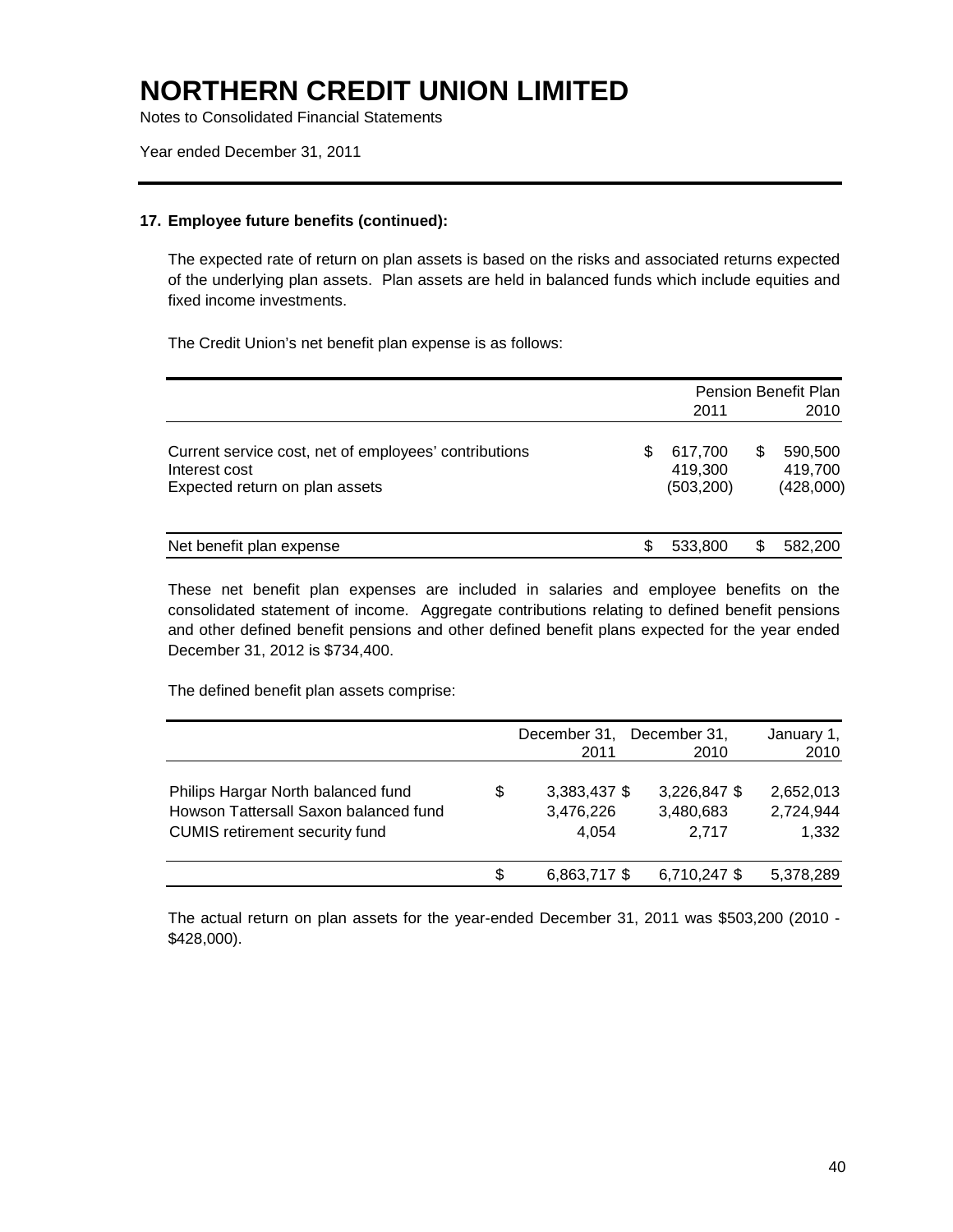Notes to Consolidated Financial Statements

Year ended December 31, 2011

#### **18. Fair value of financial instruments:**

Estimated fair value of on-balance sheet financial instruments:

The amounts are designed to approximate the fair values of the Credit Union's financial instruments using the valuation methods and assumptions described below. Since many of the Credit Union's financial instruments lack an available trading market, the fair values represent estimates of the current market value of instruments, taking into account changes in the market rates that have occurred since their origination. Due to the use of judgement and estimates, the fair value amounts should not be interpreted as being necessarily realizable in immediate settlements of the instruments.

The estimated fair value of the Credit Union's financial instruments is set out as follows:

| (000's of \$'s)                                                                                                 |                             |                             | 2011                            | 2010                                                         |
|-----------------------------------------------------------------------------------------------------------------|-----------------------------|-----------------------------|---------------------------------|--------------------------------------------------------------|
|                                                                                                                 | Fair<br>Value               | <b>Book</b><br>Value        | Fair Value<br><b>Book Value</b> | Fair Value<br>Over (Under) Over (Under)<br><b>Book Value</b> |
| Financial assets (in 000's)                                                                                     |                             |                             |                                 |                                                              |
| Cash resources<br>Loans to members<br>Investments                                                               | 25,254<br>572,845<br>76,590 | 25,254<br>561,750<br>76,508 | 11,095<br>82                    | 8,505<br>184                                                 |
| Financial liabilities (in 000's)                                                                                |                             |                             |                                 |                                                              |
| Members' deposits<br>Payables and accruals<br>Loans payable<br>Liabilities qualifying for<br>regulatory capital | 638,963<br>5,131<br>10,009  | 634,291<br>5,131<br>10,009  | 4,672                           | 2,220                                                        |

The following methods and assumptions were used to estimate the fair values.

Investments are valued using quoted market value prices when available. Book values are used when no quoted market prices are available and fair value cannot be determined reliably.

The estimated fair value of fixed rate member loans and fixed rate member deposits are determined by discounting the expected future cash flows of these loans and deposits at current market rates for products with similar terms and credit risks.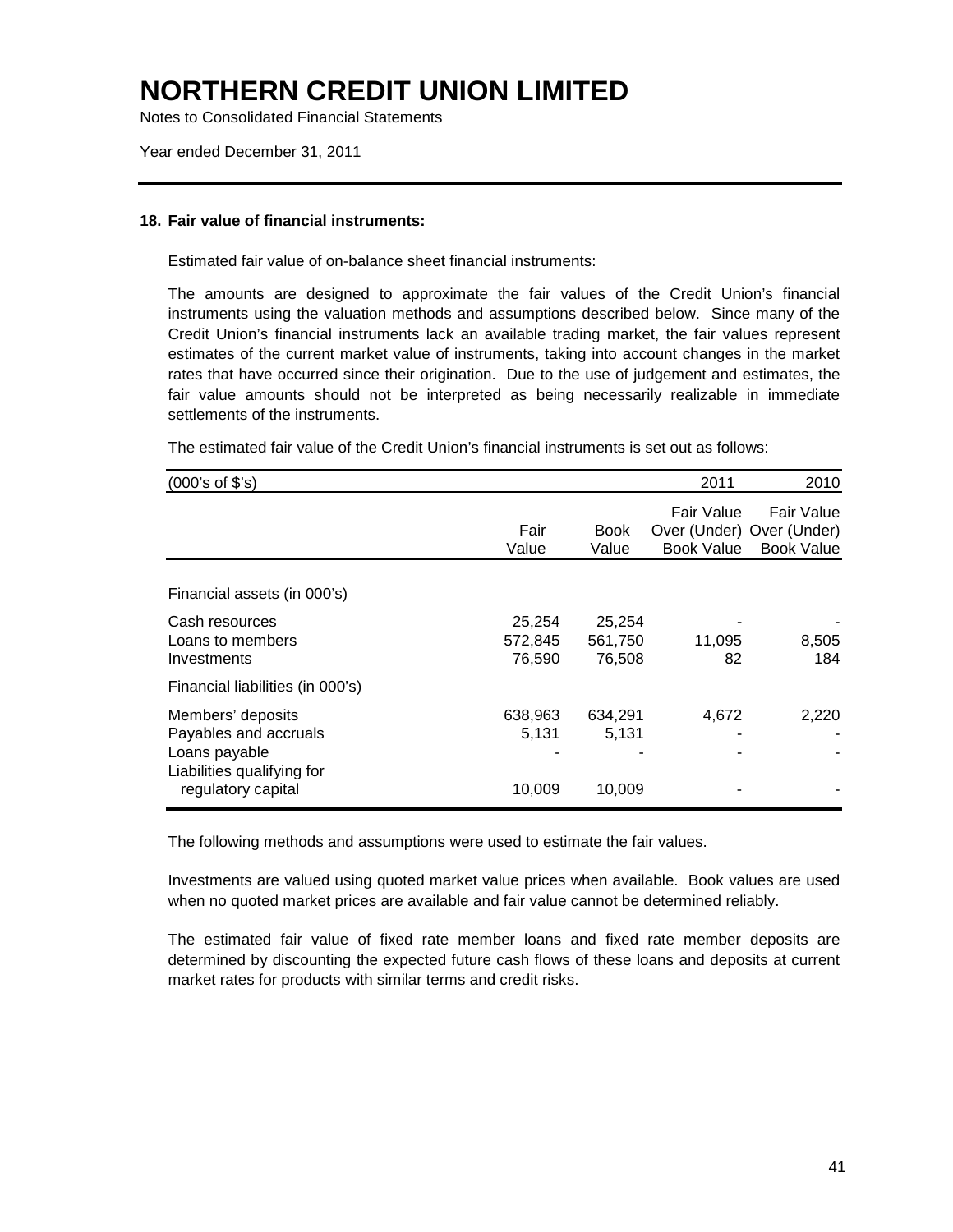Notes to Consolidated Financial Statements

Year ended December 31, 2011

#### **19. Derivative financial instruments:**

a) Notional amounts of derivatives:

The notional amounts of derivatives shown in the tables below do not represent amounts exchanged by the parties and, thus, are not a measure of the exposure of the Credit Union through its use of derivatives. The amounts exchanged are calculated on the basis of the notional amounts and the other terms of the derivatives, which relate to interest rates.

The Credit Union is exposed to credit-related losses in the event of non-performance by counterparties to financial instruments, but it does not expect any counterparties to fail to meet their obligations given their high credit ratings. The credit exposure of interest rate contracts is represented by the fair value of contracts with a positive fair value at the reporting date.

b) Interest rate risk management:

The Credit Union has entered into interest rate contracts to manage interest rate risk and variable rates to alter interest rate exposure. Interest rate swaps allow the Credit Union to finance transactions and effectively swap them into fixed rate terms. Under interest rate swaps, the Credit Union agrees with the counterparty to exchange, at the maturity date, the difference between fixed-rate and floating-rate interest amounts calculated by reference to the notional amount

The following table indicates the swaps and options in place at December 31, 2011 and the interest rate.

| Date Agreement Entered     | Notional Principal | <b>Fixed Rate</b> | <b>Start Date</b> | <b>Expiry Date</b> | <b>Fair Value</b> |
|----------------------------|--------------------|-------------------|-------------------|--------------------|-------------------|
|                            |                    |                   |                   |                    |                   |
| <b>Interest Rate Swaps</b> |                    |                   |                   |                    |                   |
| Dec 22, 2009               | 3,195,360<br>S.    | 1.02%             | Jan 15, 2010      | Feb 15 2013        | 1.756<br>\$.      |
| Dec 22, 2009               | 7.175.680          | 2.51%             | Jan 15, 2010      | Feb 15, 2014       | (187, 046)        |
| Apr 12, 2011               | 25,000,000         | 2.32%             | Jan 16, 2012      | Jan 15, 2013       | 281,278           |
|                            |                    |                   |                   |                    | 95,988            |
| Interest Rate Options      |                    |                   |                   |                    |                   |
| Oct 30, 2009               | 15.000.000         | 2.00%             | Jan 17, 2011      | Jan 16, 2012       |                   |
| Oct 30, 2009               | 15.000.000         | 2.63%             | Jan 17, 2011      | Jan 16, 2012       |                   |
| Nov 4, 2009                | 15.000.000         | 2.00%             | Jan 17, 2011      | Jan 16, 2012       |                   |
| Nov 4,2009                 | 15,000,000         | 2.87%             | Jan 17, 2011      | Jan 16, 2012       |                   |
|                            |                    |                   |                   |                    |                   |

#### c) Foreign exchange forward contracts:

As part of its ongoing program of managing foreign currency exposure, the Credit Union enters into forward rate agreements to purchase US dollars. These agreements function as a hedge against the Credit Union's net US dollar denominated liability position. The net fair value of these contracts as at December 31, 2011 was  $$ (23,140) (2010 - $$  nil).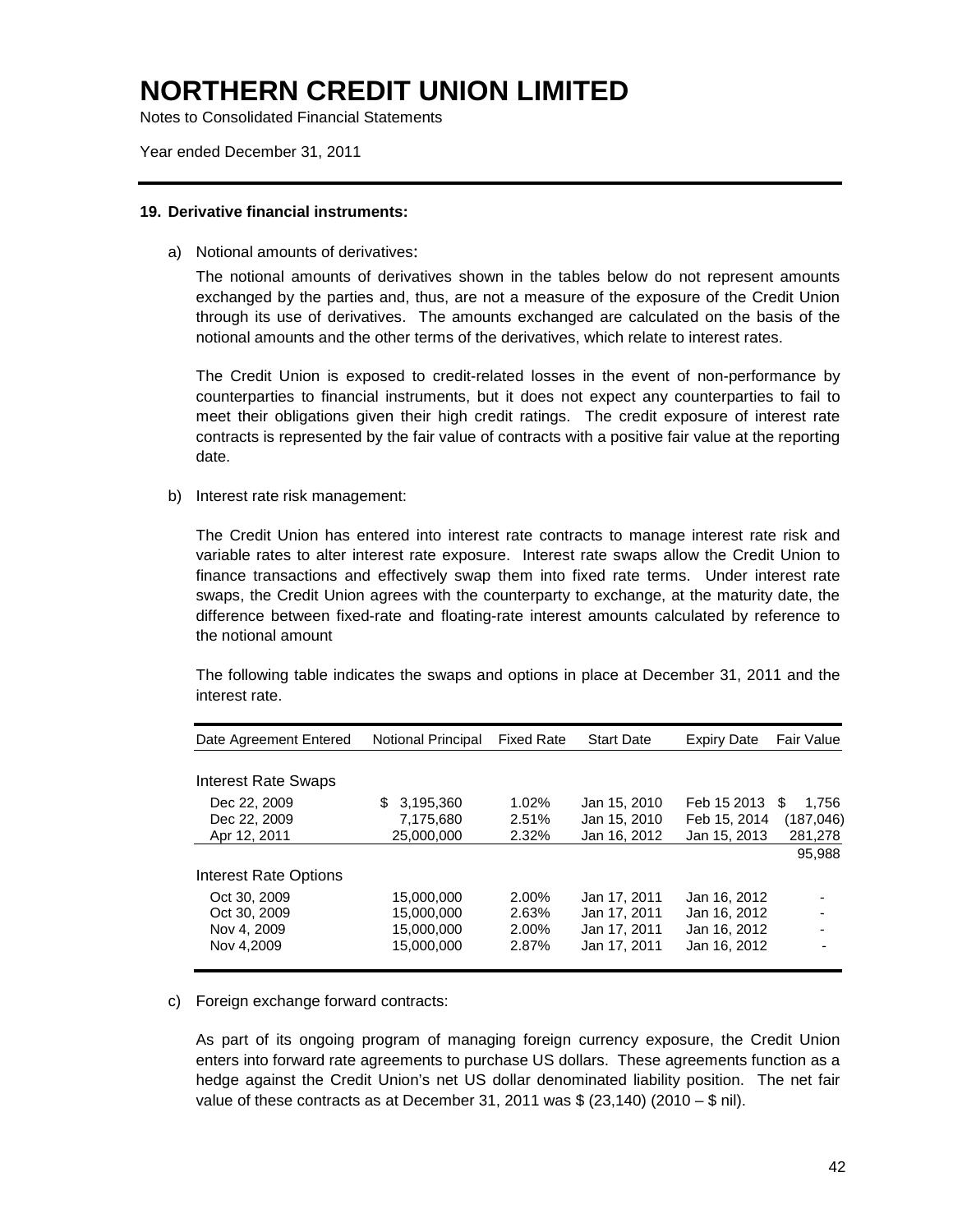Notes to Consolidated Financial Statements

Year ended December 31, 2011

#### **19. Derivative financial instruments (continued):**

d) Equity swap agreements:

The fair value of the index linked swap contracts at year end is approximately \$227,763 (2010 - \$434,397).

#### **20. Related party transactions:**

The Credit Union entered into the following transactions with key management personnel, which are defined by IAS 24, Related Party Disclosures, as those persons have authority and responsibility for planning, directing and controlling the activities of the Credit Union.

|                                                                                                                                                      | 2011                               | 2010                               |
|------------------------------------------------------------------------------------------------------------------------------------------------------|------------------------------------|------------------------------------|
| Compensation<br>Salaries and other short-term employee benefits<br>Total pension and other post-employment benefits                                  | \$<br>875,376<br>142,903           | \$<br>807,213<br>121,485           |
|                                                                                                                                                      | \$<br>1,018,279                    | \$<br>928,698                      |
|                                                                                                                                                      | 2011                               | 2010                               |
| Loans to key management personnel<br>Aggregate value of loans advanced<br>Interest received on loans advanced<br>Aggregate value of unadvanced loans | \$<br>553,540<br>17,633<br>104,264 | \$<br>789,780<br>29,056<br>157,459 |

The Credit Union's policy for lending to key management personnel is that the loans are approved and deposits accepted on the same terms and conditions which apply to members for each class of loan or deposit.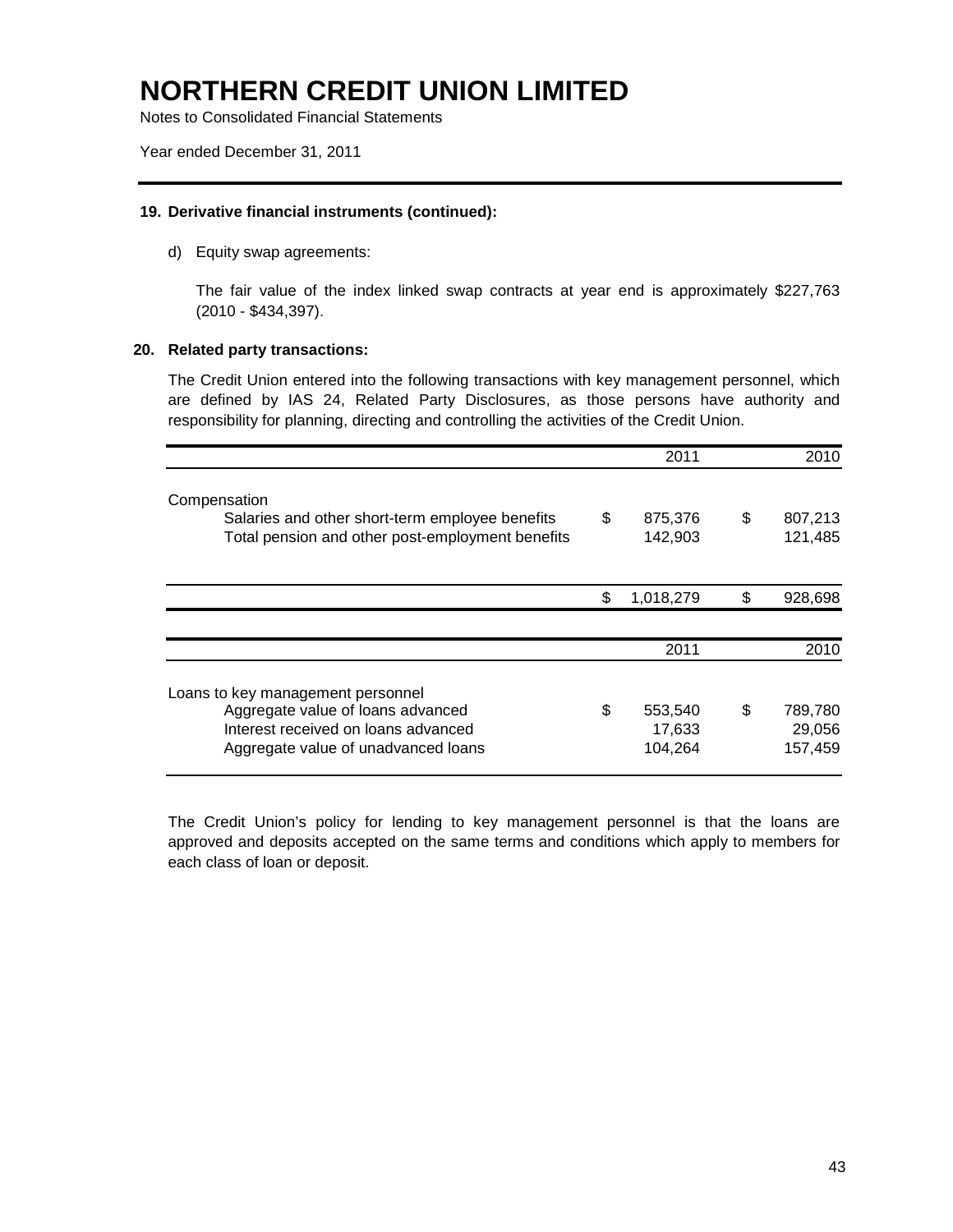Notes to Consolidated Financial Statements

Year ended December 31, 2011

#### **20. Related party transactions (continued):**

|                                                                                                                                           | 2011             | 2010             |
|-------------------------------------------------------------------------------------------------------------------------------------------|------------------|------------------|
| Deposits from key management personnel<br>Aggregate value of term and savings deposits<br>Total interest paid on term and saving deposits | 475.422<br>2.104 | 323,384<br>5.779 |
|                                                                                                                                           | 477.526          | 329,163          |

The Credit Union's policy for receiving deposits from key management personnel is that all transactions are approved and deposits accepted on the same terms and conditions which apply to members for each type of deposit. There are no benefits or concessional terms and conditions applicable to key management personnel or close family members.

The total remuneration paid to the directors and committee members amounted to \$78,125 (2010 - \$65,755). The aggregate value of loans to related parties is as follows:

|                                 | 2011                       | 2010                  |
|---------------------------------|----------------------------|-----------------------|
| Directors and officers<br>Staff | S<br>576,129<br>12,003,713 | 541,467<br>15,741,031 |
|                                 | \$12,579,842               | 16,282,498<br>SS.     |

All loans issued to related parties conform to the Credit Union's policies for terms, interest rates, limits and credit.

In accordance with the required disclosure under Ontario Regulation 237/09, section 28, of the Credit Unions and Caisses Popularies Act 1994, Mr. Albert W. Suraci, President and Chief Executive Officer was paid a salary of \$237,570 and received benefits amounting to \$38,100. Mr. Richard Adam, Senior Vice-President Finance and Administration was paid a salary of \$153,674 and received benefits amounting to \$29,109. Mr. Tony Dunham Vice President Sales and Service was paid a salary of \$135,025 and received benefits amounting to \$25,638. No other officer or employee of the Credit Union had remuneration greater than \$150,000 during the year.

### **21. Financial risk management:**

The Board of Directors has overall responsibility for the establishment and oversight of the Credit Union's risk management framework. The Board has established the Audit Committee and charged them with the responsibility for, among other things, the development and monitoring of risk management policies. An Asset Liability Committee (ALCO) has been established consisting of senior management and an external consultant. This committee meets on a monthly basis to review the results of income simulation models and duration analysis and reports regularly to the Board on its activities.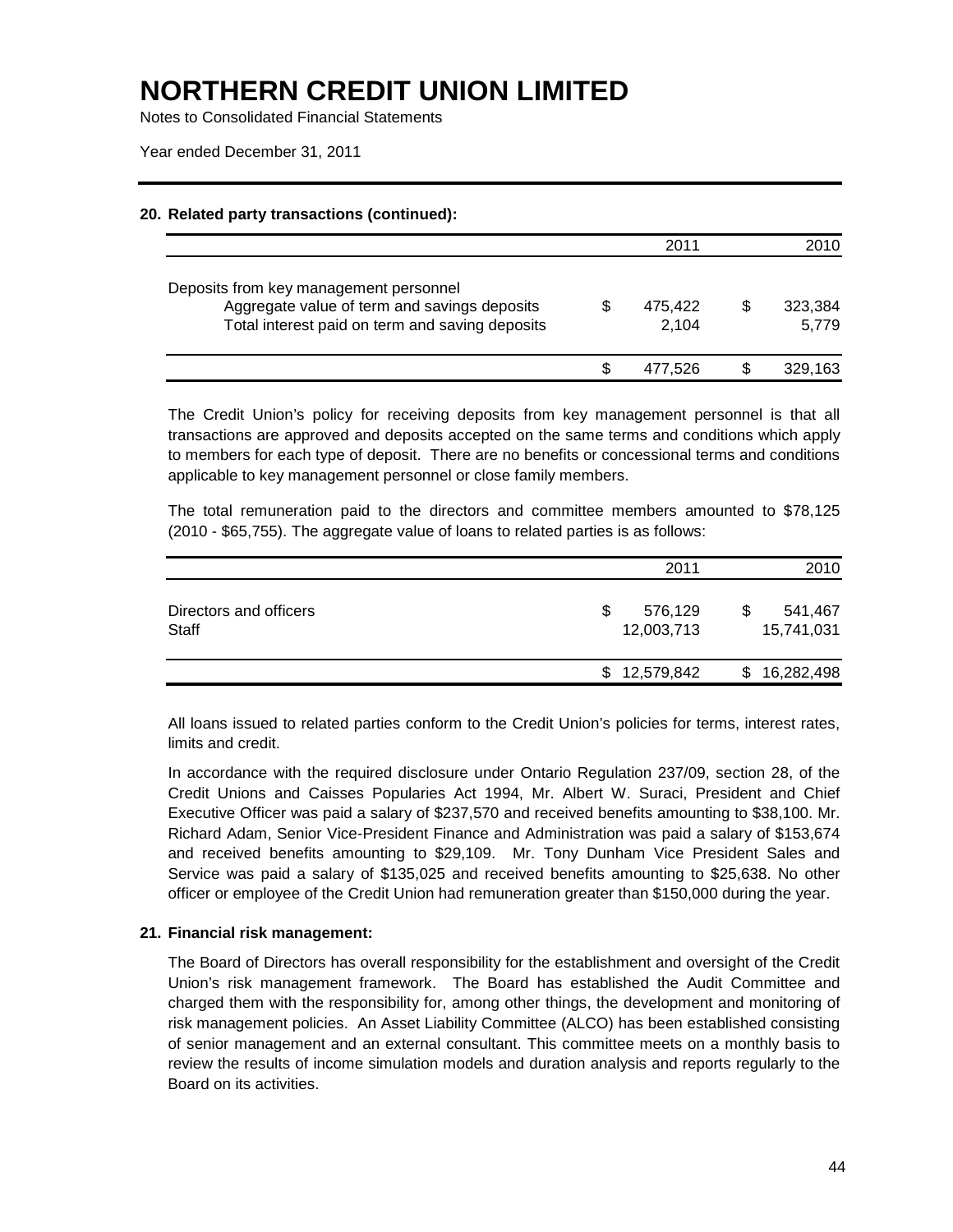Notes to Consolidated Financial Statements

Year ended December 31, 2011

#### **21. Financial risk management (continued):**

a) Liquidity risk:

Liquidity risk arises in the course of managing our assets and liabilities. It is the risk that the entity is unable to meet its financial obligations in a timely manner and at reasonable prices. The Credit Union's liquidity risk management strategies seek to maintain sufficient liquid financial resources to continually fund our balance sheet under both normal and stressed market environments. The Credit Union's liquidity risk is subject to extensive risk management controls and is managed within the framework of polices and limits approved by the Board. These policies and limits ensure, among other things, that the Credit Union is in full adherence to the regulatory requirements prescribed in the Credit Union Act as well as DICO's standards of Sound Business and Financial Practices. The Board receives regular reports on risk exposures and performance against approved limits.

The Credit Union believes that liquidity risk management is a necessary part of prudent financial administration, and is committed to engaging in proper liquidity risk management practices to comply with regulatory requirements and to guarantee the orderly funding of member needs and obligations. The Credit Union will ensure responsible liquidity risk management at all times to provide a cushion for unforeseen liquidity needs.

The key elements of the Credit Union's liquidity risk management framework establishes an overall framework of liquidity risk management which ensures that the Credit Union faces limited exposure to all material risks as well as addressing limits on the sources, quality and amount of liquid assets to meet normal operational, contingency funding for significant deposit withdrawals, and regulatory requirements.

The Credit Union targets to maintain operating liquidity within the range of 10% to 14%. The low end of the range has been established in order to maintain a comfortable cushion beyond the statutory minimum requirements in order to meet cash needs, even during periods of market volatility. A cap has been placed on the range in recognition of the fact that too much excess liquidity has a negative impact on earnings. As at December 31, 2011 the Credit Union's liquidity ratio was 12.20% (2010 – 16.46%).

Assets held for liquidity purposes consist of cash resources designated as held for trading in the amount of \$25,253,794 and liquidity reserve deposits and term deposits held by Central 1 designated as loans and receivables totaling \$51,651,184.

The table below sets out the period in which the Credit Union's monetary assets and liabilities will mature and be eligible for renegotiation or withdrawal. In addition to the cash flows detailed below, the Credit Union is exposed to potential cash outflows in the form of commitments and contingencies as set out in note 15.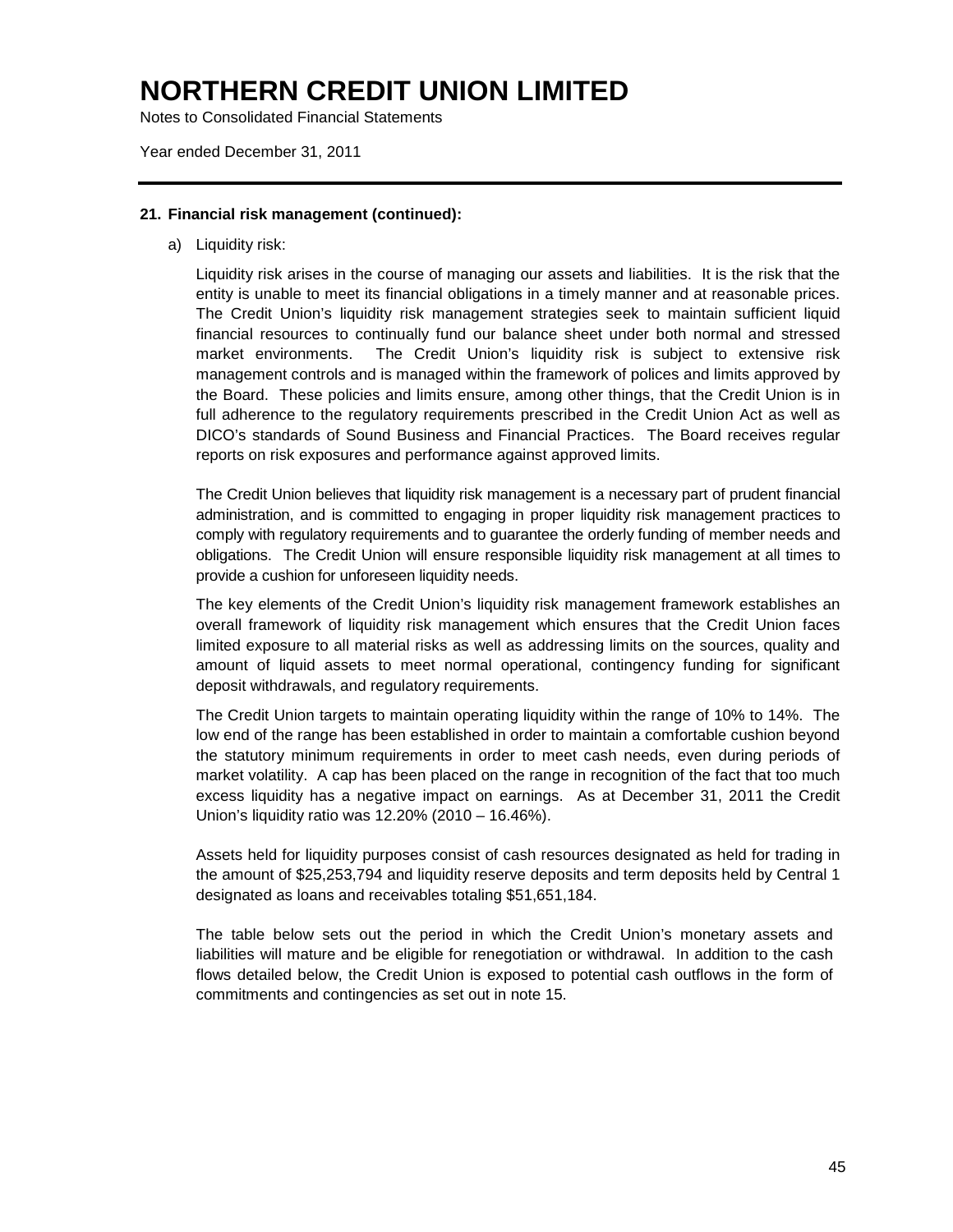Notes to Consolidated Financial Statements

Year ended December 31, 2011

### **21. Financial risk management (continued):**

a) Liquidity risk (continued):

December 31, 2011

|                                 | Within 3 | 3 months  | 1 to $5$ | Over 5            |         |
|---------------------------------|----------|-----------|----------|-------------------|---------|
| (in \$000's)                    | months   | to 1 year | years    | years             | Total   |
| <b>Assets</b>                   |          |           |          |                   |         |
| Financial assets:               |          |           |          |                   |         |
| Cash and cash equivalents       | 25,254   |           |          |                   | 25,254  |
| Investments                     | 31,792   | 34,084    | 10,632   |                   | 76,508  |
| Loans to members                | 172,565  | 90,313    | 298,872  |                   | 561,750 |
|                                 | 229,611  | 124,397   | 309,504  |                   | 663,512 |
| Non-financial assets:           |          |           |          |                   |         |
| Other assets                    | 21,384   |           |          |                   | 21,384  |
| <b>Total assets</b>             | 250,995  | 124,397   | 309,504  |                   | 684,896 |
|                                 |          |           |          |                   |         |
|                                 | Within 3 | 3 months  | 1 to $5$ | Over <sub>5</sub> |         |
| (in \$000's)                    | months   | to 1 year | years    | years             | Total   |
| Liabilities and members' equity |          |           |          |                   |         |
| Members' deposits               | 390,951  | 106,630   | 136,710  |                   | 634,291 |
| Other liabilities               | 5,131    |           |          |                   | 5,131   |
| Share capital                   | 10,009   |           |          |                   | 10,009  |
| Members' equity                 | 35,465   |           |          |                   | 35,465  |
| Total liabilities and           |          |           |          |                   |         |
| members' equity                 | 441,556  | 106,630   | 136,710  |                   | 684,896 |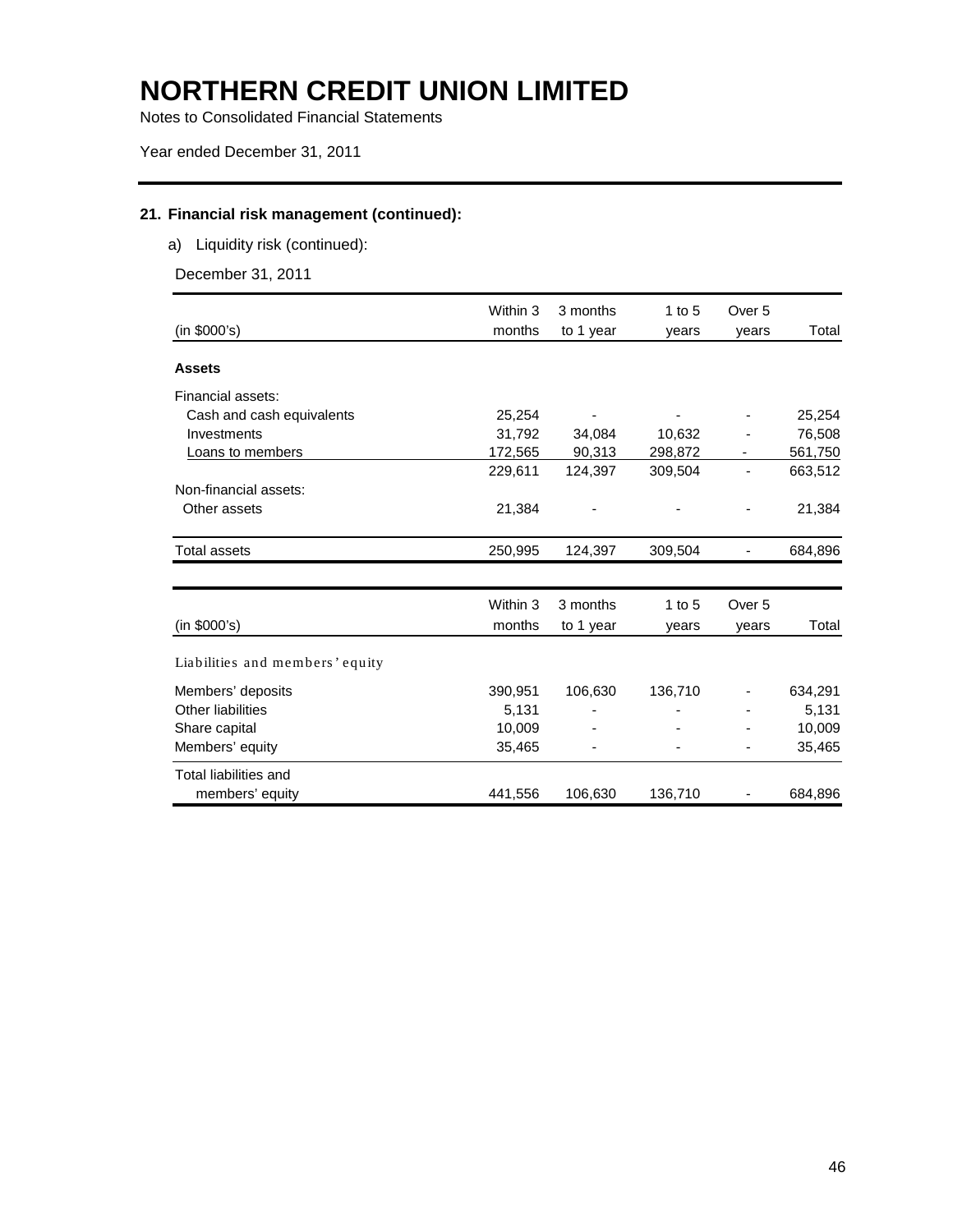Notes to Consolidated Financial Statements

Year ended December 31, 2011

### **21. Financial risk management (continued):**

a) Liquidity risk (continued):

December 31, 2010

|                                 | Within 3 | 3 months  | 1 to $5$   | Over 5            |         |
|---------------------------------|----------|-----------|------------|-------------------|---------|
| (in \$000's)                    | months   | to 1 year | years      | years             | Total   |
| <b>Assets</b>                   |          |           |            |                   |         |
| Financial assets:               |          |           |            |                   |         |
| Cash and cash equivalents       | 30,063   |           |            |                   | 30,063  |
| Investments                     | 33,772   | 29,404    | 15,869     |                   | 79,045  |
| Loans to members                | 168,479  | 40,079    | 324,558    | ۰                 | 533,116 |
|                                 | 232,314  | 69,483    | 340,427    |                   | 642,224 |
| Non-financial assets:           |          |           |            |                   |         |
| Other assets                    | 20,003   |           |            |                   | 20,003  |
| <b>Total assets</b>             | 252,317  | 69,483    | 340,427    |                   | 662,227 |
|                                 |          |           |            |                   |         |
|                                 | Within 3 | 3 months  | $1$ to $5$ | Over <sub>5</sub> |         |
| (in \$000's)                    | months   | to 1 year | years      | years             | Total   |
| Liabilities and members' equity |          |           |            |                   |         |
| Members' deposits               | 365,165  | 124,253   | 123,219    |                   | 612,637 |
| Other liabilities               | 5,074    |           |            |                   | 5,074   |
| Share capital                   | 9,929    |           |            |                   | 9,929   |
| Members' equity                 | 34,587   |           |            |                   | 34,587  |
| Total liabilities and           |          |           |            |                   |         |
| members' equity                 | 414,755  | 124,253   | 123,219    |                   | 662,227 |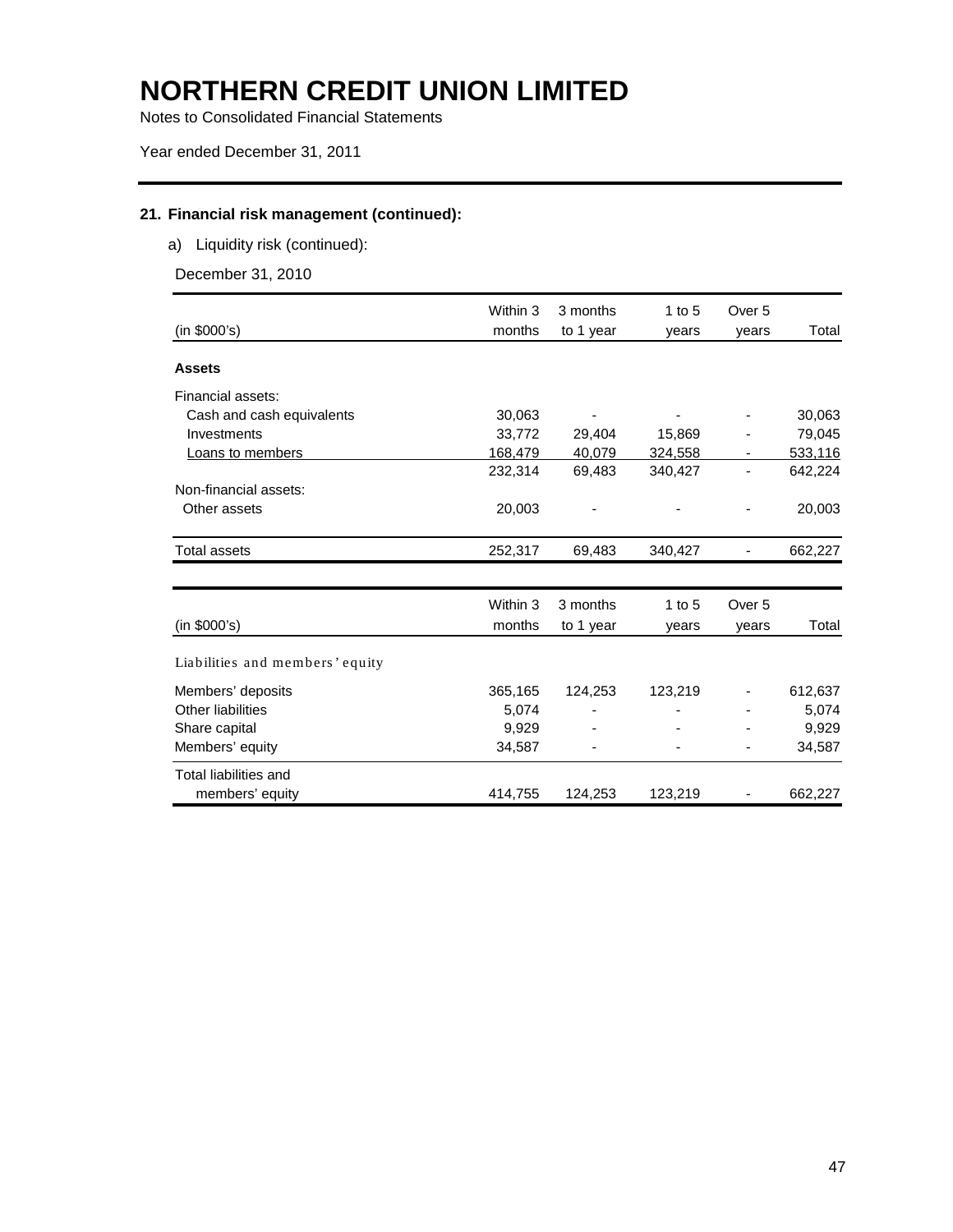Notes to Consolidated Financial Statements

Year ended December 31, 2011

### **21. Financial risk management (continued):**

a) Liquidity risk (continued):

January 1, 2010

|                                 | Within 3 | 3 months  | 1 to 5   | Over 5            |         |
|---------------------------------|----------|-----------|----------|-------------------|---------|
| (in \$000's)                    | months   | to 1 year | years    | years             | Total   |
| <b>Assets</b>                   |          |           |          |                   |         |
| Financial assets:               |          |           |          |                   |         |
| Cash resources                  | 25,760   |           |          |                   | 25,760  |
| Investments                     | 17,204   | 13,114    | 22,740   |                   | 53,058  |
| Loans                           | 196,816  | 31,318    | 301,903  | ۰                 | 530,037 |
|                                 | 239,780  | 44,432    | 324,643  |                   | 608,855 |
| Non-financial assets:           |          |           |          |                   |         |
| Other assets                    | 15,847   |           |          |                   | 15,847  |
| <b>Total assets</b>             | 255,627  | 44,432    | 324,643  |                   | 624,702 |
|                                 |          |           |          |                   |         |
|                                 | Within 3 | 3 months  | 1 to $5$ | Over <sub>5</sub> |         |
| (in \$000's)                    | months   | to 1 year | years    | years             | Total   |
| Liabilities and members' equity |          |           |          |                   |         |
| Deposits                        | 313,961  | 73,473    | 179,448  |                   | 566,882 |
| <b>Other liabilities</b>        | 6,373    | 10,000    |          |                   | 16,373  |
| Share capital                   | 9,878    |           |          |                   | 9,878   |
| Members' equity                 | 31,569   |           |          | -                 | 31,569  |
| <b>Total liabilities and</b>    |          |           |          |                   |         |
| members' equity                 | 361,781  | 83,473    | 179,448  |                   | 624,702 |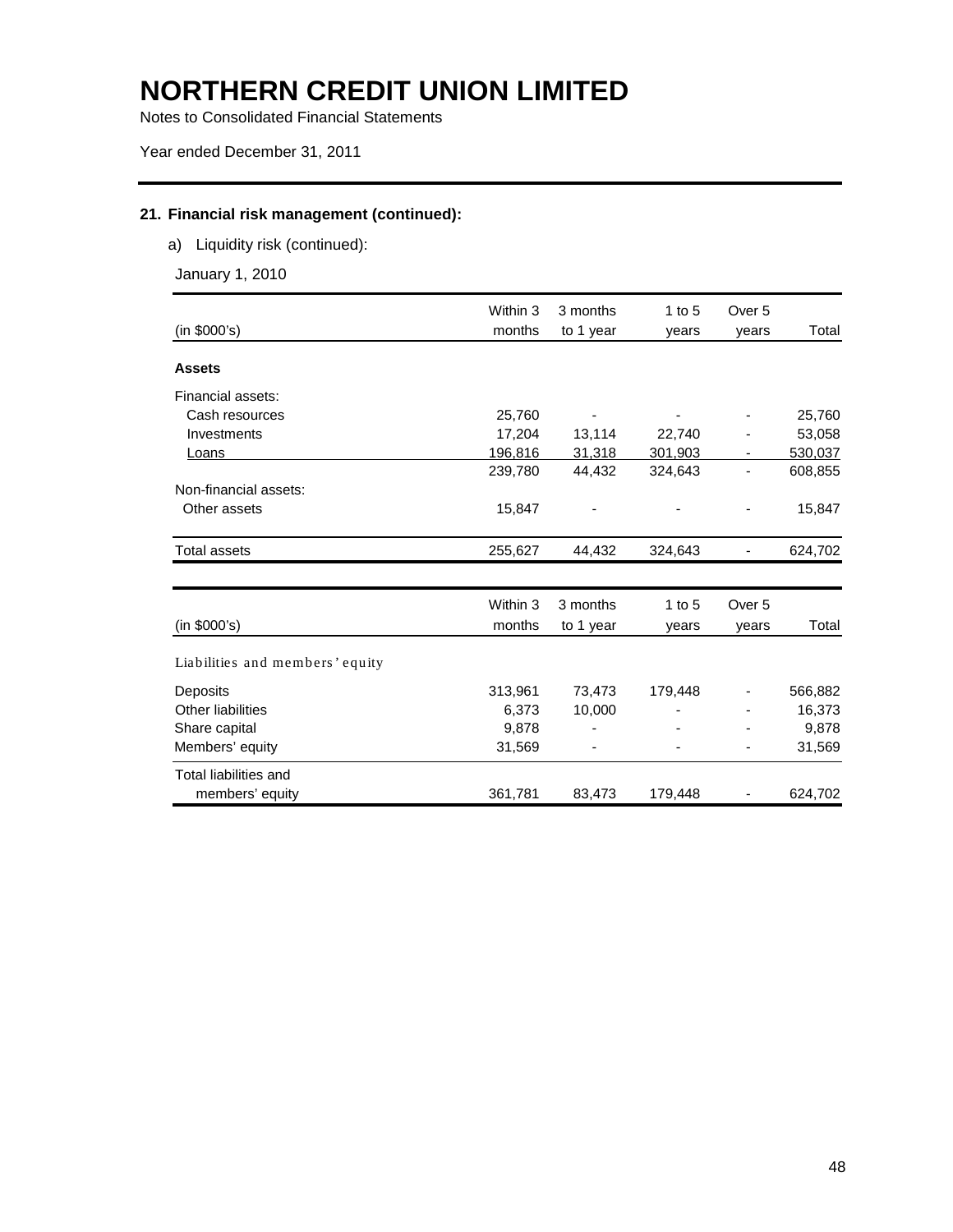Notes to Consolidated Financial Statements

Year ended December 31, 2011

#### **21. Financial risk management (continued):**

a) Liquidity risk (continued):

It is estimated that immediate and sustained parallel increase in interest rates of 1% across all maturities and currencies would increase net interest income by approximately \$472,000 and a decrease in interest rates of 1% across all maturities and currencies would decrease net interest income by approximately \$412,000 over the next twelve months using the following assumptions:

- (i) accrued interest receivable and payable as at December 31, 2011 are excluded from the calculation;
- (ii) no hedging or interest rate exposures are made;
- (iii) instruments reprice evenly within their respective time bands, and;
- (iv) existing credit commitments will not be drawn upon.
- b) Credit risk

Credit risk is the potential for financial loss to the Credit Union if a borrower or guarantor fails to meet payment obligations in accordance with agreed terms. Every loan, extension of credit or transaction that involves settlements between the Credit Union and other parties or financial institutions exposes the Credit Union to some degree of credit risk.

The Credit Union's primary objective is to create a methodological approach to its credit risk assessment in order to better understand, select and manage our exposures to deliver stable ongoing earnings. The strategy is to ensure central oversight of credit risk, fostering a culture of accountability, independence and balance. The responsibility for credit risk management is organization-wide in scope, and is managed through an infrastructure based upon:

- Ensuring that credit quality is not compromised for growth;
- Diversifying credit risks in transactions, relationships and portfolios;
- Using our credit risk weighting and scoring systems, policies and tools;
- Pricing appropriately for the credit risk taken;
- Mitigating credit risk through preventive and detective controls;
- Transferring credit risk to third parties where appropriate through approved credit; and, risk mitigation techniques including insurance coverage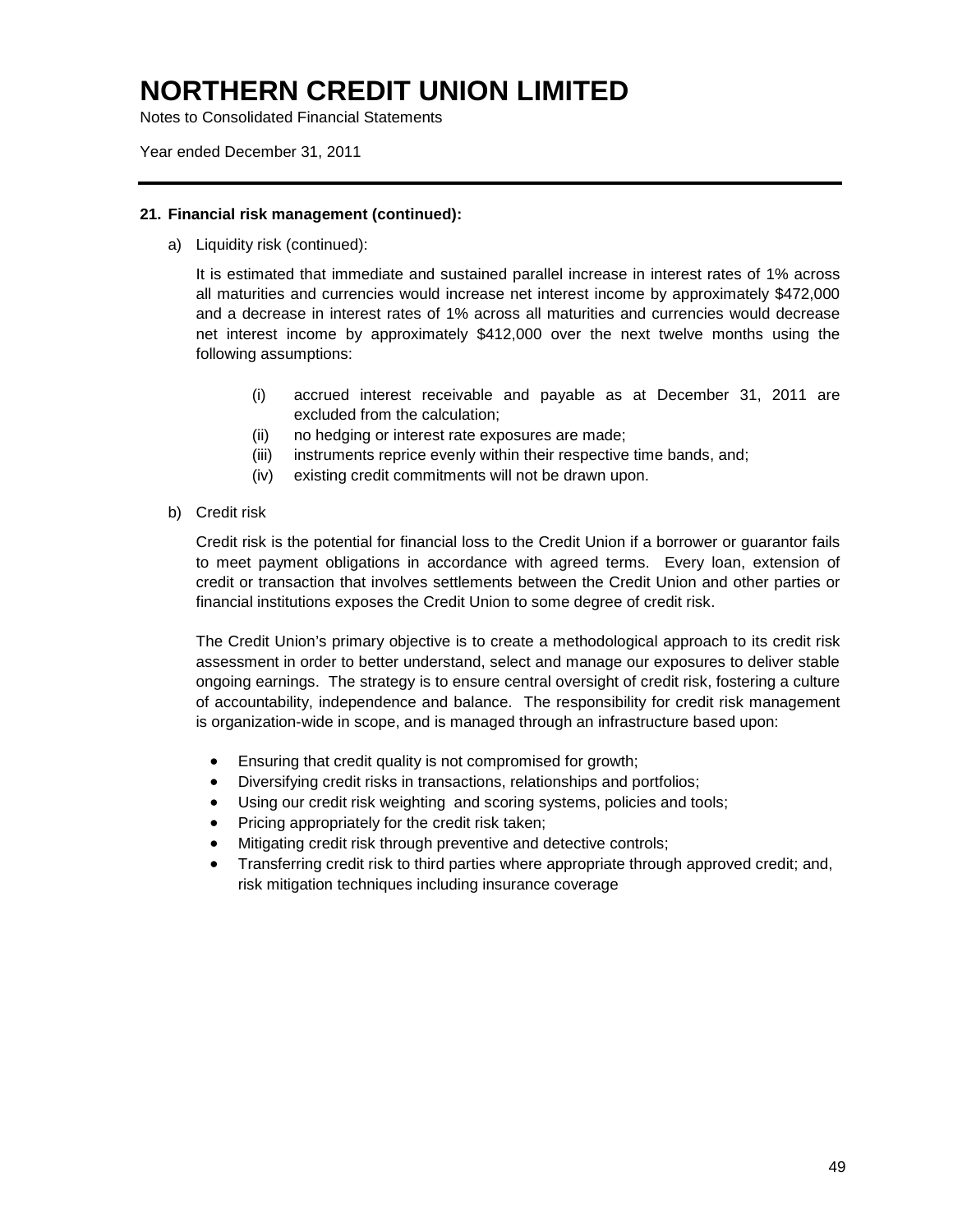Notes to Consolidated Financial Statements

Year ended December 31, 2011

#### **21. Financial risk management (continued):**

c) Interest rate risk:

Interest rate risk is the sensitivity of the Credit Union's financial position to movements in interest rates. The Credit Union is exposed to interest rate risk when it enters into banking transactions with our members, primarily deposit and lending activities. When asset and liability principal and interest cash flows have different payment or maturity dates, this results in mismatched positions. An interest-sensitive asset or liability is re-priced when interest rates change, when there is cash flow from final maturity, normal amortization, or when members exercise prepayment, conversion or redemption options offered for the specific product. The Credit Union's exposure to interest rate risk depends on the size and direction of interest rate changes, and on the size and maturity of the mismatched positions. It is also affected by new business volumes, renewals of loans or deposits, and how actively members exercise options, such as prepaying a loan before its maturity date.

The Credit Union's interest rate risk is subject to extensive risk management controls and is managed within the framework of policies and limits approved by the Board. These policies and limits ensure, among other things, that the entity is in full adherence to the regulatory requirements prescribed in the Act as well as DICO's standards of Sound Business and Financial Practices. Overall responsibility for asset/liability management rests with the Board.

At the reporting date the interest rate profile of the Credit Union's interest-bearing financial instruments was:

|                                                                                      |    | Carrying amount            |    |                            |  |
|--------------------------------------------------------------------------------------|----|----------------------------|----|----------------------------|--|
|                                                                                      |    | 2011                       |    | 2010                       |  |
| Fixed rate instruments<br><b>Financial assets</b><br><b>Financial liabilities</b>    | \$ | 488,861,978<br>292,853,187 | \$ | 446,301,110<br>311,129,883 |  |
|                                                                                      | \$ | 196,008,791                | \$ | 135, 171, 227              |  |
| Variable rate instruments<br><b>Financial assets</b><br><b>Financial liabilities</b> | \$ | 141,779,449<br>335,909,575 | \$ | 160,226,724<br>296,116,328 |  |
|                                                                                      | S  | (194, 130, 126)            | S  | (135, 889, 604)            |  |

Fair value sensitivity analysis for fixed rate instruments

The Credit Union does not account for any fixed rate financial assets and liabilities at fair value through profit or loss, and the Credit Union does not designate derivatives (interest rate swaps) as hedging instruments under a fair value hedge accounting model; therefore a change in interest rates at the reporting date would not affect profit or loss.

A change of 100 basis points in interest rates would have increased or decreased equity by \$134,576 (2010 - \$285,568).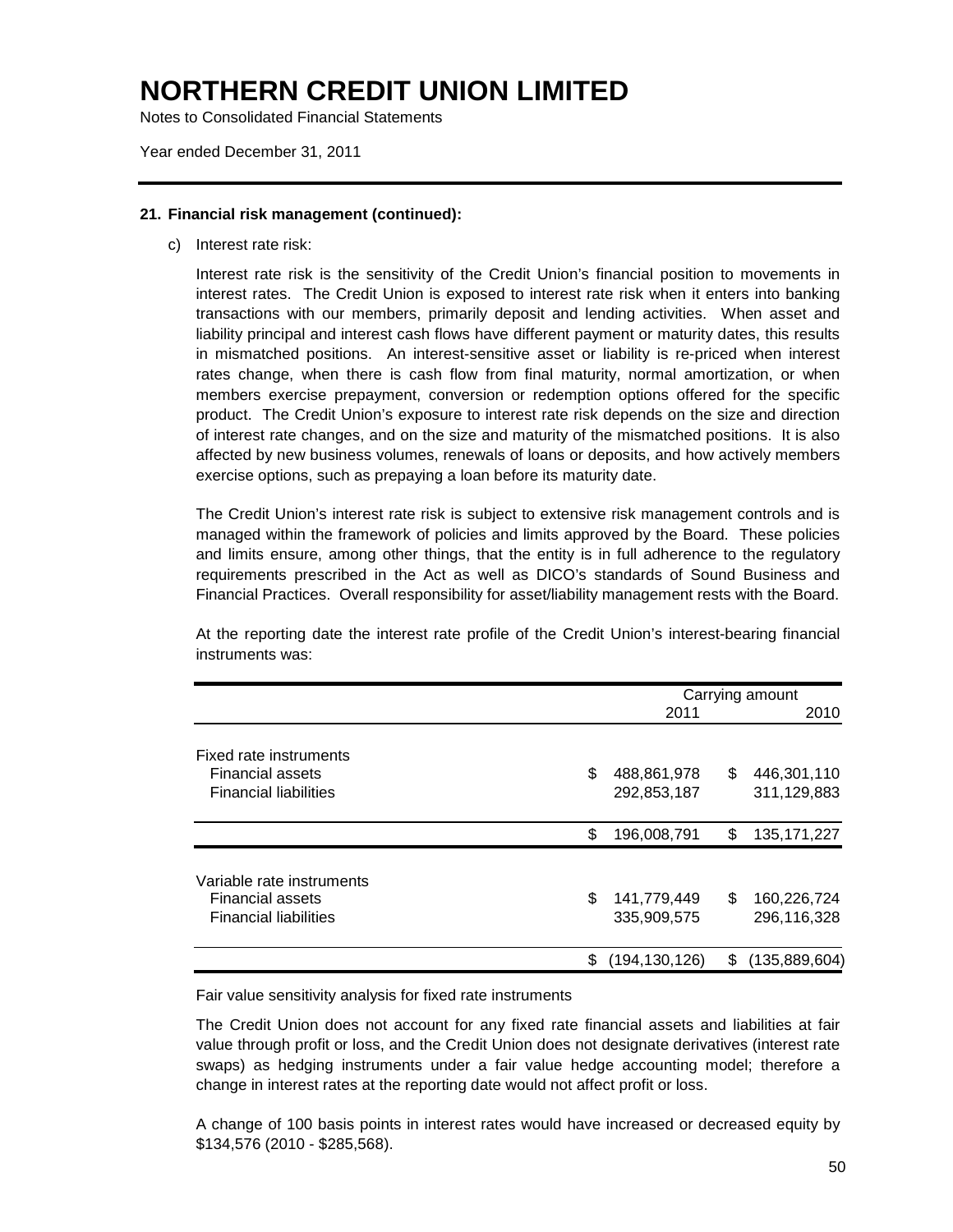Notes to Consolidated Financial Statements

Year ended December 31, 2011

#### **21. Financial risk management (continued):**

d) Market risk:

Market risk is the risk that changes in market prices, such as interest rates, equity rates, foreign exchange rates and credit spreads, will affect the Credit Union's income or the value of its holdings of financial instruments. The objective of market risk is to manage and control market risk exposures within acceptable parameters, while optimizing the return on risk.

The Credit Union uses income simulation modeling to measure exposure to changes in interest rates over short term periods. Earnings at risk, is calculated by forecasting the net interest margin for the next 12 months using the most likely assumptions. These assumptions include management's estimates of future growth rates, and future interest rates and term preferences of members. Future growth rates are initially based on the board approved budget. Future interest rates are based on the most current interest rate path. These earnings at risk are then shocked by a change in rates sustained for a 12 month period. The resulting change in the forecast as a result of the rate shock then determines the earnings at risk. Maximum limits are established under these scenarios and are approved by the Board of Directors.

Long-term interest rate risk is measured using duration analysis. The duration of an asset, is an expression of its term to maturity taking into account the yield of the asset.

Maximum limits are established for both earnings at risk and duration of capital and are approved by the Board of Directors. The current maximum limit and projected change is indicated below:

|                  | Maximum limit | Projected change |
|------------------|---------------|------------------|
| 0.50% shock down | \$750,000     | $$^{(241,000)}$  |
| 1.0% shock up    | 750.000       | 459.000          |

#### e) Foreign currency risk

Foreign currency risk is the risk that the fair value of future cash flows of a financial instrument will fluctuate because of changes in foreign exchange rates. The Credit Union is exposed to foreign currency risk as a result of its members' activities in foreign currency denominated deposits and cash transactions. All foreign currency risk comes from U.S. dollar transactions. The Credit Union's foreign currency risk is subject to extensive risk management controls and is managed in accordance with the framework of policies and limits approved by the Board. These policies and limits ensure, among other things, that the entity is in full adherence to the regulatory requirements prescribed in the Act as well as DICO's standards of Sound Business and Financial Practices.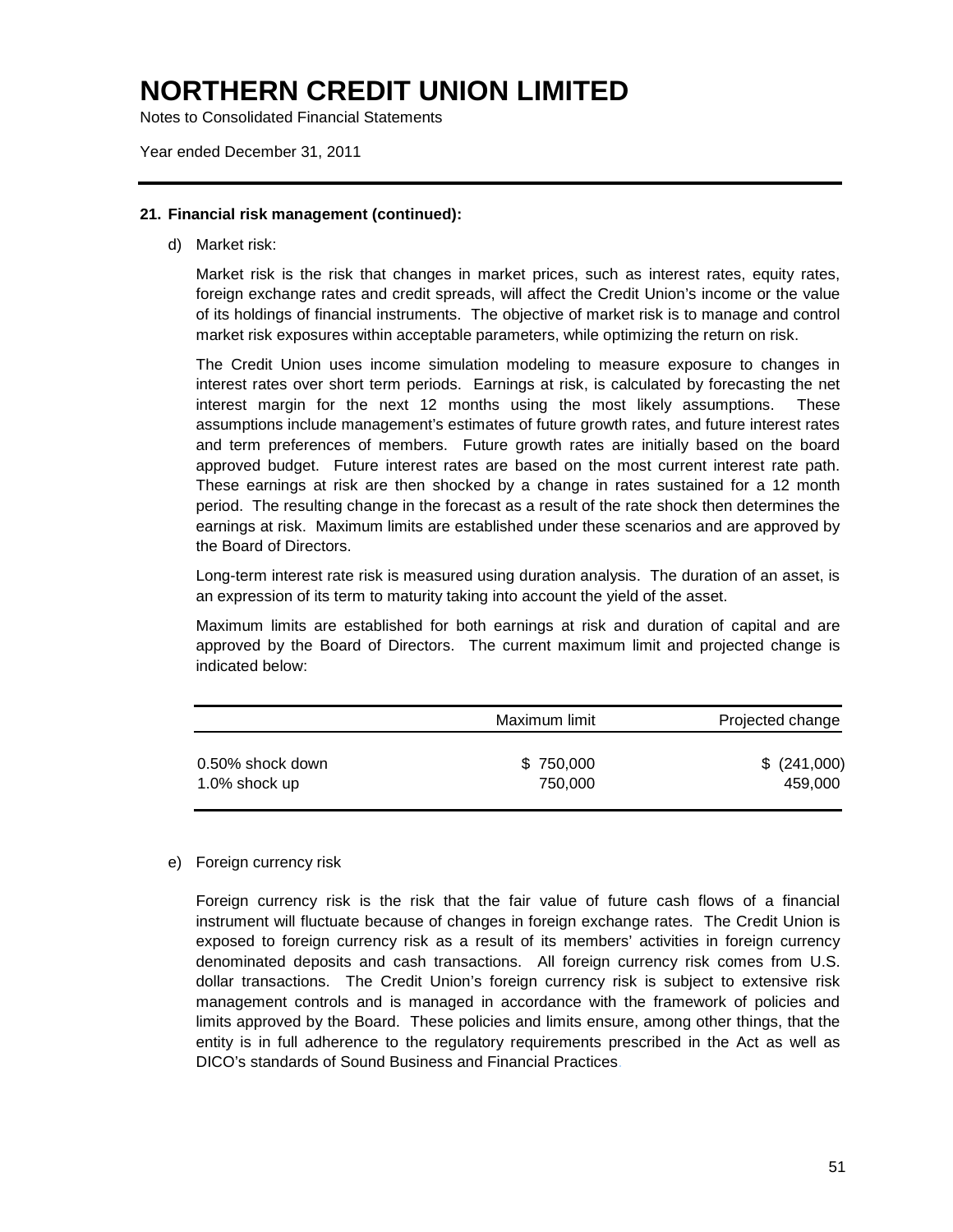Notes to Consolidated Financial Statements

Year ended December 31, 2011

#### **21. Financial risk management (continued):**

e) Foreign currency risk

Prudent limits will be placed on unhedged liquid assets denominated in a foreign currency. Limits are established in relation to the size of the overall liquidity portfolio and are to apply at the time of purchase.

At December 31, 2011, the Credit Union was in compliance with Board policy on financial risk management.

#### **22. Explanation of transition to IFRS:**

As stated in note 2(a), these consolidated financial statements represent the first annual consolidated financial statements of the Credit Union prepared in accordance with IFRS. The Credit Union adopted IFRS in accordance with IFRS 1 "First-time adoption of International Financial Reporting Standards." The first date at which IFRS was applied was January 1, 2010 ("Transition Date").

The accounting policies in note 3 have been applied in preparing the consolidated financial statements for the year ended December 31, 2011, and the preparation of an opening IFRS statement of financial position at the transition date.

In preparing its opening IFRS consolidated statement of financial position, comparative information for consolidated financial statements for the year ended December 31, 2011, the Credit Union has adjusted amounts reported previously in consolidated financial statements prepared in accordance with Canadian GAAP.

An explanation of how the transition from Canadian GAAP to IFRS has affected the Credit Union's consolidated statement of financial position, statement of income, statement of comprehensive income and statement of member's equity is set out in the following tables and the notes that accompany the tables.

#### *a) Initial adoption elective exemptions and mandatory exceptions*

Upon conversion to IFRS, the Credit Union was required to retrospectively restate the accounting for transactions under Canadian GAAP that occurred prior to the transition date to be in accordance with IFRS. IFRS 1 governs the adoption of IFRS and allows certain exemptions and requires mandatory exceptions to retrospective restatement. Upon conversion to IFRS the Credit Union applied the following IFRS 1 elective exemption as at the transition date.

i) Business combinations – The Credit Union elected to apply IFRS 3, "Business Combinations", prospectively from the transition date rather than retrospectively. As a result, no restatement of the Credit Union's business combinations prior to the transition date was required.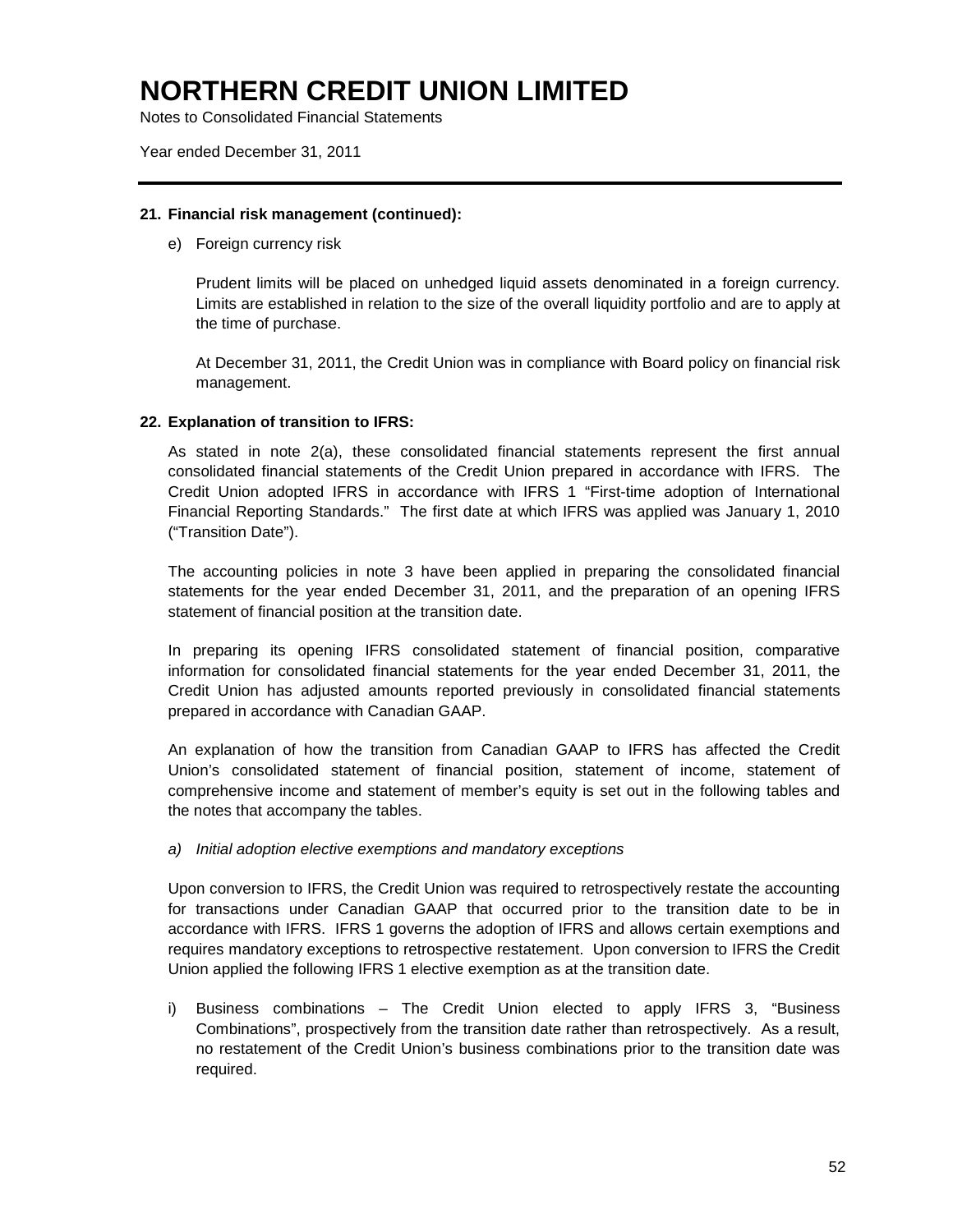Notes to Consolidated Financial Statements

Year ended December 31, 2011

#### **22. Explanation of transition to IFRS (continued):**

- ii) Designation as FVTPL On the transition date, the Credit Union elected to designate its investment in ABCP 2008 Limited Partnership as FVTPL. Under Canadian GAAP, the investment was classified as an AFS financial asset. As a result, changes in fair value of the instrument under IFRS are presented in the consolidated statement of income.
- iii) Employee benefits On the transition date, the Credit Union elected to not retrospectively apply the corridor approach in accounting for actuarial gains and losses. As a result the Credit Union recognized all unamortized actuarial losses that existed at the transition date in opening retained earnings for all employee benefit plans.
- vi) Mortgage securitizations first-time adopter shall apply the derecognition requirements in IAS 39 *Financial Instruments: Recognition and Measurement* prospectively for transactions occurring on or after the transition date. An entity may apply the derecognition requirements in IAS 39 retrospectively from a date of the entity's choosing, provided that the information needed to apply IAS 39 to financial assets and financial liabilities derecognized as a result of past transactions was obtained at the time of initially accounting for those transactions. The Credit Union has elected to apply the election as of the transition date. As a result, the Credit Union was not required to restate their past mortgage securitization transactions.
- v) Employee benefits (disclosure) On the transition date, the Credit Union elected to not retrospectively apply certain disclosure requirements. As a result, the Credit Union was not required to disclose an additional three years of historical information relating to defined benefit obligations and the fair value of plan assets.

The Credit Union was also required to apply the following mandatory exceptions to retrospective restatement as a result of the requirements of IFRS 1:

1. Estimates – As required by IFRS 1, hindsight was not used to create or revise estimates made under Canadian GAAP prior to the transition date.

#### *b) Reconciliations of Canadian GAAP and IFRS*

IFRS 1 requires the Credit Union to present reconciliations of consolidated member's equity, statement of income and comprehensive income for the comparative period (2011) and the opening consolidated statement of financial position. The following represents the required reconciliations.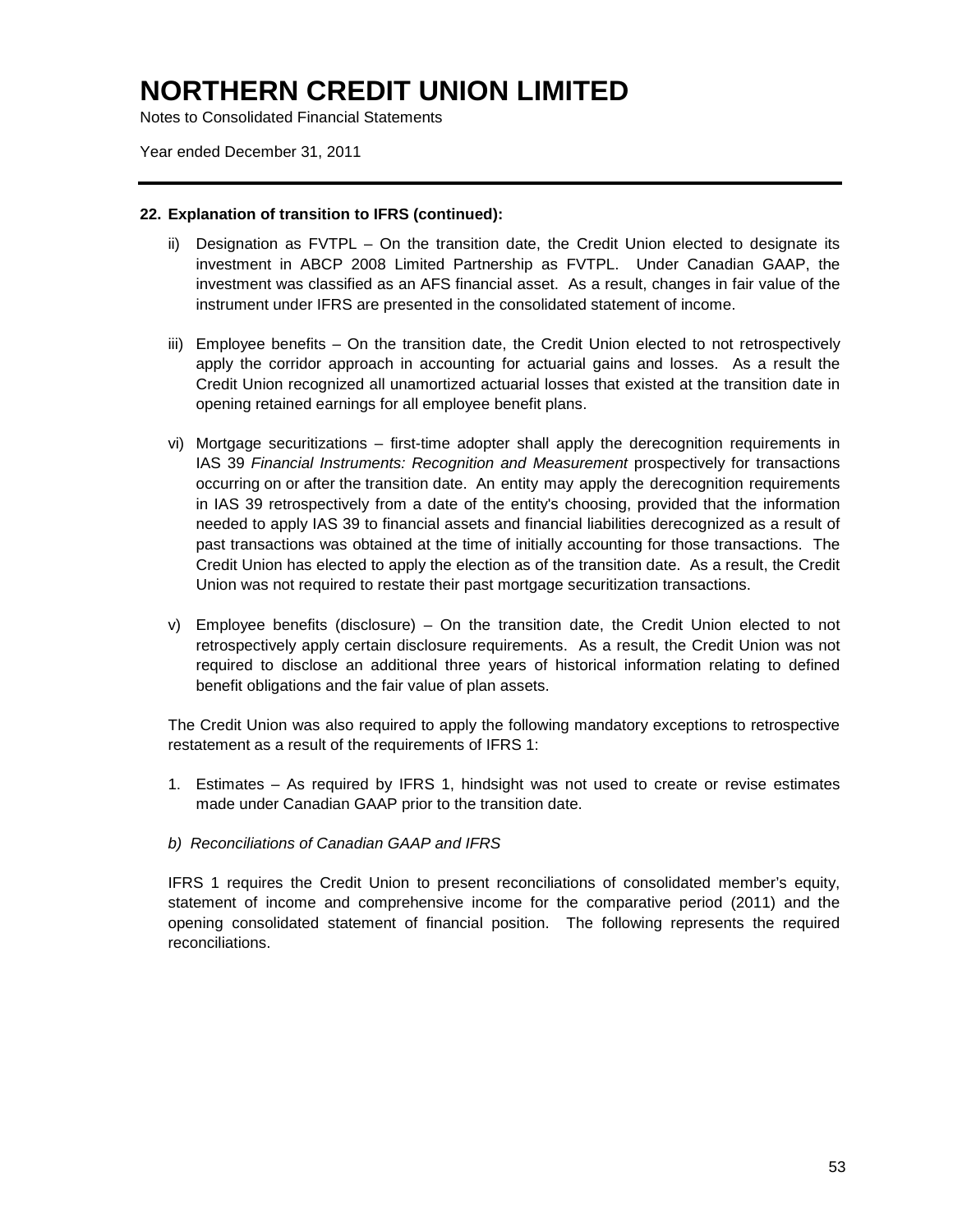Notes to Consolidated Financial Statements

Year ended December 31, 2011

### **22. Explanation of transition to IFRS (continued):**

Reconciliation of Member's Equity

|                                                                                                         |              | December 31,    | January 1,      |
|---------------------------------------------------------------------------------------------------------|--------------|-----------------|-----------------|
|                                                                                                         | <b>Notes</b> | 2010            | 2010            |
| Member's equity under Canadian GAAP<br>Differences increasing (decreasing) reported<br>member's equity: |              | 33.925.349      | 31,456,071      |
| ABCP 2008 Limited Partnership investment                                                                |              | 958.692         | 421.549         |
| Loan loss provisions                                                                                    | ii           | 803,158         | 1,242,663       |
| Employee benefits                                                                                       | Ш            | (484,230)       | (1, 169, 800)   |
| Intangible assets                                                                                       | <b>iv</b>    | (333,064)       | (333,064)       |
| Income taxes                                                                                            | v            | (283,373)       | (48, 602)       |
| Member's equity under IFRS                                                                              |              | S<br>34,586,532 | 31,568,817<br>S |

Reconciliation of Statement of Income

|                                                             | <b>Notes</b> |   | December 31, 2010 |
|-------------------------------------------------------------|--------------|---|-------------------|
| Net income under Canadian GAAP                              |              |   | 2,334,113         |
| Differences increasing (decreasing) reported<br>Net income: |              |   |                   |
| ABCP 2008 Limited Partnership investment                    |              |   | 537,144           |
| Loan loss provisions                                        | Ïİ           |   | (439, 506)        |
| <b>Employee benefits</b>                                    | ĨН           |   | 52,500            |
| Income taxes                                                | v            |   | (44, 871)         |
| Net income for the year under IFRS                          |              | S | 2,439,380         |
|                                                             |              |   |                   |

Reconciliation of Comprehensive Income

|                                                                                               | <b>Notes</b> |    | December 31, 2010 |
|-----------------------------------------------------------------------------------------------|--------------|----|-------------------|
| Comprehensive income under Canadian GAAP                                                      |              | S. | 2,469,278         |
| Differences increasing reported comprehensive income:<br>Defined benefit plan actuarial gains | iii          |    | 443,170           |
| Differences in net income for the year                                                        |              |    | 105.267           |
| Comprehensive income under IFRS                                                               |              |    | 3,017,715         |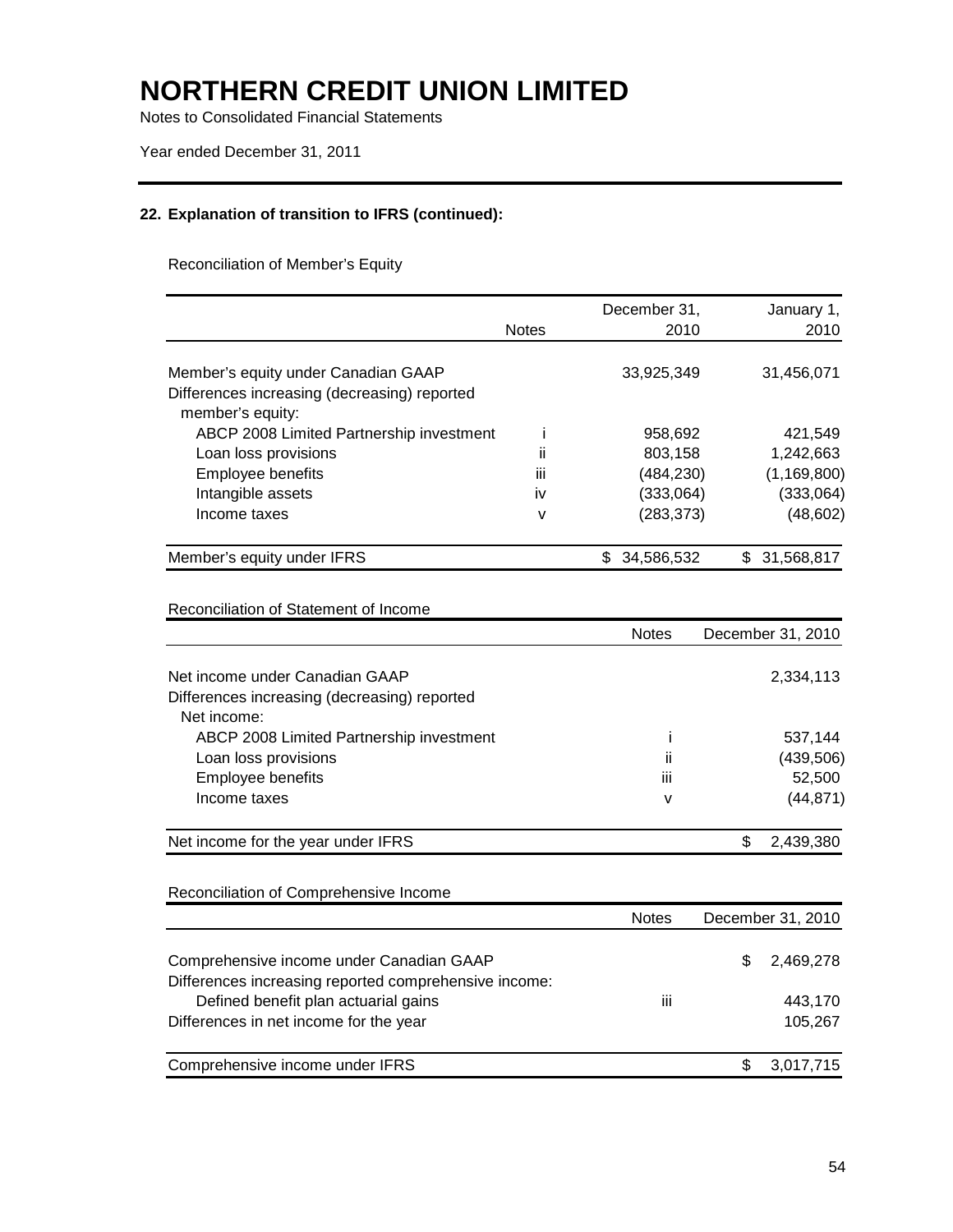Notes to Consolidated Financial Statements

Year ended December 31, 2011

#### **22. Explanation of transition to IFRS (continued):**

i) ABCP 2008 Limited Partnership investment – As described previously, on the transition date, the Credit Union applied the IFRS 1 exemption to designate its investment in ABCP 2008 Limited Partnership as FVTPL. Under Canadian GAAP, the investment was classified as an AFS financial asset and held at cost. As a result, an adjustment was recorded on the transition date to member's equity for the difference between the cost and fair value of the investment. Changes in fair value of the instrument are now presented in the consolidated statement of income.

The impact arising from the change is summarized as follows:

*Consolidated statement of comprehensive income*

|                               | For the year ended December 31, 2010 |         |
|-------------------------------|--------------------------------------|---------|
| Increase in investment income |                                      | 537.144 |
| Adjustment before income tax  |                                      | 537.144 |

*Consolidated statement of financial position*

|                                               |    | December 31,<br>2010  |   |                       |
|-----------------------------------------------|----|-----------------------|---|-----------------------|
| Increase in investments<br>Related tax effect | \$ | 958.692<br>(287, 608) | S | 421.549<br>(126, 465) |
| Increase in retained earnings                 | S  | 671.084               | S | 295,084               |

ii) Loan Loss Provision – As a result of IFRS requiring a more robust loan loss provision model than Canadian GAAP, at the transition date member's equity was adjusted for the difference between the provisions required under Canadian GAAP and IFRS.

The impact arising from the change is summarized as follows:

*Consolidated statement of comprehensive income*

|                                          | For the year ended December 31, 2010 |            |
|------------------------------------------|--------------------------------------|------------|
| Decrease in net impairment loss on loans |                                      | (439,506)  |
| Adjustment before income tax             |                                      | (439, 506) |

*Consolidated statement of financial position*

| Increase in loans to members<br>Related tax effect |    | December 31,<br>2010  |     |                         |
|----------------------------------------------------|----|-----------------------|-----|-------------------------|
|                                                    | S  | 803,158<br>(240, 947) | \$. | 1.242.663<br>(372, 799) |
| Increase in retained earnings                      | \$ | 562.211               | S   | 869,864                 |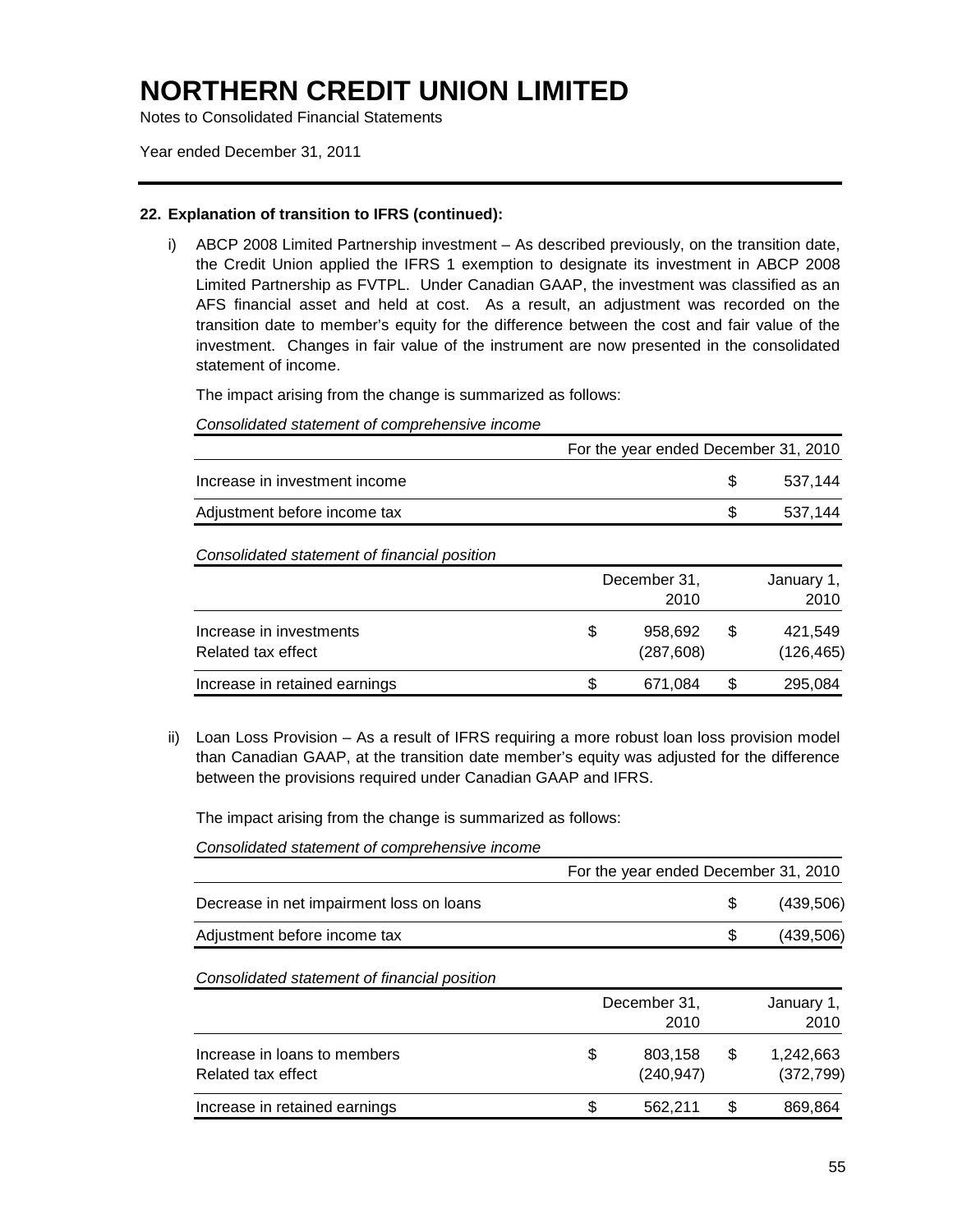Notes to Consolidated Financial Statements

Year ended December 31, 2011

#### **22. Explanation of transition to IFRS (continued):**

- iii) Employee Benefits Adjustments relating to employee benefits consist of three separate differences between Canadian GAAP and IFRS:
	- As described previously, the Credit Union applied the IFRS 1 exemption to record unamortized actuarial losses. Prospectively, the Credit Union accounts for actuarial gains and losses directly through other comprehensive income.
	- Under Canadian GAAP, deferred past service costs on pension obligations are deferred over the expected average remaining service life of employees. Under IFRS, these costs are recognized over the vesting period. On the transition date, member's equity was adjusted for the amounts vested and the unvested amounts are recognized over the average period until the benefits become vested.
	- Under Canadian GAAP, as a result of adopting CICA 3461, a deferred transitional gain was outstanding as of the transition date. As the adjustment did not meet the definition of a liability under IFRS, on the transition date the amount was adjusted to member's equity.

The impact arising from the change is summarized as follows:

|                                                                                            | For the year ended December 31, 2010 |                              |
|--------------------------------------------------------------------------------------------|--------------------------------------|------------------------------|
| Decrease in salaries, wages and benefits expense<br>Increase in other comprehensive income |                                      | \$<br>52,500<br>633,070      |
| Adjustment before income tax                                                               |                                      | \$<br>685,570                |
| Consolidated statement of financial position                                               |                                      |                              |
|                                                                                            | December 31,<br>2010                 | January 1,<br>2010           |
| Increase in accounts payable and accrued liabilities<br>Related tax effect                 | \$<br>484,230<br>(145,260)           | \$<br>1,169,800<br>(350,940) |
| Decrease in retained earnings                                                              | \$<br>338,970                        | \$<br>818,860                |

*Consolidated statement of comprehensive income*